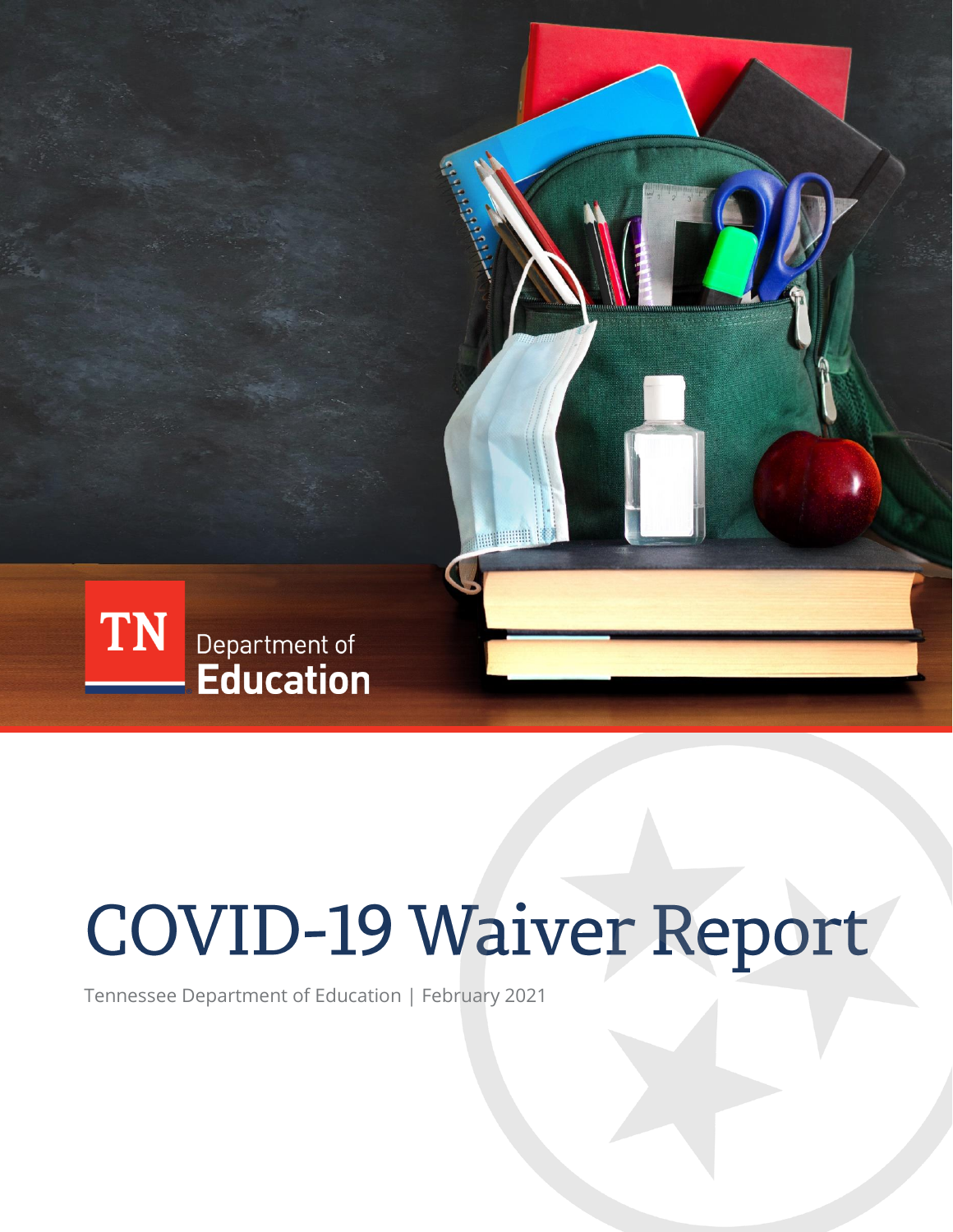## **Introduction**

In March 2020, the COVID-19 pandemic disrupted traditional district and school operations across Tennessee, leading Governor Bill Lee to urge all schools to temporarily halt in-person instruction for the remainder of the 2019-20 school year. As a result, the Tennessee General Assembly took swift action to pass Public Chapter 652 to ensure districts, teachers, and students had common-sense flexibilities in response to COVID-19. In addition to legislative action regarding accountability, assessment, and educator evaluation, the legislation granted the commissioner of education the authority, upon the approval of the State Board of Education (SBE), to waive state statutes and/or SBE rules that inhibit or hinder the ability of local education agencies (LEAs) to meet their goals or comply with their mission due solely to the outbreak of COVID-19 (T.C.A. § 49-6-309). This waiver granting authority expires on March 1, 2021.

Upon passage of Public Chapter 652, the Tennessee Department of Education (the department) created an application for LEAs to request waivers related to COVID-19 for the 2019-20 and 2020-21 school years. Public charter schools that wanted to request a waiver did so through their authorizing LEA. The SBE voted on the department's waiver recommendations at their regular quarterly and special-called meetings between May 2020 and February 2021 based on when LEAs requested waivers for consideration.

Between April 2020 and February 2021, 139 LEAs requested almost 900 waivers of state statute or SBE rule that inhibited or hindered their goals and mission due to the COVID-19 pandemic. T.C.A. § 49-6-309 requires the commissioner to submit a report to the Tennessee House and Senate Education Committees on the waivers requested and approved under the act, including:

- The substance of each waiver request submitted to the commissioner;
- Whether the LEA's request for a waiver was approved by the SBE; and
- The effect of the waiver on the receiving LEA.

To fulfill the requirements of statute, this report details the effect of all approved and conditionally approved waivers for the receiving LEAs. Appendix A includes a comprehensive list of waivers approved, conditionally approved, or denied pursuant to Public Chapter 652. Some requested waivers were not acted on by SBE because there was not a specified state statute or SBE rule to waive. Those waivers are listed in Appendix A as "not acted upon" and the department has communicated with the LEA about why the waivers were not presented to SBE for action.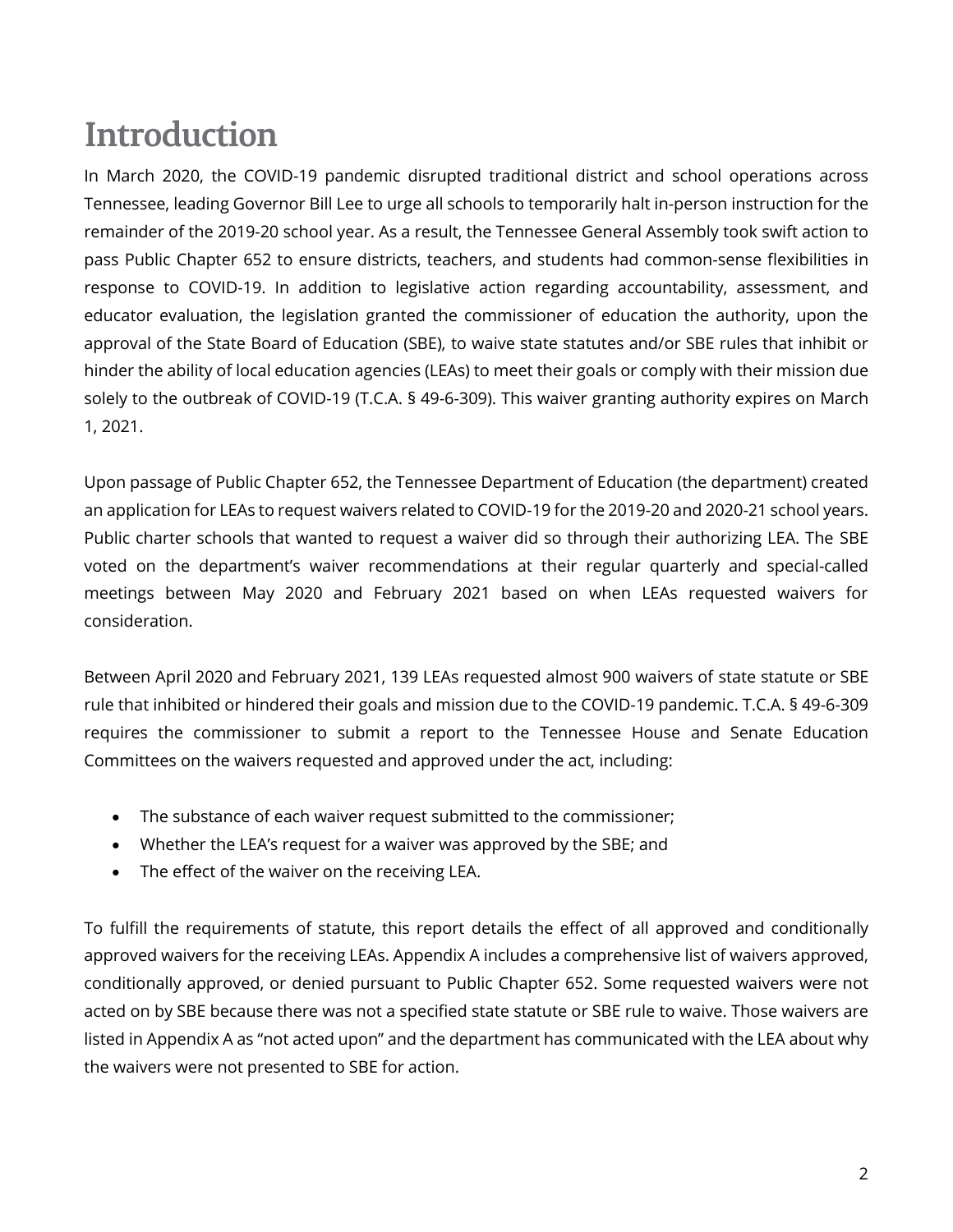## **Effect of Approved and Conditionally Approved Waivers**

The following list includes all approved and conditionally approved waivers granted for the 2019-20 and 2020-21 school years and the effect of each waiver on the receiving LEA(s). LEAs indicated on their waiver applications that COVID-19 related school closures, limitations on in-person gatherings, and virtual learning necessitated flexibility from specific state statutes or SBE rules.

### *2019-20 Waivers*

| <b>Statute or SBE Rule</b>                                                                                     | <b>Action</b> | <b>Effect of Waiver</b>                                                                                                                                                                                                                                                                                                              |
|----------------------------------------------------------------------------------------------------------------|---------------|--------------------------------------------------------------------------------------------------------------------------------------------------------------------------------------------------------------------------------------------------------------------------------------------------------------------------------------|
| SBE 0520-01-02-.05(2)(a) -<br>Adult High Schools and Adult<br>Education Program for the<br>2019-20 school year | Approved      | LEAs granted this waiver had maximum flexibility to adjust<br>Full-Time Enrollment Average Daily Membership (FTEADM)<br>of their adult high schools for the 2019-20 school year.<br>The current rule specifies the computation of FTEADM of<br>adult high schools shall be on the basis of 4 hours per day<br>and 20 days per month. |
| SBE 0520-01-02-.31(5)-<br>Requirement for teachers to<br>be on duty 7 hours per day<br>for 2019-20 school year | Approved      | LEAs granted this waiver were authorized to allow<br>teachers to be on duty less than 7 hours per day for the<br>2019-20 school year due to school closures.                                                                                                                                                                         |
| SBE 0520-01-03-.03(5) -<br>Reporting student progress<br>every 9 weeks for the 2019-<br>20 school year         | Approved      | LEAs granted this waiver were not required to issue<br>written report cards to the parent or legal guardian<br>regarding each student's progress for the final 9-week<br>grading period of the 2019-20 school year due to school<br>closures.                                                                                        |
| SBE 0520-01-07-.01(2) - Local<br>advisory consultation for<br>CTE programs for the 2019-<br>20 school year     | Approved      | LEAs granted this waiver were not required to develop<br>annual applications for their CTE programs in consultation<br>with a local advisory committee composed of members of<br>the general public, including representatives of business,<br>industry and labor for the 2019-20 school year due to<br>COVID-19 limitations.        |
| SBE 0520-01-07-.04(1) and<br>(2) - Work based learning                                                         | Approved      | LEAs granted this waiver were not required to staff work-<br>based learning coordinators to supervise students at their                                                                                                                                                                                                              |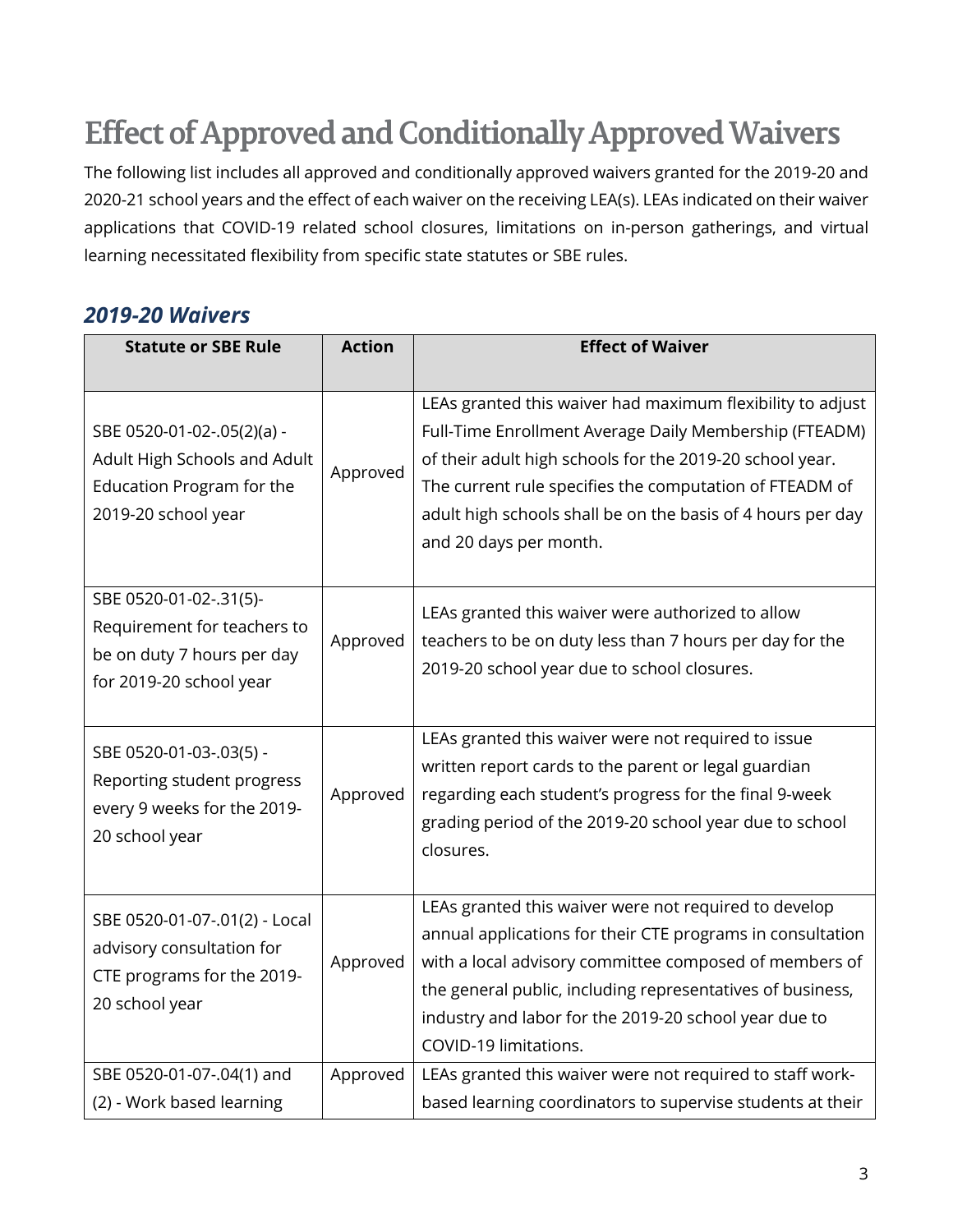| requirements for the 2019-<br>20 school year<br>SBE 0520-01-07-.05 - 40 day,                                                                                               |          | placements due to COVID-19 school closures in the 2019-<br>20 school year. They were also not required to ensure<br>students met the minimum number of hours to receive<br>work-based learning credit due to the disrupted school<br>year.<br>LEAs granted this waiver did not require their agriculture,                                       |
|----------------------------------------------------------------------------------------------------------------------------------------------------------------------------|----------|-------------------------------------------------------------------------------------------------------------------------------------------------------------------------------------------------------------------------------------------------------------------------------------------------------------------------------------------------|
| 8 hours/day for teachers of<br>natural resource, food, and<br>agriculture for 2019-20<br>school year                                                                       | Approved | food, and natural resource teachers to meet the 40 day, 8<br>hours/day summer working requirement to qualify for<br>extended employment in the 2019-20 school year.                                                                                                                                                                             |
| SBE 0520-02-02-.02(2), SBE<br>0520-02-02-.06 -<br>Requirements of working<br>time for educators who were<br>receiving career ladder<br>payments for 2019-20 school<br>year | Approved | LEAs granted this waiver did not require educators eligible<br>for career ladder payments to meet the minimum hours<br>and workday requirements to remain eligible for career<br>ladder payments in the 2019-20 school year.                                                                                                                    |
| T.C.A. § 49-2-202(a) - Local<br>board training for 2019-20<br>school year                                                                                                  | Approved | This waiver was only granted for a local board of<br>education member who is unable to complete the annual<br>training requirements during the 2019-20 school year<br>because of the cancellation of in-person meetings due to<br>COVID-19 and is unable to participate in online modules<br>due to lack of equipment and or internet services. |
| T.C.A. § 49-5-401 -<br>Requirement of educators<br>and other personnel to be<br>employed for the following<br>school year to be assigned<br>by June 15, 2020               | Approved | LEAs granted this waiver were authorized to modify<br>educators' school assignments after June 15, 2020.                                                                                                                                                                                                                                        |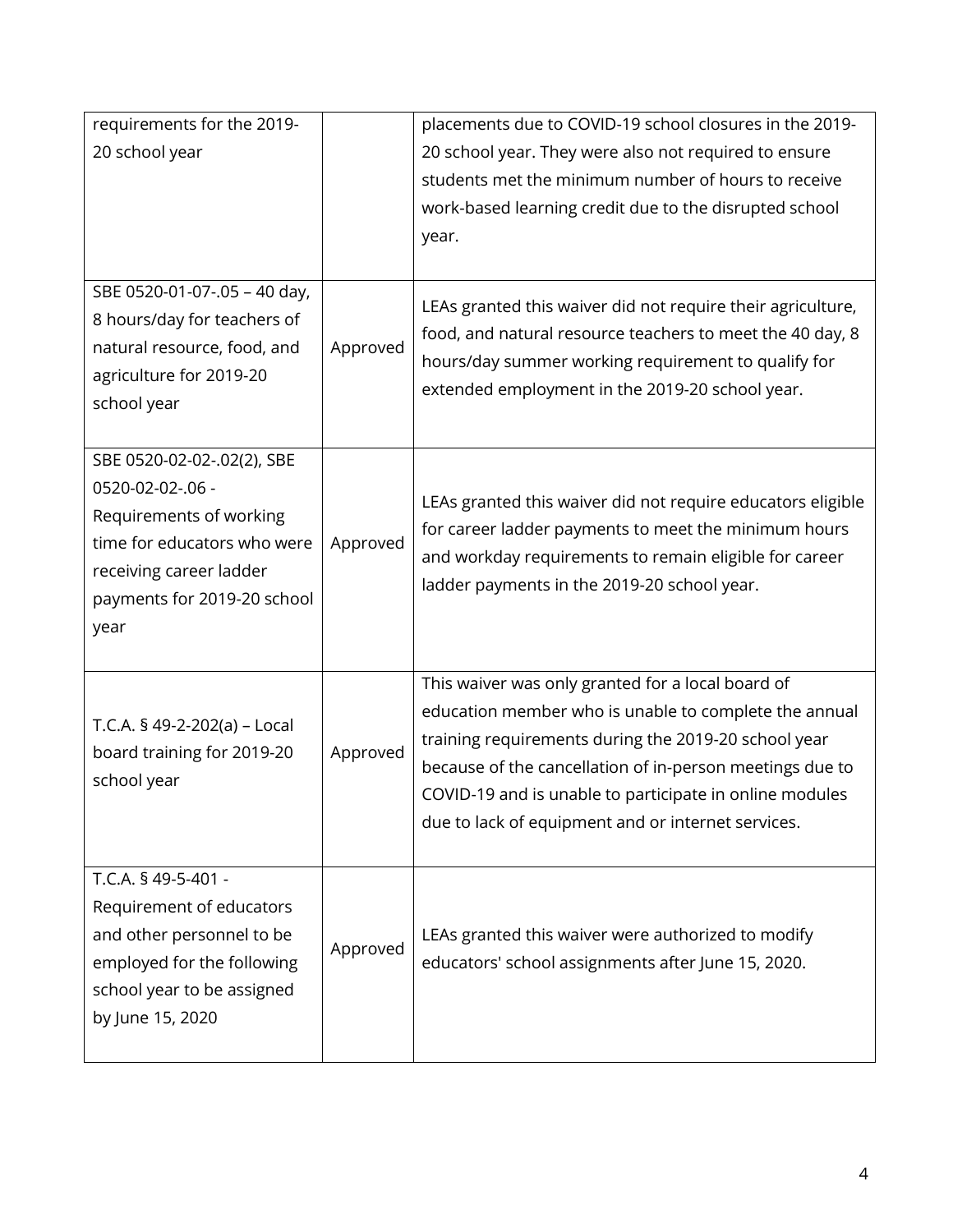| T.C.A. § 49-5-409(b) -<br>Notifying teachers within 5<br>business days of contract<br>renewal for 2019-20                                | Approved | LEAs granted this waiver were not required to notify<br>teachers within 5 business days of the end of the school<br>year about contract renewal. However, they were required<br>to provide teachers notice that their contracts will not be<br>renewed for the 2020-21 school year no later than June<br>15, 2020 and such notice may be provided electronically.                                                                                                                                        |  |
|------------------------------------------------------------------------------------------------------------------------------------------|----------|----------------------------------------------------------------------------------------------------------------------------------------------------------------------------------------------------------------------------------------------------------------------------------------------------------------------------------------------------------------------------------------------------------------------------------------------------------------------------------------------------------|--|
| T.C.A. § 49-5-503(4) – Tenure<br>eligibility based on level of<br>effectiveness (LOE) scores<br>for 2019-20 school year                  | Approved | LEAs granted this waiver may allow teachers who have<br>met all other requirements for tenure eligibility, but have<br>not acquired an official evaluation score during the 2019-<br>20 school year due to COVID-19 school closures, to utilize<br>the most recent two years of available evaluation scores<br>achieved during the probationary period for purposes of<br>determining eligibility for tenure. The 2019-20 school year<br>will count toward a teacher's five-year probationary<br>period. |  |
| T.C.A. § 49-6-13 - Family Life<br>Curriculum for 2019-20<br>school year                                                                  | Approved | LEAs granted this waiver were authorized to suspend the<br>implementation of family life curriculum for the 2019-20<br>school year.                                                                                                                                                                                                                                                                                                                                                                      |  |
| T.C.A. § 49-6-3004(a)(4) -<br>Requirement to have one<br>day set aside for parent-<br>teacher conferences for the<br>2019-20 school year | Approved | LEAs granted this waiver were not required to meet the<br>requirement to have one day set aside for parent-teacher<br>conferences due to COVID-19 school closures in the 2019-<br>20 school year.                                                                                                                                                                                                                                                                                                        |  |
| T.C.A. $$49-6-3115(a)$ -<br>Intervention for Third Grade<br>Retention for 2019-20 school<br>year                                         | Approved | LEAs granted this waiver were not required to continue to<br>provide their local intervention program to non-proficient<br>3rd grade students in the 2019-20 school year to promote<br>them to the next grade.                                                                                                                                                                                                                                                                                           |  |
| T.C.A. § 68-102-137 -<br><b>Emergency Drill schedules</b><br>for 2019-20 school year                                                     | Approved | LEAs granted this waiver were not required to meet the<br>emergency and fire drill schedules for the 2019-20 school<br>year due to COVID-19 school closures.                                                                                                                                                                                                                                                                                                                                             |  |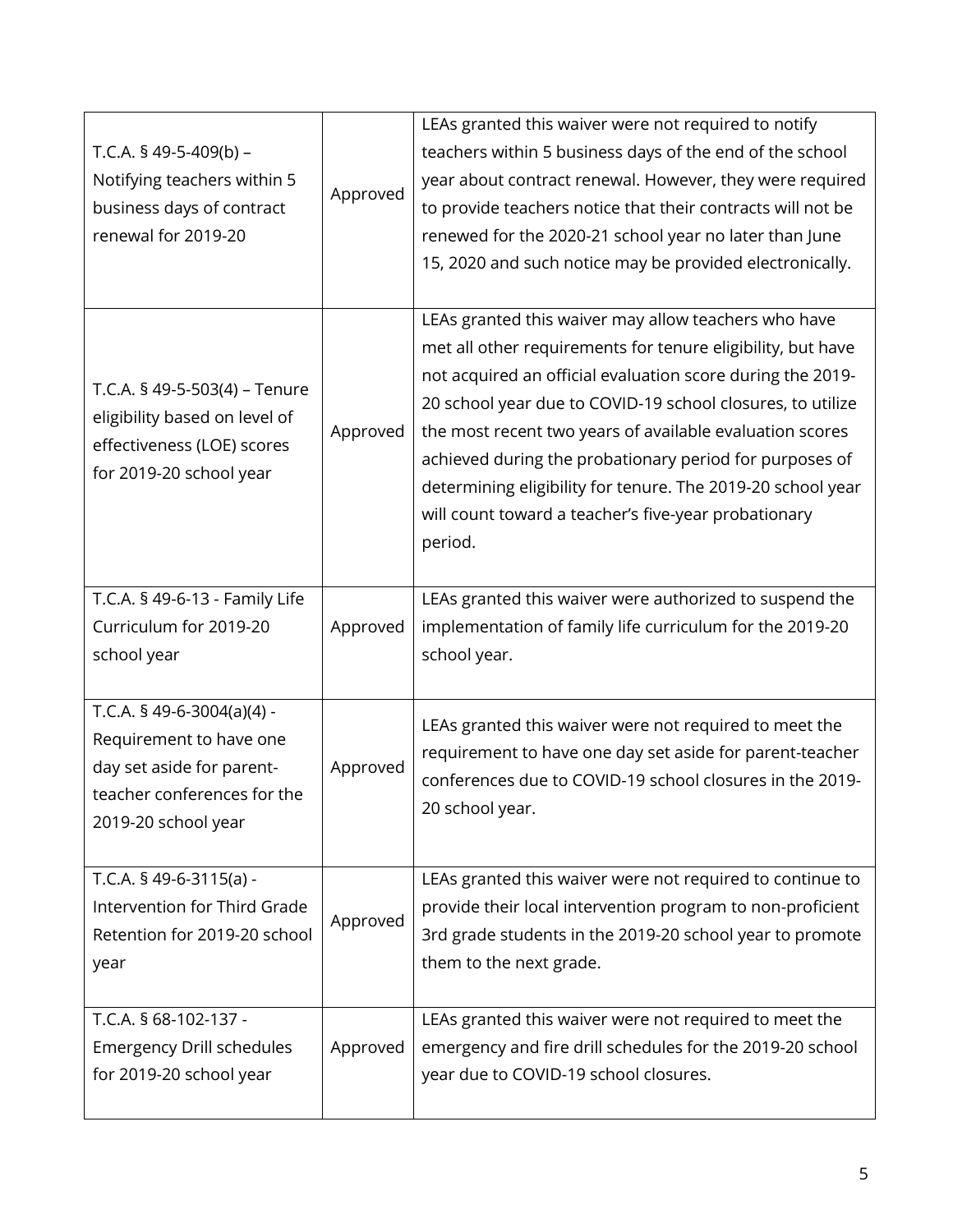#### *2020-21 Waivers*

| <b>Statute or SBE Rule</b>                                                                                            | <b>Action</b> | <b>Effect of Waiver</b>                                                                                                                                                                                                                                                                                                                                                                                                                               |
|-----------------------------------------------------------------------------------------------------------------------|---------------|-------------------------------------------------------------------------------------------------------------------------------------------------------------------------------------------------------------------------------------------------------------------------------------------------------------------------------------------------------------------------------------------------------------------------------------------------------|
|                                                                                                                       |               |                                                                                                                                                                                                                                                                                                                                                                                                                                                       |
| SBE 0520-01-02-.05(2)(a) -<br>Adult High Schools and<br><b>Adult Education Program</b><br>for the 2019-20 school year | Approved      | LEAs granted this waiver had maximum flexibility to adjust<br>Full-Time Enrollment Average Daily Membership (FTEADM)<br>of their adult high schools for the 2020-21 school year.<br>The current rule specifies the computation of FTEADM of<br>adult high schools shall be on the basis of 4 hours per day<br>and 20 days per month.                                                                                                                  |
| SBE 0520-01-03-.05(2)(k) -<br>Virtual Schools Class Size<br>Standards: Average Class<br>Size                          | Approved      | LEAs receiving this waiver were authorized to exceed the<br>class size averages for their virtual schools as specified in<br>T.C.A. § 49-1-104 for the 2020-21 school year.<br>The SBE revised the Virtual Public Schools Rule 0520-01-<br>03-.05 at their November 2020 meeting to allow all<br>schools operating a virtual education program to exceed<br>class size maximum by 25% for the 2020-21 school year.                                    |
| SBE 0520-01-03-.07(2) -<br>Library Information<br>Specialists                                                         | Approved      | LEAs granted this waiver did not need to meet the<br>specified requirements of having a library information<br>specialist for the 2020-21 school year.                                                                                                                                                                                                                                                                                                |
| T.C.A. § 49-1-104 - Average<br>Class Size                                                                             | Approved      | LEAs granted this waiver were authorized to exceed the<br>class size averages specified in statute. A waiver of the<br>class size maximum was denied, though all schools<br>operating a virtual education program may exceed class<br>size maximum by 25% for the 2020-21 school year via the<br>Virtual Public Schools Rule 0520-01-03-.05.<br>The current class size averages are as follows:<br>Grades K-3: 20 students<br>Grades 4-6: 25 students |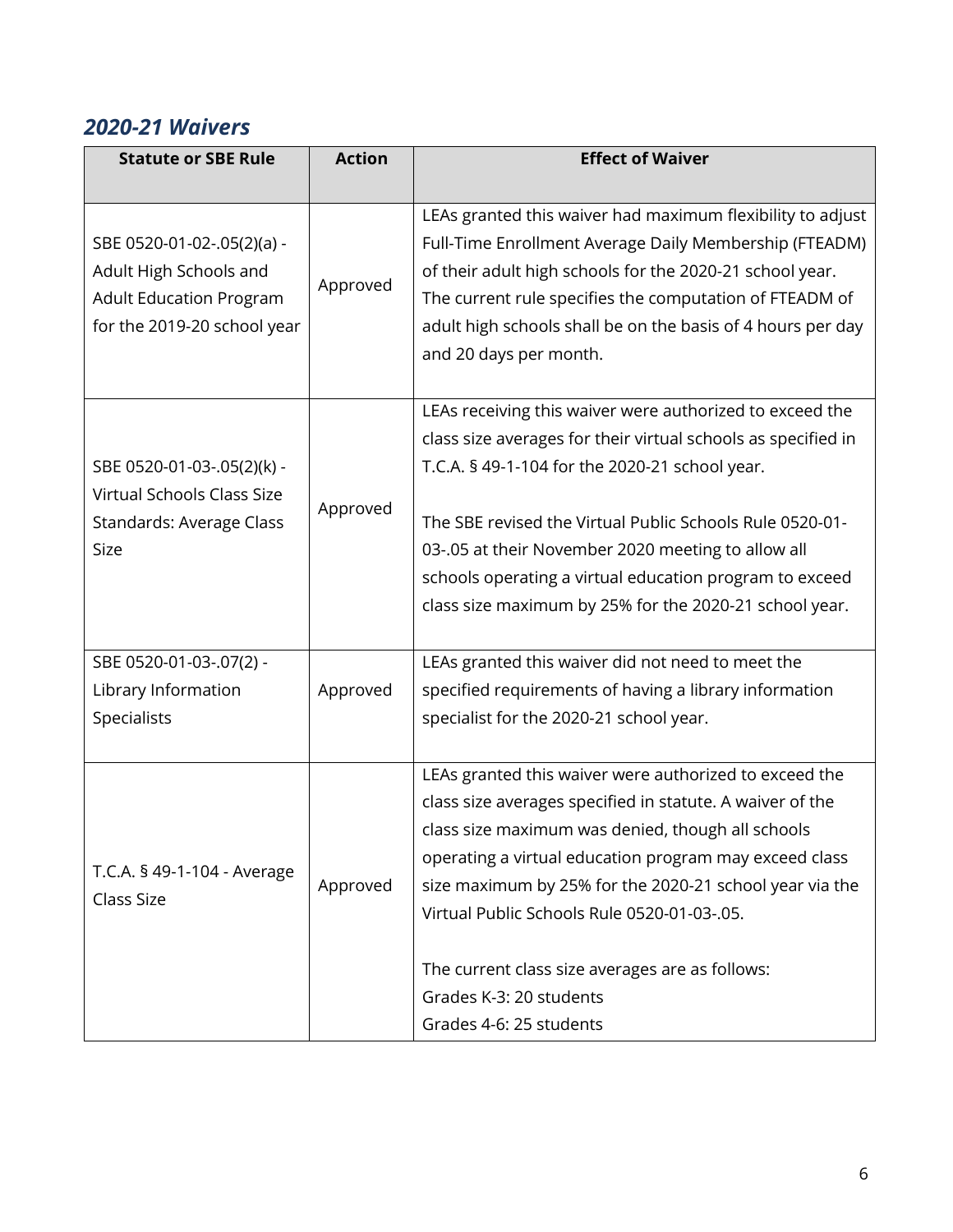|                                                                                                 |                         | Grades 7-12: 30 students                                                                                                                                                                                                                                                                                                                                                                                                                                                                                                                                                                                                                                                                                                                                                                                                                                       |  |
|-------------------------------------------------------------------------------------------------|-------------------------|----------------------------------------------------------------------------------------------------------------------------------------------------------------------------------------------------------------------------------------------------------------------------------------------------------------------------------------------------------------------------------------------------------------------------------------------------------------------------------------------------------------------------------------------------------------------------------------------------------------------------------------------------------------------------------------------------------------------------------------------------------------------------------------------------------------------------------------------------------------|--|
|                                                                                                 |                         | <b>CTE Courses: 20 students</b>                                                                                                                                                                                                                                                                                                                                                                                                                                                                                                                                                                                                                                                                                                                                                                                                                                |  |
| T.C.A. $$49-1-302(e)(1) -$<br>Duty Free Lunch                                                   | Approved                | LEAs granted this waiver were authorized to require<br>teachers to supervise classrooms during their duty-free<br>lunch period.                                                                                                                                                                                                                                                                                                                                                                                                                                                                                                                                                                                                                                                                                                                                |  |
|                                                                                                 |                         |                                                                                                                                                                                                                                                                                                                                                                                                                                                                                                                                                                                                                                                                                                                                                                                                                                                                |  |
| T.C.A. § 49-2-202(a) - Local<br>board training for 2020-21<br>school year                       | Conditional<br>Approval | This waiver was only granted for a local board of<br>education member who is unable to complete the annual<br>training requirements during the 2020-21 school year<br>because of the cancellation of in-person meetings due to<br>COVID-19 and is unable to participate in online modules<br>due to lack of equipment and or internet services.                                                                                                                                                                                                                                                                                                                                                                                                                                                                                                                |  |
| T.C.A. $$49-5-511(b) -$<br>Educator LOE as used to<br>determine staffing<br>reduction decisions | Approved                | LEAs granted this waiver were not required to use an<br>educator's LOE in the event the LEA needs to reducing the<br>number of teaching positions or non-licensed positions in<br>their system in the 2020-21. Educators did not receive an<br>LOE score for the 2019-20 year.                                                                                                                                                                                                                                                                                                                                                                                                                                                                                                                                                                                 |  |
| T.C.A. § 49-6-1021 - Tom<br>Cronan Physical Education<br>Act                                    | Conditional<br>Approval | The SBE voted to grant a waiver of only a portion of the<br>Tom Cronan Act for LEAs that requested a waiver of the<br>entire act. The two main requirements of the act are for<br>elementary students to participate in a physical education<br>(PE) class two times a week during the school year for a<br>total of no less than 60 minutes, and for those PE classes<br>to be taught by a teacher licensed and endorsed in PE.<br>The requirement for 120 weekly minutes of PE time was<br>not waived.<br>LEAs were given flexibility to staff their PE classes with a<br>teacher not endorsed in PE. Given that the requirement<br>for a teacher to be endorsed in PE is specifically provided<br>in the Tom Cronan Act, an employment standard waiver<br>for endorsement cannot be granted under normal<br>circumstances and LEAs granted this waiver were |  |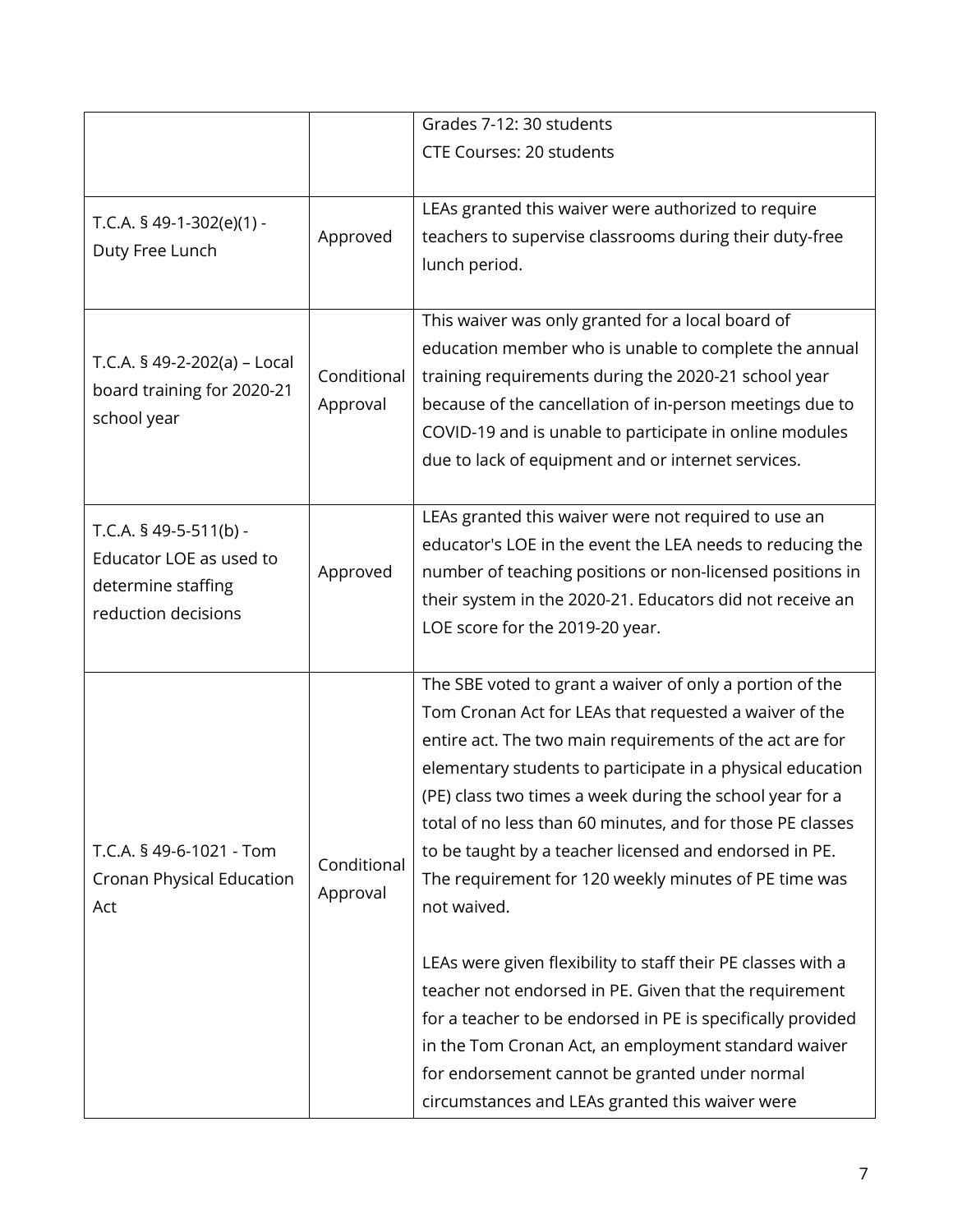|                                                                                      |                         | authorized to request from the department, a 1-year<br>employment standards endorsement waiver for a teacher<br>scheduled to teach PE for elementary students for the<br>2020-21 school year.                                                                                 |
|--------------------------------------------------------------------------------------|-------------------------|-------------------------------------------------------------------------------------------------------------------------------------------------------------------------------------------------------------------------------------------------------------------------------|
| T.C.A. § 49-6-2105 -<br>Maximum transit time                                         | Conditional<br>Approval | LEAs granted this waiver were authorized to exceed the<br>90-minute maximum transit time to school for students<br>on the condition that no student is in transit longer than<br>110 minutes.<br>LEAs granted this waiver were not required to meet the in-                   |
| T.C.A. § 49-6-7002 -<br>Meeting with parents two<br>times per year                   | Conditional<br>Approval | person parent-teacher meeting requirements on the<br>condition that teachers meet with parents two times a<br>year virtually.                                                                                                                                                 |
| T.C.A. § 49-6-807, T.C.A. §<br>68-102-137, SBE 0520-01-<br>03-.03 - Emergency Drills | Conditional<br>Approval | LEAs granted this waiver were not required to meet the<br>emergency and fire drill requirements only when the<br>entire school is in a full remote learning environment. The<br>State Fire Marshal issued guidance on proper fire drill<br>procedure using social distancing. |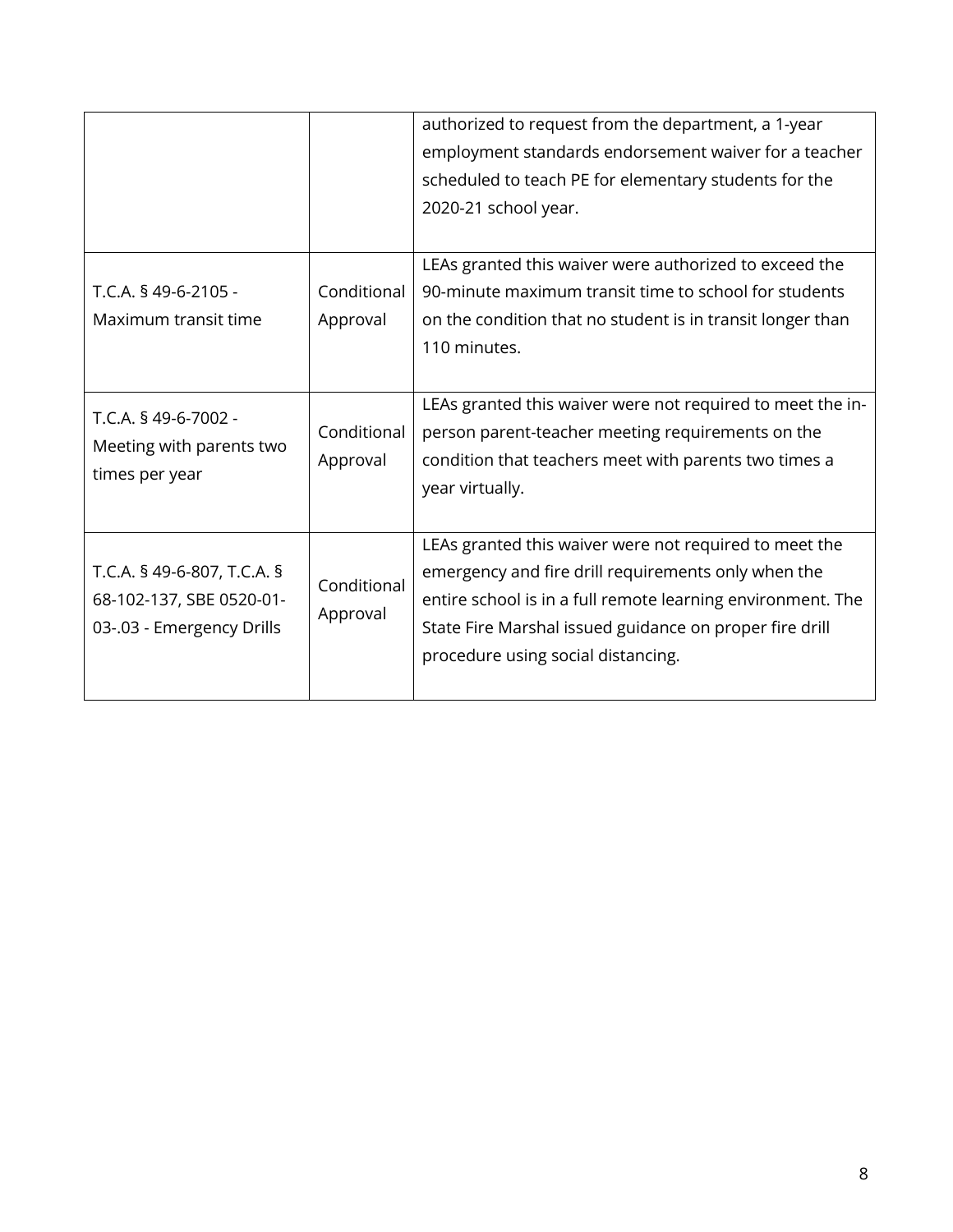#### **Appendix A:** All Requested COVID-19 Waivers

Note: Unless otherwise noted in the waiver description, all waivers were applicable to the 2020-21 school year.

| LEA                                | <b>Approved</b>                                                                                                                                                                                                                                                                                                                                                               | <b>Conditionally Approved</b>                                                                                                                | enied                                                                                                                                                                                                                                                                                                                  | Not Acted On |
|------------------------------------|-------------------------------------------------------------------------------------------------------------------------------------------------------------------------------------------------------------------------------------------------------------------------------------------------------------------------------------------------------------------------------|----------------------------------------------------------------------------------------------------------------------------------------------|------------------------------------------------------------------------------------------------------------------------------------------------------------------------------------------------------------------------------------------------------------------------------------------------------------------------|--------------|
| <b>Achievement School District</b> | T.C.A. § 49-5-409(b) - Notifying teachers within 5 business days of contract<br>renewal for 2019-20 school year;<br>T.C.A. § 49-2-202(a) - Local board training for 2019-20 school year                                                                                                                                                                                       | T.C.A. § 49-6-1021 - Tom Cronan Physical Education Act                                                                                       |                                                                                                                                                                                                                                                                                                                        |              |
| <b>Alamo City School District</b>  | T.C.A. § 49-1-302(e)(1) - Duty Free Lunch;<br>T.C.A. § 49-5-409(b) - Notifying teachers within 5 business days of contract<br>renewal for 2019-20 school year;<br>T.C.A. § 49-5-503(4) - Tenure eligibility based on LOE scores for 2019-20 school<br>year;<br>T.C.A. § 49-2-202(a) - Local board training for 2019-20 school year                                            |                                                                                                                                              |                                                                                                                                                                                                                                                                                                                        |              |
| <b>Alcoa City Schools</b>          |                                                                                                                                                                                                                                                                                                                                                                               | T.C.A. § 49-6-1021 - Tom Cronan Physical Education Act                                                                                       |                                                                                                                                                                                                                                                                                                                        |              |
| Alvin C. York Institute            | T.C.A. § 49-5-409(b) - Notifying teachers within 5 business days of contract<br>renewal for 2019-20 school year;<br>T.C.A. § 49-5-503(4) - Tenure eligibility based on LOE scores for 2019-20 school<br>year                                                                                                                                                                  |                                                                                                                                              |                                                                                                                                                                                                                                                                                                                        |              |
| <b>Anderson County Schools</b>     | T.C.A. § 49-5-409(b) - Notifying teachers within 5 business days of contract<br>renewal for 2019-20 school year;<br>T.C.A. § 49-5-503(4) - Tenure eligibility based on LOE scores for 2019-20 school<br>year;<br>T.C.A. § 49-2-202(a) - Local board training for 2019-20 school year<br>T.C.A. § 49-1-104 - Average Class Size                                                | T.C.A. § 49-6-1021(e)(3) - Tom Cronan Physical Education<br>Act                                                                              | T.C.A. § 49-1-104 - Maximum Class Size                                                                                                                                                                                                                                                                                 |              |
| <b>Arlington Community Schools</b> | T.C.A. § 49-1-104 - Average Class Size;<br>T.C.A. § 49-1-302(e)(1) - Duty Free Lunch;<br>T.C.A. § 49-5-409(b) - Notifying teachers within 5 business days of contract<br>renewal for 2019-20 school year;<br>T.C.A. § 49-5-503(4) - Tenure eligibility based on LOE scores for 2019-20 school<br>year;<br>T.C.A. § 49-2-202(a) - Local board training for 2019-20 school year | T.C.A. § 49-6-807, T.C.A. § 68-102-137, SBE 0520-01-03-<br>.03 - Emergency Drills;<br>T.C.A. § 49-6-1021 - Tom Cronan Physical Education Act | SBE 0520-01-03-.03(7) - RTI;<br>.C.A. § 49-6-3004 - School Term of 180 Days;<br>T.C.A. § 49-1-104 - Maximum Class Size;<br>T.C.A. § 49-10-601 - Investigation of complaints and<br>due process hearings;<br>T.C.A. § 49-1-302 (e) - Planning Time;<br>Various mandatory trainings for teachers and school<br>personnel |              |
| <b>Athens City Schools</b>         | T.C.A. § 49-1-302(e)(1), T.C.A. § 49-3-359 - Duty Free Lunch;<br>T.C.A. § 49-1-104 - Average Class Size;<br>T.C.A. § 49-5-409(b) - Notifying teachers within 5 business days of contract<br>renewal for 2019-20 school year;<br>T.C.A. § 49-5-503(4) - Tenure eligibility based on LOE scores for 2019-20 school<br>year                                                      | T.C.A. § 49-6-1021 - Tom Cronan Physical Education Act   T.C.A. § 49-1-104 - Maximum Class Size                                              |                                                                                                                                                                                                                                                                                                                        |              |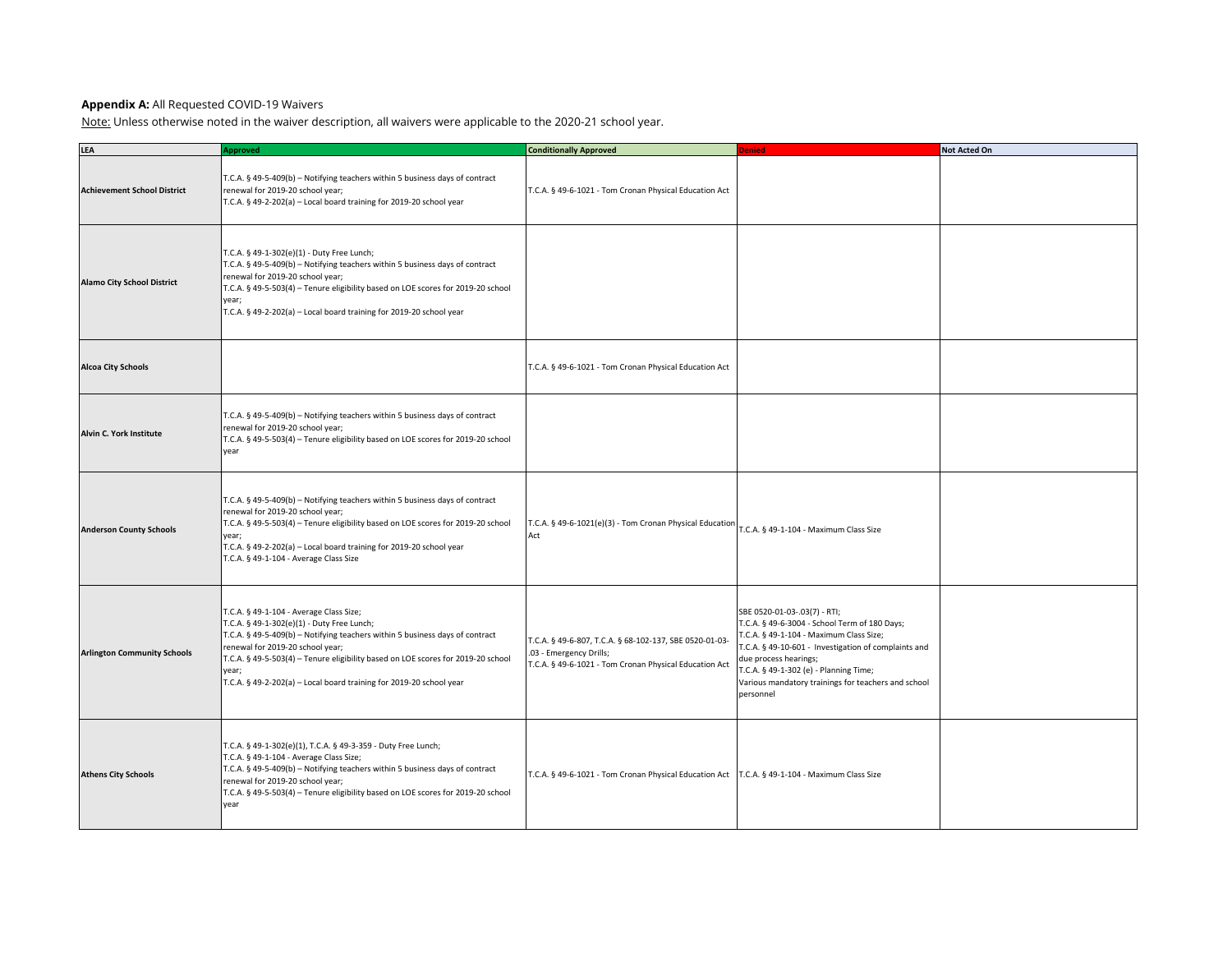| <b>Bartlett City Schools</b>            | T.C.A. § 49-1-104 - Average Class Size;<br>T.C.A. § 49-1-302(e)(1) - Duty Free Lunch;<br>T.C.A. § 49-5-511(b) - Educator LOE as used to determine staffing reduction<br>decisions;<br>T.C.A. § 49-5-409(b) - Notifying teachers within 5 business days of contract<br>renewal for 2019-20 school year;<br>T.C.A. § 49-5-503(4) - Tenure eligibility based on LOE scores for 2019-20 school<br>year                                                                                            | T.C.A. § 49-6-807, T.C.A. § 68-102-137 - Emergency Drills; T.C.A. § 49-1-104 - Maximum Class Size;<br>T.C.A. § 49-6-1021 - Tom Cronan Physical Education Act | SBE 0520-01-03-.03(7) - RTI;<br>T.C.A. § 49-6-3004 - School Term of 180 Days;<br>T.C.A. § 49-10-601 - Investigation of complaints and<br>due process hearings;<br>T.C.A. § 49-1-302(e) - Planning time;<br>T.C.A. § 49-3-312 - Substitute Teachers;<br>T.C.A. § 49-6-1025 - Music Education Act;<br>Various mandatory trainings for teachers and school<br>personnel |  |
|-----------------------------------------|-----------------------------------------------------------------------------------------------------------------------------------------------------------------------------------------------------------------------------------------------------------------------------------------------------------------------------------------------------------------------------------------------------------------------------------------------------------------------------------------------|--------------------------------------------------------------------------------------------------------------------------------------------------------------|----------------------------------------------------------------------------------------------------------------------------------------------------------------------------------------------------------------------------------------------------------------------------------------------------------------------------------------------------------------------|--|
| <b>Bedford County Schools</b>           | T.C.A. § 49-1-104 - Average Class Size;<br>T.C.A. § 49-5-409(b) - Notifying teachers within 5 business days of contract<br>renewal for 2019-20 school year;<br>T.C.A. § 49-5-503(4) - Tenure eligibility based on LOE scores for 2019-20 school<br>year;<br>T.C.A. § 49-2-202(a) - Local board training for 2019-20 school year                                                                                                                                                               |                                                                                                                                                              | T.C.A. § 49-1-104 - Maximum Class Size                                                                                                                                                                                                                                                                                                                               |  |
| <b>Benton County Schools</b>            | T.C.A. § 49-1-104 - Average Class Size;<br>T.C.A. § 49-5-409(b) - Notifying teachers within 5 business days of contract<br>renewal for 2019-20 school year;<br>T.C.A. § 49-5-503(4) - Tenure eligibility based on LOE scores for 2019-20 school<br>year;<br>T.C.A. § 49-2-202(a) - Local board training for 2019-20 school year                                                                                                                                                               |                                                                                                                                                              | T.C.A. § 49-1-104 - Maximum Class Size                                                                                                                                                                                                                                                                                                                               |  |
| <b>Bledsoe County Schools</b>           | T.C.A. § 49-5-511(b) - Educator LOE as used to determine staffing reduction<br>decisions;<br>T.C.A. § 49-1-302(e)(1), T.C.A. § 49-3-359 - Duty Free Lunch;<br>T.C.A. § 49-1-104 - Average Class Size;<br>T.C.A. § 49-5-409(b) - Notifying teachers within 5 business days of contract<br>renewal for 2019-20 school year;<br>T.C.A. § 49-5-503(4) - Tenure eligibility based on LOE scores for 2019-20 school<br>year;<br>T.C.A. § 49-2-202(a) - Local board training for 2019-20 school year | T.C.A. § 49-6-1021(e) - Tom Cronan Physical Education<br>Act                                                                                                 | T.C.A. § 49-6-3004 - School Term of 180 days;<br>SBE 0520-01-03-.03(7) - RTI;<br>T.C.A. § 49-1-104 - Maximum Class Size;<br>T.C.A. § 49-3-312 - Substitute Teachers;<br>Various mandatory trainings for teachers and school<br>personnel                                                                                                                             |  |
| <b>Blount County Schools</b>            | T.C.A. § 49-1-104 - Average Class Size;<br>T.C.A. § 49-5-503(4) - Tenure eligibility based on LOE scores for 2019-20 school<br>year;<br>T.C.A. § 49-2-202(a) - Local board training for 2019-20 school year                                                                                                                                                                                                                                                                                   | T.C.A. § 49-6-1021 - Tom Cronan Physical Education Act                                                                                                       | T.C.A. § 49-1-104 - Maximum Class Size                                                                                                                                                                                                                                                                                                                               |  |
| <b>Bradford Special School District</b> | T.C.A. § 49-1-302(e)(1) - Duty free lunch;<br>T.C.A. § 49-5-409(b) - Notifying teachers within 5 business days of contract<br>renewal for 2019-20 school year;<br>T.C.A. § 49-5-503(4) - Tenure eligibility based on LOE scores for 2019-20 school<br>year;<br>T.C.A. § 49-2-202(a) - Local board training for 2019-20 school year                                                                                                                                                            |                                                                                                                                                              |                                                                                                                                                                                                                                                                                                                                                                      |  |
| <b>Bradley County Schools</b>           | T.C.A. § 49-1-302(e)(1), T.C.A. § 49-3-359 - Duty Free Lunch;<br>T.C.A. § 49-1-104 - Average Class Size;<br>T.C.A. § 49-5-511(b) - Educator LOE as used to determine staffing reduction<br>decisions;<br>T.C.A. § 49-5-409(b) - Notifying teachers within 5 business days of contract<br>renewal for 2019-20 school year;<br>T.C.A. § 49-5-503(4) - Tenure eligibility based on LOE scores for 2019-20 school<br>year;<br>T.C.A. § 49-2-202(a) - Local board training for 2019-20 school year | T.C.A. § 49-6-1021 - Tom Cronan Physical Education Act                                                                                                       | T.C.A. § 49-1-104 - Maximum Class Size;<br>SBE 0520-01-03-.03(7) - RTI;<br>T.C.A. § 49-6-3004 - School Term of 180 Days                                                                                                                                                                                                                                              |  |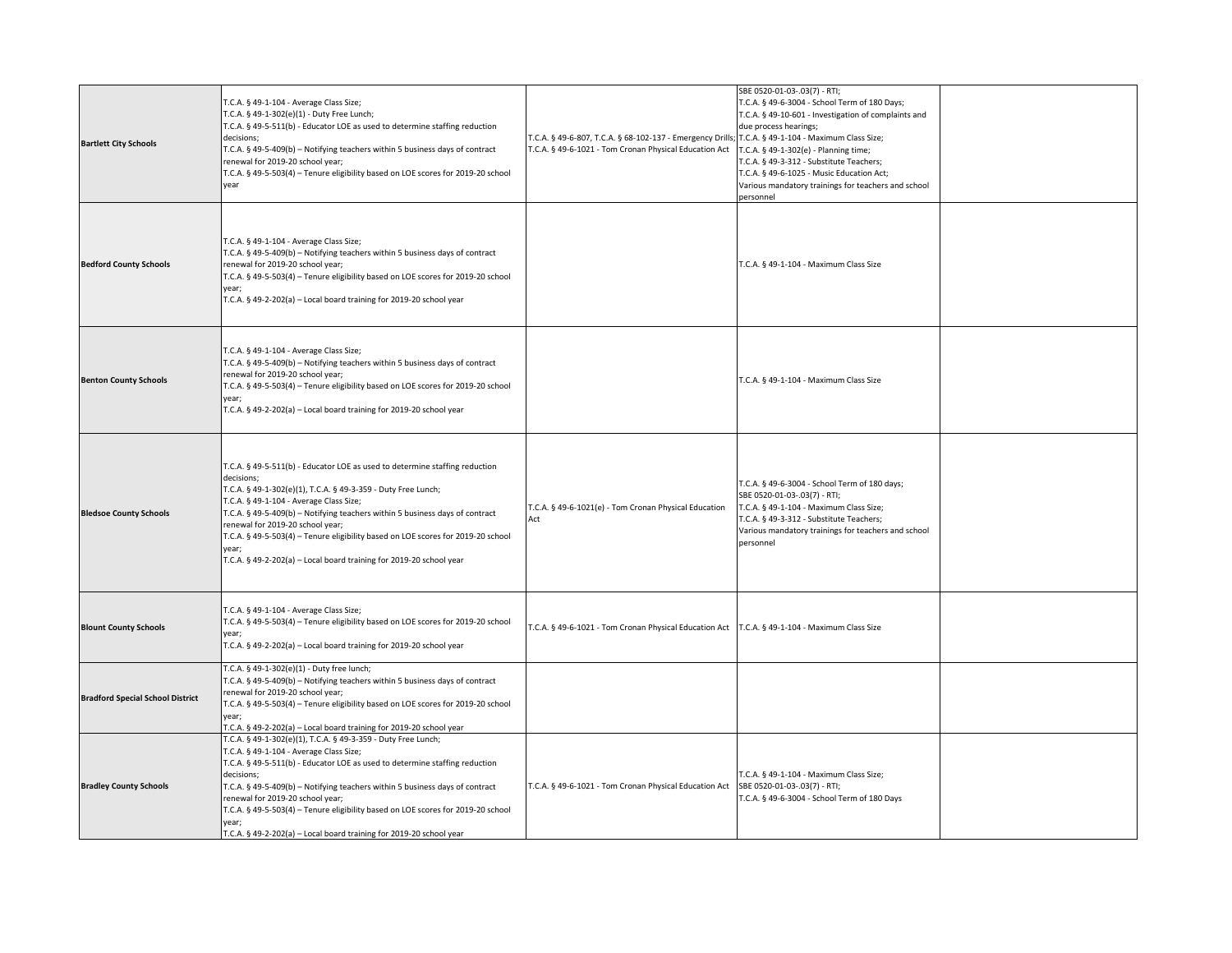| <b>Bristol City Schools</b>                            | T.C.A. § 49-5-409(b) - Notifying teachers within 5 business days of contract<br>renewal for 2019-20 school year;<br>T.C.A. § 49-5-503(4) - Tenure eligibility based on LOE scores for 2019-20 school<br>year                                                                                                                                                                                     | T.C.A. § 49-6-1021 - Tom Cronan Physical Education Act                                               |                                                                                                                                                                                              |  |
|--------------------------------------------------------|--------------------------------------------------------------------------------------------------------------------------------------------------------------------------------------------------------------------------------------------------------------------------------------------------------------------------------------------------------------------------------------------------|------------------------------------------------------------------------------------------------------|----------------------------------------------------------------------------------------------------------------------------------------------------------------------------------------------|--|
| <b>Campbell County Schools</b>                         | T.C.A. § 49-3-359 - Duty Free Lunch;<br>T.C.A. § 49-5-409(b) - Notifying teachers within 5 business days of contract<br>renewal for 2019-20 school year;<br>T.C.A. § 49-5-503(4) - Tenure eligibility based on LOE scores for 2019-20 school<br>year;<br>T.C.A. § 49-2-202(a) - Local board training for 2019-20 school year                                                                     | T.C.A. § 49-6-1021 - Tom Cronan Physical Education Act                                               |                                                                                                                                                                                              |  |
| <b>Cannon County Schools</b>                           | T.C.A. § 49-1-302(e)(1), T.C.A. § 49-3-359 - Duty Free Lunch;<br>T.C.A. § 49-1-104 - Average Class Size;<br>T.C.A. § 49-5-409(b) - Notifying teachers within 5 business days of contract<br>renewal for 2019-20 school year;<br>T.C.A. § 49-5-503(4) - Tenure eligibility based on LOE scores for 2019-20 school<br>year;<br>T.C.A. § 49-2-202(a) - Local board training for 2019-20 school year | T.C.A. § 49-6-1021(e) - Tom Cronan Physical Education<br>Act                                         | T.C.A. § 49-3-3004 - School Term of 180 days;<br>SBE 0520-01-03-.03(7) - RTI;<br>T.C.A. § 49-1-104 - Maximum Class Size;<br>Various mandatory trainings for teachers and school<br>personnel |  |
| <b>Carroll County Schools</b>                          | T.C.A. § 49-2-202(a) - Local board training for 2019-20 school year                                                                                                                                                                                                                                                                                                                              | T.C.A. § 49-6-2105 - Maximum transit time                                                            |                                                                                                                                                                                              |  |
| <b>Carter County Schools</b>                           | T.C.A. § 49-3-359 - Duty Free Lunch;<br>T.C.A. § 49-5-503(4) - Tenure eligibility based on LOE scores for 2019-20 school<br>year                                                                                                                                                                                                                                                                 | T.C.A. § 49-6-2105 - Maximum transit time;<br>T.C.A. § 49-6-1021 - Tom Cronan Physical Education Act | SBE 0520-01-03-.03(7) - RTI;<br>T.C.A. § 49-10-1304 (c)(1) - Child Restraint and<br><b>Isolation Certification</b>                                                                           |  |
| <b>Cheatham County Schools</b>                         | T.C.A. § 49-1-302(e)(1) - Duty Free Lunch;<br>T.C.A. § 49-1-104 - Average Class Size;<br>T.C.A. § 49-2-202(a) - Local board training for 2019-20 school year                                                                                                                                                                                                                                     | .C.A. § 49-6-2105 - Maximum transit time;<br>T.C.A. § 49-6-1021 - Tom Cronan Physical Education Act  | T.C.A. § 49-1-104 - Maximum Class Size;<br>T.C.A. § 49-1-302(e) - Planning time                                                                                                              |  |
| <b>Chester County Schools</b>                          | T.C.A. § 49-5-503(4) - Tenure eligibility based on LOE scores for 2019-20 school<br>year                                                                                                                                                                                                                                                                                                         |                                                                                                      |                                                                                                                                                                                              |  |
| <b>Claiborne County Schools</b>                        | T.C.A. § 49-5-409(b) - Notifying teachers within 5 business days of contract<br>renewal for 2019-20 school year;<br>T.C.A. § 49-5-503(4) - Tenure eligibility based on LOE scores for 2019-20 school<br>year;<br>T.C.A. § 49-2-202(a) - Local board training for 2019-20 school year                                                                                                             |                                                                                                      |                                                                                                                                                                                              |  |
| <b>Clarksville-Montgomery County</b><br><b>Schools</b> | T.C.A. § 49-5-409(b) - Notifying teachers within 5 business days of contract<br>renewal for 2019-20 school year;<br>T.C.A. § 49-5-503(4) - Tenure eligibility based on LOE scores for 2019-20 school<br>year;<br>T.C.A. § 49-2-202(a) - Local board training for 2019-20 school year                                                                                                             |                                                                                                      | T.C.A. § 49-6-6006 - Teacher Endorsement for Algebra<br>1 teachers                                                                                                                           |  |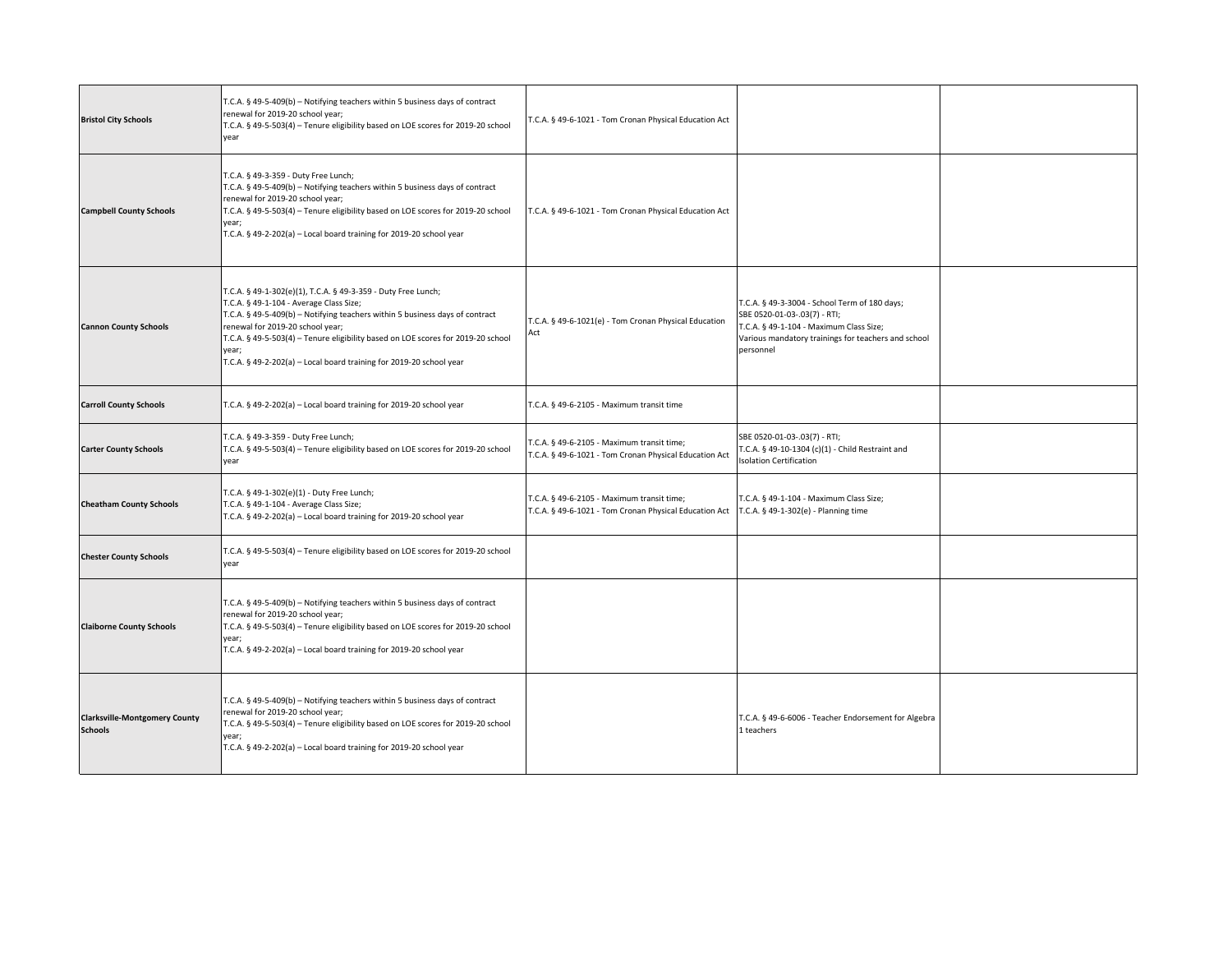| <b>Clay County Schools</b>    | T.C.A. § 49-5-511(b) - Educator LOE as used to determine staffing reduction<br>decisions;<br>T.C.A. § 49-1-302(e)(1), T.C.A. § 49-3-359 - Duty Free Lunch;<br>T.C.A. § 49-1-104 - Average Class Size;<br>T.C.A. § 49-5-409(b) - Notifying teachers within 5 business days of contract<br>renewal for 2019-20 school year;<br>T.C.A. § 49-5-503(4) - Tenure eligibility based on LOE scores for 2019-20 school<br>year;<br>T.C.A. § 49-2-202(a) - Local board training for 2019-20 school year | T.C.A. § 49-6-1021(e) - Tom Cronan Physical Education<br>Act                                                                                                                               | T.C.A. § 49-6-3004 - School Term of 180 days;<br>SBE 0520-01-03-.03(7) - RTI;<br>T.C.A. § 49-1-104 - Maximum Class Size;<br>Various mandatory trainings for teachers and school<br>personnel |  |
|-------------------------------|-----------------------------------------------------------------------------------------------------------------------------------------------------------------------------------------------------------------------------------------------------------------------------------------------------------------------------------------------------------------------------------------------------------------------------------------------------------------------------------------------|--------------------------------------------------------------------------------------------------------------------------------------------------------------------------------------------|----------------------------------------------------------------------------------------------------------------------------------------------------------------------------------------------|--|
| <b>Cleveland City Schools</b> | T.C.A. § 49-1-302(e)(1), T.C.A. § 49-3-359 - Duty Free Lunch;<br>T.C.A. § 49-1-104 - Average Class Size;<br>T.C.A. § 49-5-409(b) - Notifying teachers within 5 business days of contract<br>renewal for 2019-20 school year;<br>T.C.A. § 49-5-503(4) - Tenure eligibility based on LOE scores for 2019-20 school<br>year;<br>T.C.A. § 49-2-202(a) - Local board training for 2019-20 school year                                                                                              | T.C.A. § 49-6-1021 - Tom Cronan Physical Education Act   T.C.A. § 49-1-104 - Maximum Class Size                                                                                            |                                                                                                                                                                                              |  |
| <b>Clinton City Schools</b>   | T.C.A. § 49-1-302(e)(1), T.C.A. § 49-3-359 - Duty Free Lunch;<br>T.C.A. § 49-5-409(b) - Notifying teachers within 5 business days of contract<br>renewal for 2019-20 school year;<br>T.C.A. § 49-5-503(4) - Tenure eligibility based on LOE scores for 2019-20 school<br>year;<br>T.C.A. § 49-2-202(a) - Local board training for 2019-20 school year                                                                                                                                         | T.C.A. § 49-6-1021 - Tom Cronan Physical Education Act                                                                                                                                     |                                                                                                                                                                                              |  |
| <b>Cocke County Schools</b>   | T.C.A. § 49-1-104 - Average Class Size;<br>T.C.A. § 49-5-409(b) - Notifying teachers within 5 business days of contract<br>renewal for 2019-20 school year;<br>T.C.A. § 49-5-503(4) - Tenure eligibility based on LOE scores for 2019-20 school<br>year;<br>T.C.A. § 49-2-202(a) - Local board training for 2019-20 school year                                                                                                                                                               | T.C.A. § 49-6-1021 - Tom Cronan Physical Education Act                                                                                                                                     | T.C.A. § 49-1-104 - Maximum Class Size;<br>SBE Policy 5.502 (3)(a)(2) - Additional Endorsements                                                                                              |  |
| <b>Coffee County Schools</b>  | T.C.A. § 49-1-302(e)(1), T.C.A. § 49-3-359 - Duty Free Lunch;<br>T.C.A. § 49-1-104 - Average Class Size;<br>T.C.A. § 49-5-409(b) - Notifying teachers within 5 business days of contract<br>renewal for 2019-20 school year;<br>T.C.A. § 49-5-503(4) - Tenure eligibility based on LOE scores for 2019-20 school<br>year;<br>T.C.A. § 49-2-202(a) - Local board training for 2019-20 school year                                                                                              | T.C.A. § 49-6-1021 - Tom Cronan Physical Education Act;<br>T.C.A. § 49-6-807, T.C.A. § 68-102-137, SBE 0520-01-03-<br>.03 - Emergency Drills;<br>T.C.A. § 49-2-2105 - Maximum transit time | T.C.A. § 49-1-104 - Maximum Class Size                                                                                                                                                       |  |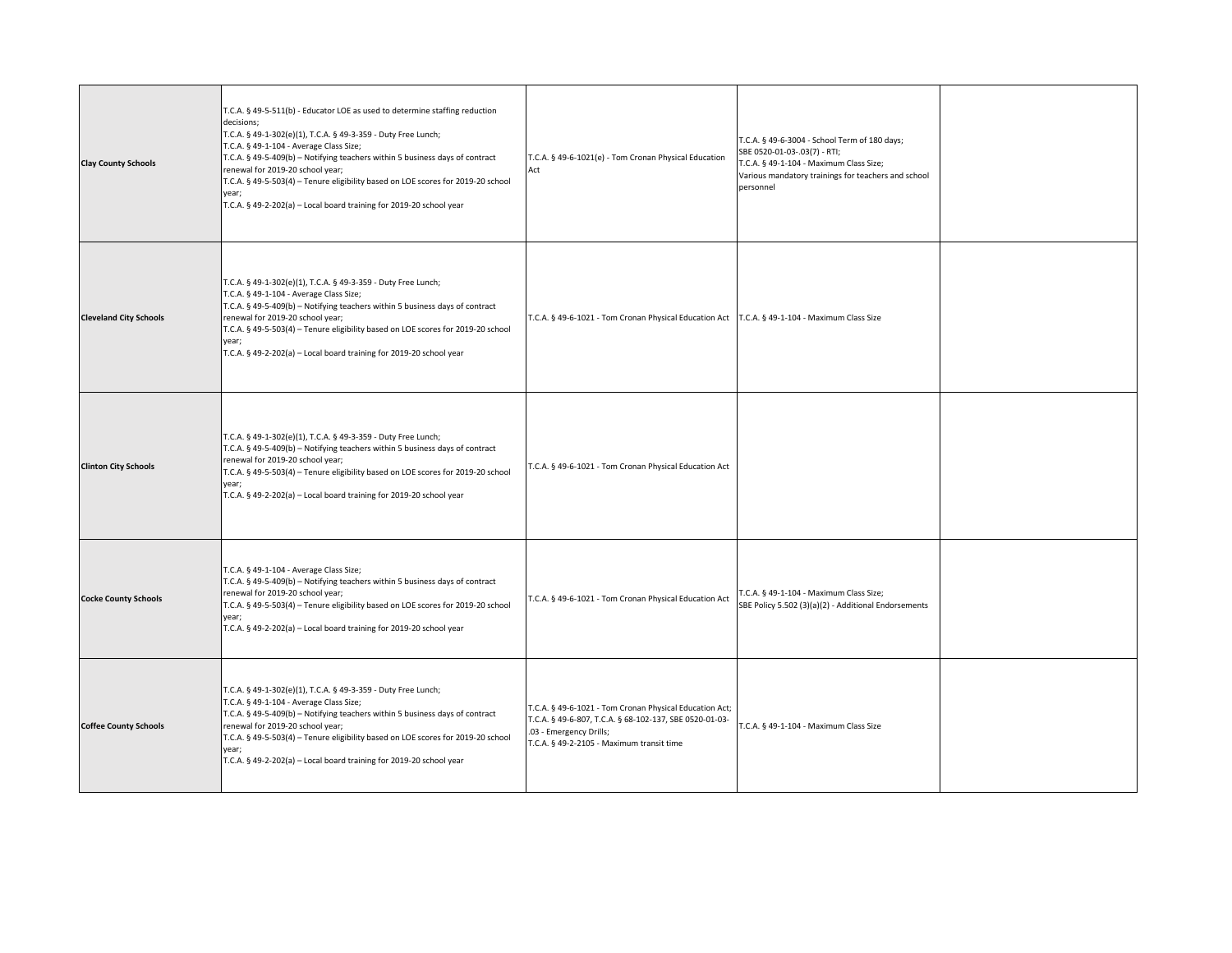| <b>Collierville City Schools</b> | T.C.A. § 49-1-104 - Average Class Size;<br>T.C.A. § 49-3-359 - Duty Free Lunch;<br>T.C.A. § 49-5-409(b) - Notifying teachers within 5 business days of contract<br>renewal for 2019-20 school year;<br>T.C.A. § 49-5-503(4) - Tenure eligibility based on LOE scores for 2019-20 school<br>year;<br>T.C.A. § 49-2-202(a) - Local board training for 2019-20 school year                                                                              | T.C.A. § 49-6-807, T.C.A. § 68-102-137, SBE 0520-01-03-<br>.03 - Emergency Drills;<br>T.C.A. § 49-6-1021 - Tom Cronan Physical Education Act | T.C.A. § 49-1-104 - Maximum Class Size;<br>SBE 0520-01-03-.03 - RTI;<br>T.C.A. § 49-6-3004 - School Term of 180 days;<br>T.C.A. § 49-10-601 - Investigations of complaints and<br>due process;<br>T.C.A. § 49-1-302(e)(2)- Planning Time;<br>Various mandatory trainings for teachers and school<br>personnel                                 |  |
|----------------------------------|------------------------------------------------------------------------------------------------------------------------------------------------------------------------------------------------------------------------------------------------------------------------------------------------------------------------------------------------------------------------------------------------------------------------------------------------------|----------------------------------------------------------------------------------------------------------------------------------------------|-----------------------------------------------------------------------------------------------------------------------------------------------------------------------------------------------------------------------------------------------------------------------------------------------------------------------------------------------|--|
| <b>Crockett County Schools</b>   | T.C.A. § 49-5-409(b) - Notifying teachers within 5 business days of contract<br>renewal for 2019-20 school year;<br>T.C.A. § 49-5-503(4) - Tenure eligibility based on LOE scores for 2019-20 school<br>year;<br>T.C.A. § 49-2-202(a) - Local board training for 2019-20 school year                                                                                                                                                                 |                                                                                                                                              |                                                                                                                                                                                                                                                                                                                                               |  |
| <b>Cumberland County Schools</b> | T.C.A. § 49-5-511(b) - LOE, Reductions in Force;<br>T.C.A. § 49-1-302(e)(1), T.C.A. § 49-3-359 - Duty Free Lunch;<br>T.C.A. § 49-1-104 - Average Class Size;<br>T.C.A. § 49-5-409(b) - Notifying teachers within 5 business days of contract<br>renewal for 2019-20 school year;<br>T.C.A. § 49-5-503(4) - Tenure eligibility based on LOE scores for 2019-20 school<br>year;<br>T.C.A. § 49-2-202(a) - Local board training for 2019-20 school year | T.C.A. § 49-6-1021 - Tom Cronan Physical Education Act                                                                                       | T.C.A. § 49-6-3004 - School Term of 180 days;<br>SBE 0520-01-03-.03(7) - RTI;<br>T.C.A. § 49-1-104 - Maximum Class Size;<br>SBE 0520-01-02-.03 (1) and (2) - Teacher<br>endorsement; Teachers may teach up to two sections<br>of a course outside their endorsement area;<br>Various mandatory trainings for teachers and school<br>personnel |  |
| <b>Dayton City Schools</b>       | T.C.A. § 49-5-511(b) - LOE, Reduction of Force;<br>T.C.A. § 49-1-302(e)(1), T.C.A. § 49-3-359 - Duty Free Lunch;<br>T.C.A. § 68-102-137 - Emergency drills for 2019-20 school year;<br>T.C.A. § 49-5-503(4) - Tenure eligibility based on LOE scores for 2019-20 school<br>year;<br>T.C.A. § 49-2-202(a) - Local board training for 2019-20 school year                                                                                              | T.C.A. § 49-6-1021 - Tom Cronan Physical Education Act;                                                                                      |                                                                                                                                                                                                                                                                                                                                               |  |
| <b>Decatur County Schools</b>    | T.C.A. § 49-5-409(b) - Notifying teachers within 5 business days of contract<br>renewal for 2019-20 school year;<br>T.C.A. § 49-5-503(4) - Tenure eligibility based on LOE scores for 2019-20 school<br>year;<br>T.C.A. § 49-2-202(a) - Local board training for 2019-20 school year                                                                                                                                                                 |                                                                                                                                              |                                                                                                                                                                                                                                                                                                                                               |  |
| <b>DeKalb County Schools</b>     | T.C.A. § 49-5-409(b) - Notifying teachers within 5 business days of contract<br>renewal for 2019-20 school year;<br>T.C.A. § 49-5-503(4) - Tenure eligibility based on LOE scores for 2019-20 school<br>year;<br>T.C.A. § 49-2-202(a) - Local board training for 2019-20 school year                                                                                                                                                                 |                                                                                                                                              |                                                                                                                                                                                                                                                                                                                                               |  |
| <b>Dickson County Schools</b>    | T.C.A. § 49-3-359 - Duty Free Lunch;<br>T.C.A. § 49-2-202(a) - Local board training for 2019-20 school year                                                                                                                                                                                                                                                                                                                                          | T.C.A. § 49-6-2105 - Maximum transit time;<br>T.C.A. § 49-6-1021 - Tom Cronan Physical Education Act                                         | SBE Policy 3.207 - ELL Service Delivery;<br>T.C.A. § 49-6-3004 - Length of School Day;<br>T.C.A. § 49-1-229 - Dyslexia Screening;<br>T.C.A. § 49-1-302(e)(2) - Planning Time;<br>Various mandatory trainings for teachers and school<br>personnel                                                                                             |  |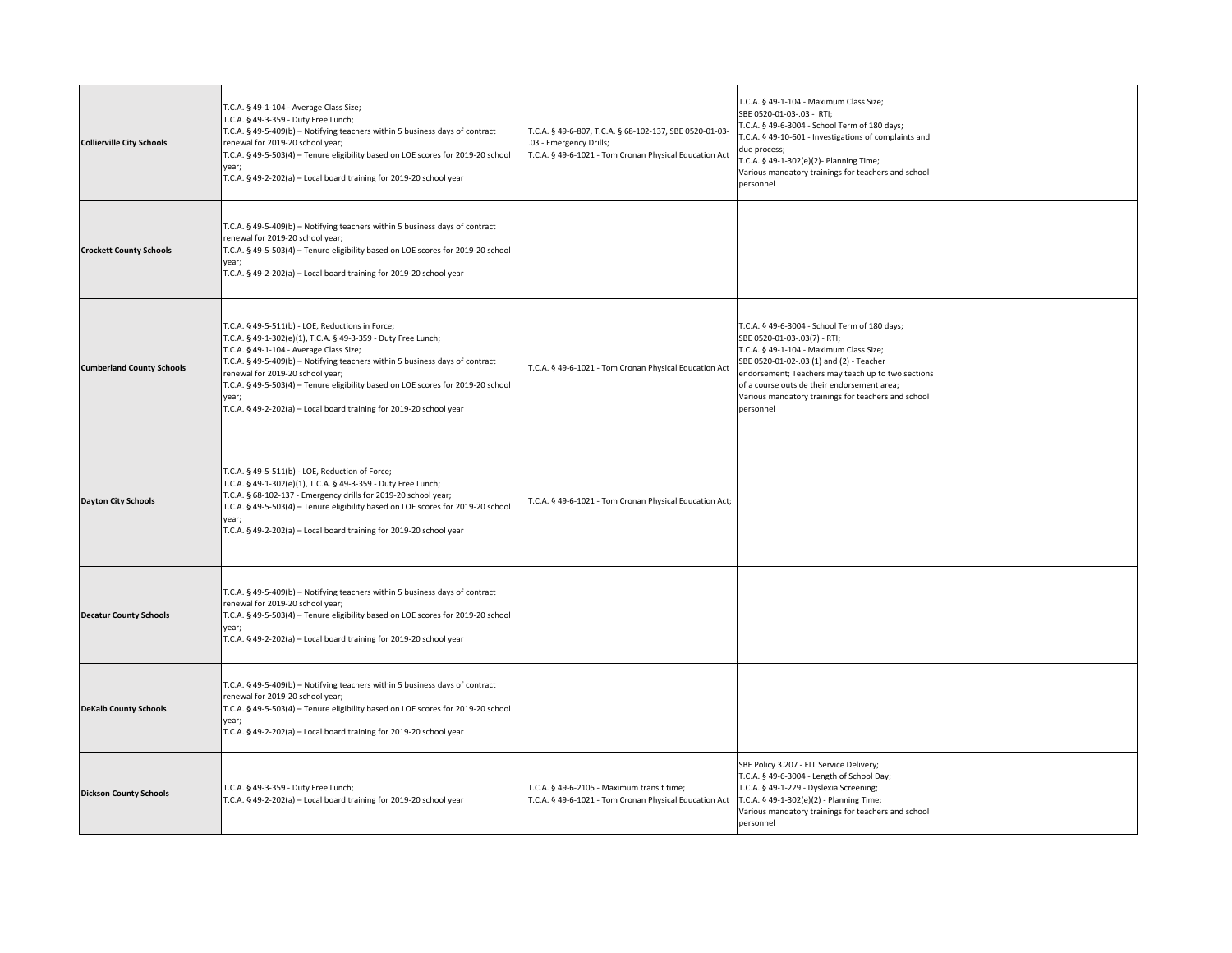| <b>Dyer County Schools</b>              | T.C.A. § 49-3-359 - Duty Free Lunch;<br>T.C.A. § 49-1-104 - Average Class Size;<br>T.C.A. § 49-5-409(b) - Notifying teachers within 5 business days of contract<br>renewal for 2019-20 school year;<br>T.C.A. § 49-5-503(4) - Tenure eligibility based on LOE scores for 2019-20 school<br>year;<br>T.C.A. § 49-2-202(a) - Local board training for 2019-20 school year                          | T.C.A. § 49-6-807, T.C.A. § 68-102-137, SBE 0520-01-03-<br>.03 - Emergency/Fire Drills;<br>T.C.A. § 49-6-1021 - Tom Cronan Physical Education Act                                                                                                                               | T.C.A. § 49-1-104 - Maximum Class Size;<br>T.C.A. § 49-1-302(e) - Planning time;<br>T.C.A. § 49-1-302, T.C.A. § 49-5-108, T.C.A. § 49-6-6006<br>Teacher licensure and endorsement | T.C.A. § 49-6-3402 - Alternative schools for<br>suspended of expelled students.<br>The LEA requested flexbility to provide students who<br>receive out of school suspension with virtual learning<br>opportunities. Statute already authorizes LEAs to<br>determine assigment of students to an alternative<br>education program if they are suspended or<br>expelled. |
|-----------------------------------------|--------------------------------------------------------------------------------------------------------------------------------------------------------------------------------------------------------------------------------------------------------------------------------------------------------------------------------------------------------------------------------------------------|---------------------------------------------------------------------------------------------------------------------------------------------------------------------------------------------------------------------------------------------------------------------------------|-----------------------------------------------------------------------------------------------------------------------------------------------------------------------------------|------------------------------------------------------------------------------------------------------------------------------------------------------------------------------------------------------------------------------------------------------------------------------------------------------------------------------------------------------------------------|
| <b>Dyersburg City Schools</b>           | T.C.A. § 49-1-302(e)(1), T.C.A. § 49-3-359 - Duty Free Lunch;<br>T.C.A. § 49-1-104 - Average Class Size;<br>T.C.A. § 49-5-409(b) - Notifying teachers within 5 business days of contract<br>renewal for 2019-20 school year;<br>T.C.A. § 49-5-503(4) - Tenure eligibility based on LOE scores for 2019-20 school<br>year;<br>T.C.A. § 49-2-202(a) - Local board training for 2019-20 school year | T.C.A. § 49-6-1021 - Tom Cronan Physical Education Act;                                                                                                                                                                                                                         | TCA § 49-6-3004 - School Term of 180 Days;<br>T.C.A. § 49-1-104 - Maximum Class Size;<br>T.C.A. § 49-6-6006 - Teacher licensure and<br>endorsement                                |                                                                                                                                                                                                                                                                                                                                                                        |
| <b>Elizabethton City Schools</b>        | T.C.A. § 49-1-104 - Average Class Size;<br>T.C.A. § 49-1-302(e)(1), T.C.A. § 49-3-359 - Duty Free Lunch                                                                                                                                                                                                                                                                                          | T.C.A. § 49-6-1021 - Tom Cronan Physical Education Act                                                                                                                                                                                                                          | T.C.A. § 49-10-1304(c)(1) - Child Restraint and Isolation<br>Certification;<br>T.C.A. § 49-1-104 - Maximum Class Size;<br>SBE 0520-01-03-.03 - RTI                                |                                                                                                                                                                                                                                                                                                                                                                        |
| <b>Fayette County Schools</b>           | T.C.A. § 49-1-302(e) - Duty Free Lunch;<br>T.C.A. § 49-1-104 - Average Class Size;<br>T.C.A. § 68-102-137 - Emergency Drills for the 2019-20 school year                                                                                                                                                                                                                                         | T.C.A. § 68-102-137 - Emergency Drills for the 2020-21<br>school year;<br>T.C.A. § 49-6-1021 - Tom Cronan Physical Education Act; T.C.A. § 49-1-104 - Maximum Class Size<br>T.C.A. § 49-6-2105 - Maximum Transit Time;<br>T.C.A. § 49-6-7002 - Meeting with parents 2x per year |                                                                                                                                                                                   |                                                                                                                                                                                                                                                                                                                                                                        |
| <b>Fentress County Schools</b>          | T.C.A. § 49-5-409(b) - Notifying teachers within 5 business days of contract<br>renewal for 2019-20 school year;<br>T.C.A. § 49-5-503(4) - Tenure eligibility based on LOE scores for 2019-20 school<br>year;<br>T.C.A. § 49-2-202(a) - Local board training for 2019-20 school year                                                                                                             | T.C.A. § 49-6-1021 - Tom Cronan Physical Education Act                                                                                                                                                                                                                          |                                                                                                                                                                                   |                                                                                                                                                                                                                                                                                                                                                                        |
| <b>Franklin County Schools</b>          | T.C.A. § 49-5-409(b) - Notifying teachers within 5 business days of contract<br>renewal for 2019-20 school year;<br>T.C.A. § 49-5-503(4) - Tenure eligibility based on LOE scores for 2019-20 school<br>year;<br>T.C.A. § 49-2-202(a) - Local board training for 2019-20 school year                                                                                                             |                                                                                                                                                                                                                                                                                 |                                                                                                                                                                                   |                                                                                                                                                                                                                                                                                                                                                                        |
| <b>Franklin Special School District</b> | T.C.A. § 49-3-359 - Duty Free Lunch;<br>T.C.A. § 49-1-104 - Average Class Size;<br>T.C.A. § 49-5-409(b) - Notifying teachers within 5 business days of contract<br>renewal for 2019-20 school year;<br>T.C.A. § 49-5-503(4) - Tenure eligibility based on LOE scores for 2019-20 school<br>year;<br>T.C.A. § 49-2-202(a) - Local board training for 2019-20 school year                          |                                                                                                                                                                                                                                                                                 | T.C.A. § 49-1-104 - Maximum Class Size                                                                                                                                            |                                                                                                                                                                                                                                                                                                                                                                        |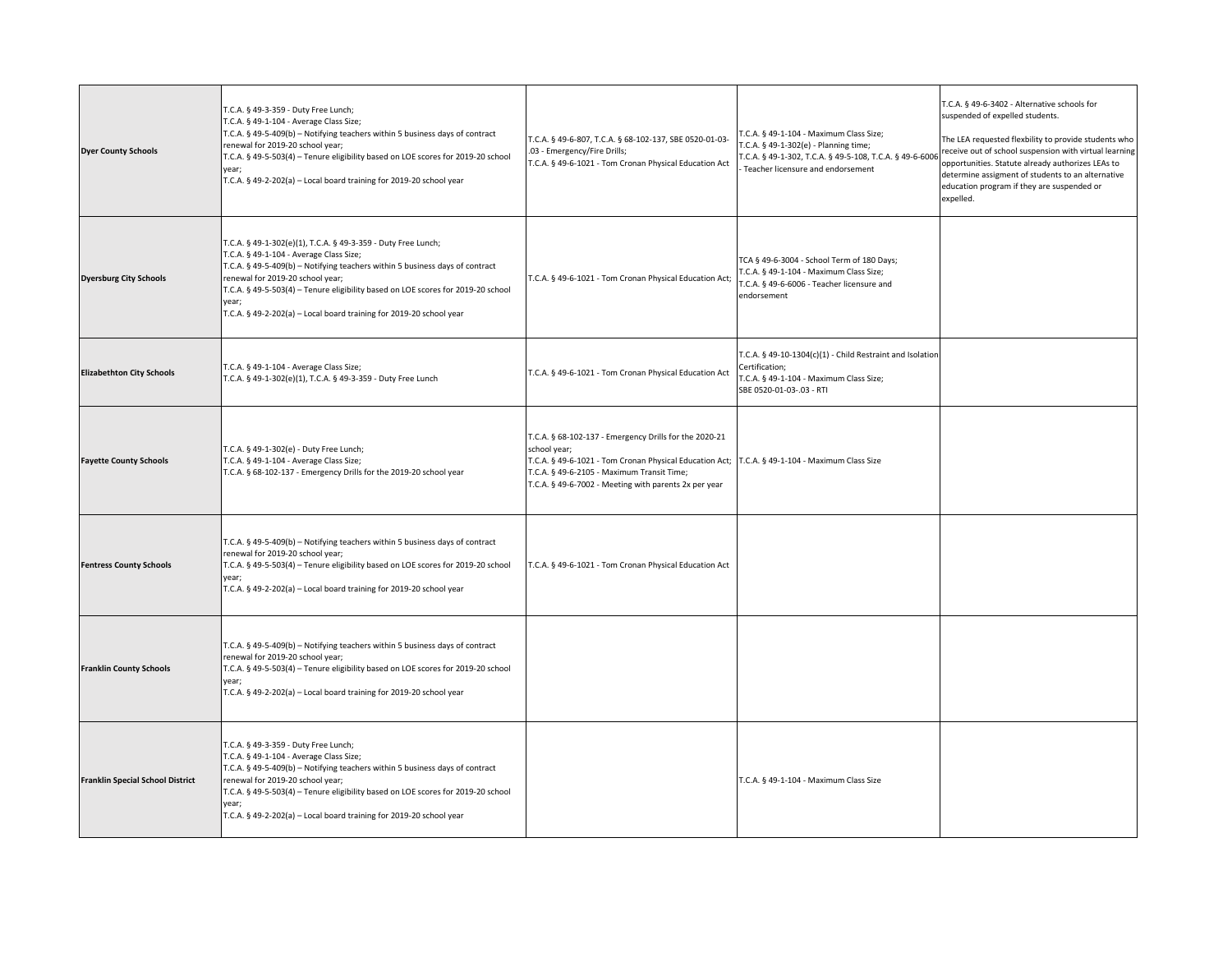| <b>Germantown Municipal School</b><br><b>District</b> | T.C.A. § 49-1-104 - Average Class Size;<br>T.C.A. § 49-5-409(b) - Notifying teachers within 5 business days of contract<br>renewal for 2019-20 school year;<br>T.C.A. § 49-5-503(4) - Tenure eligibility based on LOE scores for 2019-20 school<br>year;<br>T.C.A. § 49-2-202(a) - Local board training for 2019-20 school year                                               | T.C.A. § 49-6-807, T.C.A. § 68-102-137 - Emergency Drill:                                                                                                                                                            | T.C.A. § 49-1-104 - Maximum Class Size;<br>T.C.A. § 49-10-601 - Investigations of complaints and<br>due process;<br>Portfolio Evaluations |                                                                                                                                                                                                                                                              |
|-------------------------------------------------------|-------------------------------------------------------------------------------------------------------------------------------------------------------------------------------------------------------------------------------------------------------------------------------------------------------------------------------------------------------------------------------|----------------------------------------------------------------------------------------------------------------------------------------------------------------------------------------------------------------------|-------------------------------------------------------------------------------------------------------------------------------------------|--------------------------------------------------------------------------------------------------------------------------------------------------------------------------------------------------------------------------------------------------------------|
| <b>Gibson Special School District</b>                 | T.C.A. § 49-1-104 - Average Class Size;<br>T.C.A. § 49-3-359 - Duty Free Lunch;<br>T.C.A. § 49-5-409(b) - Notifying teachers within 5 business days of contract<br>renewal for 2019-20 school year;<br>T.C.A. § 49-5-503(4) - Tenure eligibility based on LOE scores for 2019-20 school<br>year;<br>T.C.A. § 49-2-202(a) - Local board training for 2019-20 school year       | T.C.A. § 49-6-1021 - Tom Cronan Physical Education Act                                                                                                                                                               | T.C.A. § 49-1-104 - Maximum Class Size;<br>SBE 0520-01-03-.03 - RTI                                                                       |                                                                                                                                                                                                                                                              |
| <b>Giles County Schools</b>                           | T.C.A. § 49-1-302(e) - Duty Free Lunch;<br>T.C.A. § 49-5-409(b) - Notifying teachers within 5 business days of contract<br>renewal for 2019-20 school year;<br>T.C.A. § 49-5-503(4) - Tenure eligibility based on LOE scores for 2019-20 school<br>year;<br>T.C.A. § 49-2-202(a) - Local board training for 2019-20 school year                                               | T.C.A. § 49-6-1021 - Tom Cronan Physical Education Act                                                                                                                                                               | SBE 0520-01-03-.03 - RTI                                                                                                                  |                                                                                                                                                                                                                                                              |
| <b>Grainger County Schools</b>                        | T.C.A. § 49-1-302(e)(1), T.C.A. § 49-3-359 - Duty Free Lunch                                                                                                                                                                                                                                                                                                                  | T.C.A. § 49-6-1021 - Tom Cronan Physical Education Act                                                                                                                                                               |                                                                                                                                           |                                                                                                                                                                                                                                                              |
| <b>Greene County Schools</b>                          | T.C.A. § 49-1-302(e)(1) - Duty Free Lunch;<br>T.C.A. § 49-1-104 - Average Class Size;<br>T.C.A. § 49-5-409(b) - Notifying teachers within 5 business days of contract<br>renewal for 2019-20 school year;<br>T.C.A. § 49-5-503(4) - Tenure eligibility based on LOE scores for 2019-20 school<br>year;<br>T.C.A. § 49-2-202(a) - Local board training for 2019-20 school year | T.C.A. § 49-2-202(a)(6) - Local Board Training for 2020-21 T.C.A. § 49-5-409(b) - Notifying teachers within 5<br>school year                                                                                         | T.C.A. § 49-1-104 - Maximum Class Size;<br>business days of contract renewal for 2020-21 school<br>year                                   | T.C.A. § 49-5-503(4) - Tenure eligibilty based on LOE<br>scores for the 2020-21 school year.<br>The Accountability Hold Harmless legislation passed<br>during the Special Legislative Session of 2021 does<br>not necessitate a waiver of tenure eligbility. |
| <b>Greeneville City Schools</b>                       | T.C.A. § 49-1-104 - Average Class Size;<br>T.C.A. § 49-3-359 - Duty Free Lunch;<br>T.C.A. § 49-5-409(b) - Notifying teachers within 5 business days of contract<br>renewal for 2019-20 school year;<br>T.C.A. § 49-5-503(4) - Tenure eligibility based on LOE scores for 2019-20 school<br>year;<br>T.C.A. § 49-2-202(a) - Local board training for 2019-20 school year       | T.C.A. § 49-6-1021 - Tom Cronan Physical Education Act; T.C.A. § 49-10-1304 - Child Restraint and Isolation<br>T.C.A. § 68-102-137, T.C.A. § 49-6-807 - Emergency drills Certification;<br>for 2020-2021 school year | SBE 0520-01-03-.03(7) - RTI;<br>SBE 0520-01-03-.03(3)(a) - Maximum Class Size;<br>Various mandatory trainings (see form)                  |                                                                                                                                                                                                                                                              |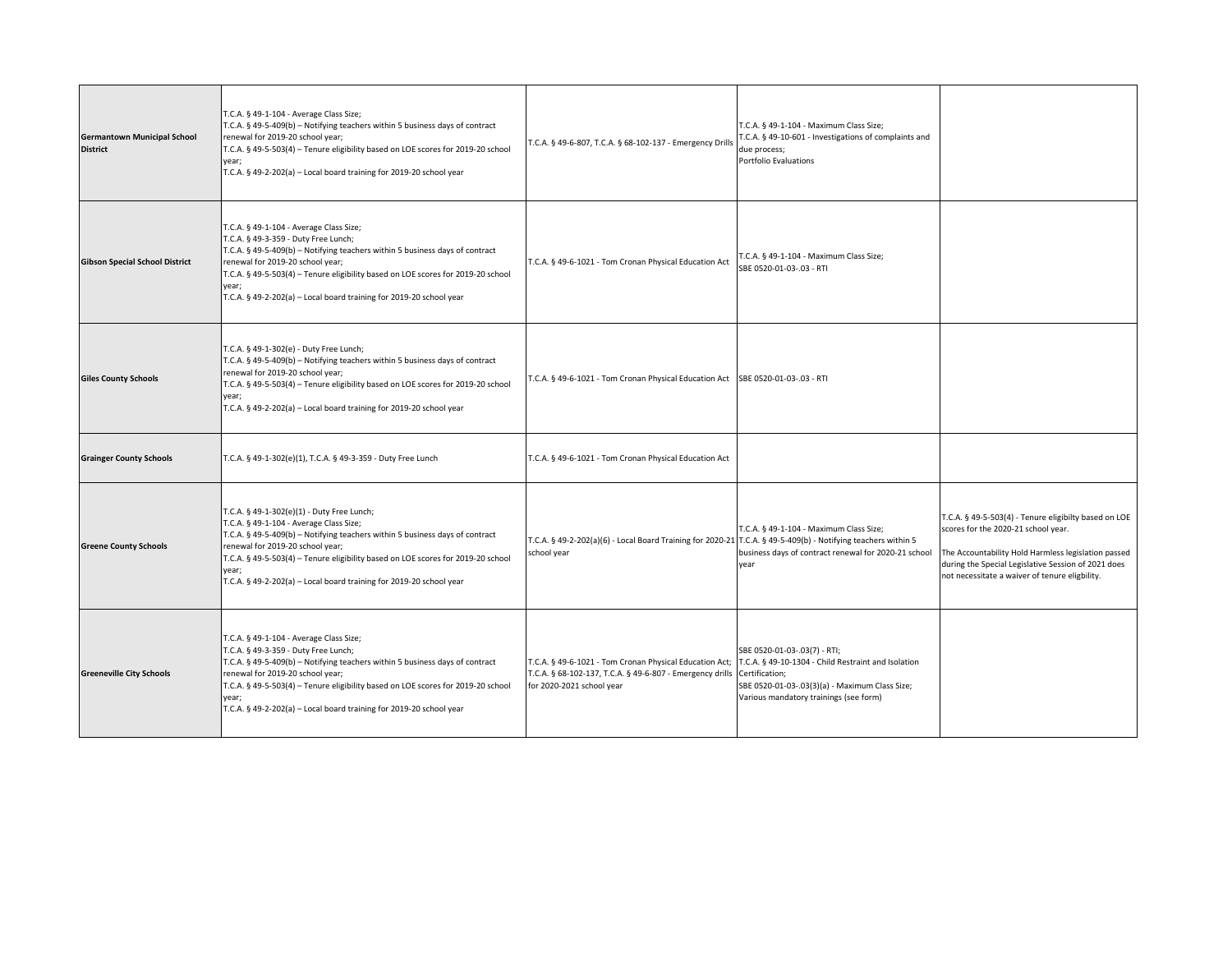| <b>Grundy County Schools</b>   | T.C.A. § 49-1-302(e)(1), T.C.A. § 49-3-359 - Duty Free Lunch;<br>T.C.A. § 49-1-104 - Average Class Size;<br>T.C.A. § 49-5-409(b) - Notifying teachers within 5 business days of contract<br>renewal for 2019-20 school year;<br>T.C.A. § 49-5-503(4) - Tenure eligibility based on LOE scores for 2019-20 school<br>year;<br>T.C.A. § 49-2-202(a) - Local board training for 2019-20 school year                                                                                               |                                                                                                                         | TCA § 49-6-3004 - School Term of 180 Days;<br>SBE 0520-01-03-.03(7) - RTI;<br>T.C.A. § 49-1-104 - Maximum Class Size;<br>Various mandatory trainings for teachers and school<br>personnel;                                                                                                                             |  |
|--------------------------------|------------------------------------------------------------------------------------------------------------------------------------------------------------------------------------------------------------------------------------------------------------------------------------------------------------------------------------------------------------------------------------------------------------------------------------------------------------------------------------------------|-------------------------------------------------------------------------------------------------------------------------|------------------------------------------------------------------------------------------------------------------------------------------------------------------------------------------------------------------------------------------------------------------------------------------------------------------------|--|
| <b>Hamblen County Schools</b>  | T.C.A. § 49-6-3115(a) - Intervention for Third Grade Retention for 2019-20 school<br>year:<br>T.C.A. § 49-1-302(e)(1), T.C.A. § 49-3-359 - Duty Free Lunch;<br>T.C.A. § 49-1-104 - Average Class Size;<br>T.C.A. § 49-5-409(b) - Notifying teachers within 5 business days of contract<br>renewal for 2019-20 school year;<br>T.C.A. § 49-5-503(4) - Tenure eligibility based on LOE scores for 2019-20 school<br>year;<br>T.C.A. § 49-2-202(a) - Local board training for 2019-20 school year |                                                                                                                         | T.C.A. § 49-1-104 - Maximum Class Size                                                                                                                                                                                                                                                                                 |  |
| <b>Hamilton County Schools</b> | T.C.A. § 49-1-104 - Average Class Size;<br>T.C.A. § 49-5-409(b) - Notifying teachers within 5 business days of contract<br>renewal for 2019-20 school year;<br>T.C.A. § 49-5-503(4) - Tenure eligibility based on LOE scores for 2019-20 school<br>year;                                                                                                                                                                                                                                       |                                                                                                                         | T.C.A. § 49-1-104 - Maximum Class Size                                                                                                                                                                                                                                                                                 |  |
| <b>Hancock County Schools</b>  | T.C.A. § 49-3-359 - Duty Free Lunch;<br>T.C.A. § 49-5-409(b) - Notifying teachers within 5 business days of contract<br>renewal for 2019-20 school year;<br>T.C.A. § 49-5-503(4) - Tenure eligibility based on LOE scores for 2019-20 school<br>year;<br>T.C.A. § 49-2-202(a) - Local board training for 2019-20 school year                                                                                                                                                                   | T.C.A. § 49-6-1021 - Tom Cronan Physical Education Act                                                                  |                                                                                                                                                                                                                                                                                                                        |  |
| <b>Hardeman County Schools</b> | T.C.A. § 49-1-104 - Average Class Size;<br>T.C.A. § 49-1-302(e)(1) - Duty Free Lunch;<br>T.C.A. § 49-5-409(b) - Notifying teachers within 5 business days of contract<br>renewal for 2019-20 school year;<br>T.C.A. § 49-5-503(4) - Tenure eligibility based on LOE scores for 2019-20 school<br>year;<br>T.C.A. § 49-2-202(a) - Local board training for 2019-20 school year                                                                                                                  | T.C.A. § 49-6-807; T.C.A. § 68-102-137 - Emergency<br>Drills;<br>T.C.A. § 49-6-1021 - Tom Cronan Physical Education Act | T.C.A. § 49-10-601 - Investigation of complaints and<br>due process hearings;<br>T.C.A. § 49-6-3004 - School Term of 180 Days;<br>SBE 0520-01-03-.03(7) - RTI;<br>T.C.A. § 49-1-104 - Maximum Class Size;<br>T.C.A. § 49-1-302(e) - Planning Time;<br>Various mandatory trainings for teachers and school<br>personnel |  |
| <b>Hardin County Schools</b>   | T.C.A. § 49-1-104 - Average Class Size;<br>T.C.A. § 49-1-302(e)(1), T.C.A. § 49-3-359 - Duty Free Lunch;<br>T.C.A. § 49-5-409(b) - Notifying teachers within 5 business days of contract<br>renewal for 2019-20 school year;<br>T.C.A. § 49-5-503(4) - Tenure eligibility based on LOE scores for 2019-20 school<br>year;<br>T.C.A. § 49-2-202(a) - Local board training for 2019-20 school year                                                                                               | T.C.A. § 49-6-807, T.C.A. § 68-102-137 - Emergency Drills<br>T.C.A. § 49-6-1021 - Tom Cronan Physical Education Act     | T.C.A. § 49-1-104 - Maximum Class Size;<br>T.C.A. § 49-10-601 - Investigations of complaints and<br>due process;<br>SBE 0520-01-03-.03(7) - RTI;<br>T.C.A. § 49-6-3004 - School Term of 180 Days;<br>Various mandatory trainings for teachers and school<br>personnel                                                  |  |
| <b>Hawkins County Schools</b>  | T.C.A. § 49-3-359 - Duty Free Lunch;<br>T.C.A. § 49-5-409(b) - Notifying teachers within 5 business days of contract<br>renewal for 2019-20 school year                                                                                                                                                                                                                                                                                                                                        | T.C.A. §49-6-1021(e)(1) - Tom Cronan Physical Education<br>Act                                                          | T.C.A. § 49-1-302(e) - Planning Time                                                                                                                                                                                                                                                                                   |  |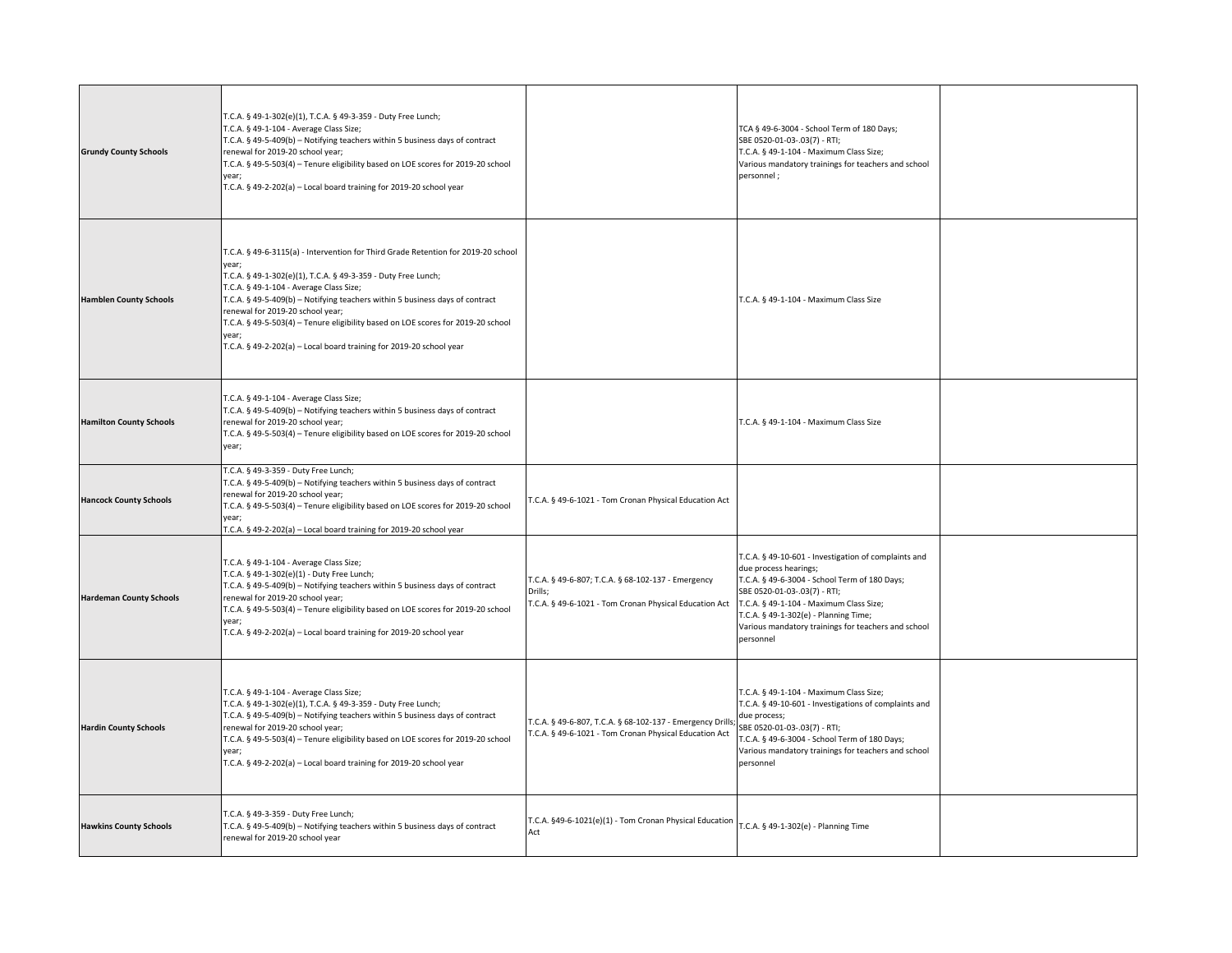| <b>Haywood County Schools</b>   | T.C.A. § 49-5-409(b) - Notifying teachers within 5 business days of contract<br>renewal for 2019-20 school year;<br>T.C.A. § 49-5-503(4) - Tenure eligibility based on LOE scores for 2019-20 school<br>vear:<br>T.C.A. § 49-2-202(a) - Local board training for 2019-20 school year                                                                                                                                                                                                                                                                                                                                                                                                                                                                                                                                                                                                             |                                                                                                                                                                                            |                                                                                                                                                                                                                                                                                                                         |  |
|---------------------------------|--------------------------------------------------------------------------------------------------------------------------------------------------------------------------------------------------------------------------------------------------------------------------------------------------------------------------------------------------------------------------------------------------------------------------------------------------------------------------------------------------------------------------------------------------------------------------------------------------------------------------------------------------------------------------------------------------------------------------------------------------------------------------------------------------------------------------------------------------------------------------------------------------|--------------------------------------------------------------------------------------------------------------------------------------------------------------------------------------------|-------------------------------------------------------------------------------------------------------------------------------------------------------------------------------------------------------------------------------------------------------------------------------------------------------------------------|--|
| <b>Henderson County Schools</b> | T.C.A. § 49-1-104 - Average Class Size;<br>T.C.A. § 49-1-302(e)(1) - Duty Free Lunch;<br>T.C.A. § 49-5-409(b) - Notifying teachers within 5 business days of contract<br>renewal for 2019-20 school year;<br>T.C.A. § 49-5-503(4) - Tenure eligibility based on LOE scores for 2019-20 school<br>year;<br>T.C.A. § 49-2-202(a) - Local board training for 2019-20 school year                                                                                                                                                                                                                                                                                                                                                                                                                                                                                                                    | T.C.A. § 49-6-807, T.C.A. § 68-102-137, SBE 0520-01-03-<br>.03 - Emergency Drills;<br>T.C.A. § 49-6-1021 - Tom Cronan Physical Education Act                                               | SBE 0520-01-03-.03(7) - RTI;<br>T.C.A. § 49-6-3004 - School Term of 180 Days;<br>T.C.A. § 49-10-601 - Investigation of complaints and<br>due process hearings;<br>T.C.A. § 49-1-104 - Maximum Class Size;<br>T.C.A. § 49-1-302 (e) - Planning time;<br>Various mandatory trainings for teachers and school<br>personnel |  |
| <b>Henry County Schools</b>     | T.C.A. § 49-1-104 - Average Class Size;<br>T.C.A. § 49-5-409(b) - Notifying teachers within 5 business days of contract<br>renewal for 2019-20 school year;<br>T.C.A. § 49-5-503(4) - Tenure eligibility based on LOE scores for 2019-20 school<br>year;<br>T.C.A. § 49-2-202(a) - Local board training for 2019-20 school year                                                                                                                                                                                                                                                                                                                                                                                                                                                                                                                                                                  | T.C.A. § 49-2-2105 - Maximum transit time;<br>T.C.A. § 49-6-807, T.C.A. § 68-102-137, SBE 0520-01-03-<br>.03 - Emergency Drills;<br>T.C.A. § 49-6-1021 - Tom Cronan Physical Education Act | SBE 0520-01-03-.03(7) - RTI;<br>T.C.A. § 49-1-104 - Maximum Class Size;<br>Teacher Licensure and Endorsement<br>Accountability for Chronic Absenteeism                                                                                                                                                                  |  |
| <b>Hickman County Schools</b>   | SBE 0520-01-02-.31(5) - Requirement for teachers to be on duty at least 7 hours<br>per day for 2019-20 school year;<br>SBE 0520-01-070-.01(2) - Local advisory consultation for CTE programs for the<br>2019-20 school year;<br>SBE 0520-01-07-.05 - 40 day, 8 hours/day for teachers of natural resource, food,<br>and agriculture for 2019-20 school year;<br>SBE 0520-02-02-.02(2), SBE 0520-02-02-.06 - Requirements of working time for<br>educators who were receiving career ladder payments for 2019-20 school year;<br>T.C.A. § 68-102-137 - Emergency Drill schedules for 2019-20 school year;<br>T.C.A. § 49-5-409(b) - Notifying teachers within 5 business days of contract<br>renewal for 2019-20 school year;<br>T.C.A. § 49-5-503(4) - Tenure eligibility based on LOE scores for 2019-20 school<br>year;<br>T.C.A. § 49-2-202(a) - Local board training for 2019-20 school year | T.C.A. § 49-6-1021 - Tom Cronan Physical Education Act                                                                                                                                     | SBE 0520-01-09-.09 - Assessments for Initial<br>Evaluations for SPED students;<br>T.C.A. § 49-5-108 - Teacher Licensure                                                                                                                                                                                                 |  |
| <b>District</b>                 | T.C.A. § 49-1-302(e)(1) - Duty Free Lunch;<br>Hollow Rock-Bruceton Special School T.C.A. § 49-5-409(b) - Notifying teachers within 5 business days of contract<br>renewal for 2019-20 school year;<br>T.C.A. § 49-2-202(a) - Local board training for 2019-20 school year                                                                                                                                                                                                                                                                                                                                                                                                                                                                                                                                                                                                                        | T.C.A. § 49-6-807, T.C.A. § 68-102-137, SBE 0520-01-03-<br>.03 - Emergency/Fire Drills;<br>T.C.A. § 49-6-1021 - Tom Cronan Physical Education Act                                          |                                                                                                                                                                                                                                                                                                                         |  |
| <b>Houston County Schools</b>   | T.C.A. § 49-5-503(4) - Tenure eligibility based on LOE scores for 2019-20 school<br>year;<br>T.C.A. § 49-2-202(a) - Local board training for 2019-20 school year                                                                                                                                                                                                                                                                                                                                                                                                                                                                                                                                                                                                                                                                                                                                 |                                                                                                                                                                                            |                                                                                                                                                                                                                                                                                                                         |  |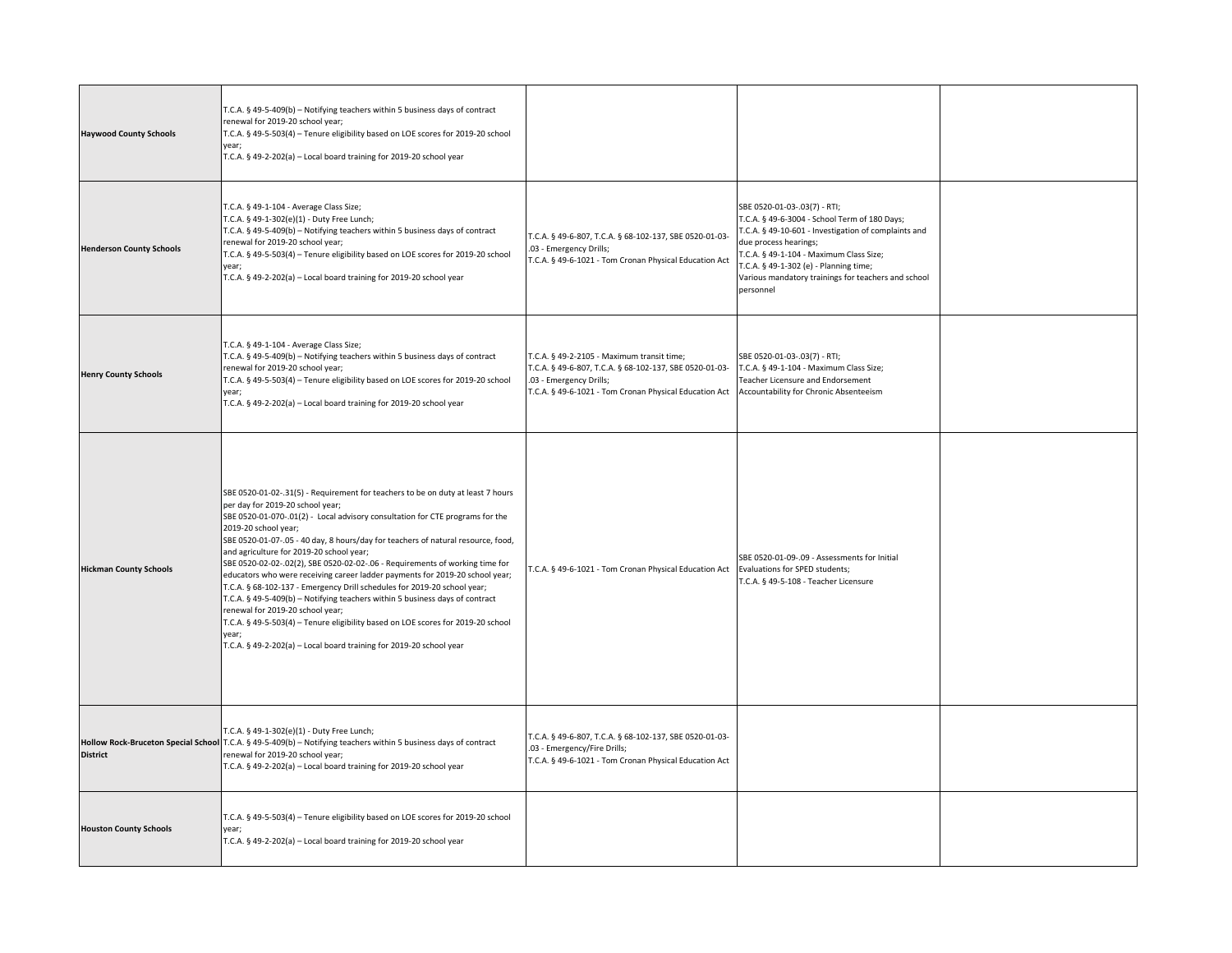| <b>Humboldt City Schools</b>              | T.C.A. § 49-1-302(e)(1) - Duty Free Lunch;<br>T.C.A. § 49-1-104 - Average Class Size;<br>T.C.A. § 49-5-409(b) - Notifying teachers within 5 business days of contract<br>renewal for 2019-20 school year;<br>T.C.A. § 49-5-503(4) - Tenure eligibility based on LOE scores for 2019-20 school<br>year;<br>T.C.A. § 49-2-202(a) - Local board training for 2019-20 school year                    | T.C.A. § 49-6-1021 - Tom Cronan Physical Education Act   T.C.A. § 49-1-104 - Maximum Class Size                                              |                                                                                                                       |  |
|-------------------------------------------|--------------------------------------------------------------------------------------------------------------------------------------------------------------------------------------------------------------------------------------------------------------------------------------------------------------------------------------------------------------------------------------------------|----------------------------------------------------------------------------------------------------------------------------------------------|-----------------------------------------------------------------------------------------------------------------------|--|
| <b>Humphreys County Schools</b>           | T.C.A. § 49-1-104 - Average Class Size;<br>T.C.A. § 49-1-302(e)(1) - Duty Free Lunch;<br>T.C.A. § 49-5-409(b) - Notifying teachers within 5 business days of contract<br>renewal for 2019-20 school year;<br>T.C.A. § 49-5-503(4) - Tenure eligibility based on LOE scores for 2019-20 school<br>year;<br>T.C.A. § 49-2-202(a) - Local board training for 2019-20 school year                    | T.C.A. § 49-6-2105 - Maximum transit time;<br>T.C.A. § 49-6-1021 - Tom Cronan Physical Education Act                                         | T.C.A. § 49-1-104 - Maximum Class Size;<br>Accountability for Chronic Absenteeism                                     |  |
| <b>Huntingdon Special School District</b> | T.C.A. § 49-1-302(e)(1) - Duty Free Lunch;                                                                                                                                                                                                                                                                                                                                                       | T.C.A. § 49-6-807, T.C.A. § 68-102-137, SBE 0520-01-03-<br>.03 - Emergency Drills;<br>T.C.A. § 49-6-1021 - Tom Cronan Physical Education Act |                                                                                                                       |  |
| lackson County Schools                    | T.C.A. § 49-1-104 - Average Class Size;<br>T.C.A. § 49-1-302(e)(1), T.C.A. § 49-3-359 - Duty Free Lunch                                                                                                                                                                                                                                                                                          | T.C.A. § 49-6-1021 - Tom Cronan Physical Education Act                                                                                       | T.C.A. § 49-6-3004 - School Term of 180 days;<br>SBE 0520-01-03 -.03 - RTI;<br>T.C.A. § 49-1-104 - Maximum Class Size |  |
| Jackson-Madison County Schools            | T.C.A. § 49-1-302(e)(1), T.C.A. § 49-3-359 - Duty Free Lunch;<br>T.C.A. § 49-1-104 - Average Class Size;<br>T.C.A. § 49-5-409(b) - Notifying teachers within 5 business days of contract<br>renewal for 2019-20 school year;<br>T.C.A. § 49-5-503(4) - Tenure eligibility based on LOE scores for 2019-20 school<br>year;<br>T.C.A. § 49-2-202(a) - Local board training for 2019-20 school year | T.C.A. § 49-6-1021 - Tom Cronan Physical Education Act                                                                                       | T.C.A. § 49-1-104 - Maximum Class Size                                                                                |  |
| Jefferson County Schools                  | T.C.A. § 49-5-409(b) - Notifying teachers within 5 business days of contract<br>renewal for 2019-20 school year;<br>T.C.A. § 49-5-503(4) - Tenure eligibility based on LOE scores for 2019-20 school<br>year;<br>T.C.A. § 49-2-202(a) - Local board training for 2019-20 school year                                                                                                             |                                                                                                                                              |                                                                                                                       |  |
| <b>Johnson City Schools</b>               | T.C.A. § 49-1-302(e)(1), T.C.A. § 49-3-359 - Duty Free Lunch;<br>T.C.A. § 49-1-104 - Average Class Size;<br>T.C.A. § 49-5-409(b) - Notifying teachers within 5 business days of contract<br>renewal for 2019-20 school year;<br>T.C.A. § 49-5-503(4) - Tenure eligibility based on LOE scores for 2019-20 school<br>year;<br>T.C.A. § 49-2-202(a) - Local board training for 2019-20 school year | T.C.A. § 49-6-1021 - Tom Cronan Physical Education Act                                                                                       | T.C.A. § 49-1-104 - Maximum Class Size                                                                                |  |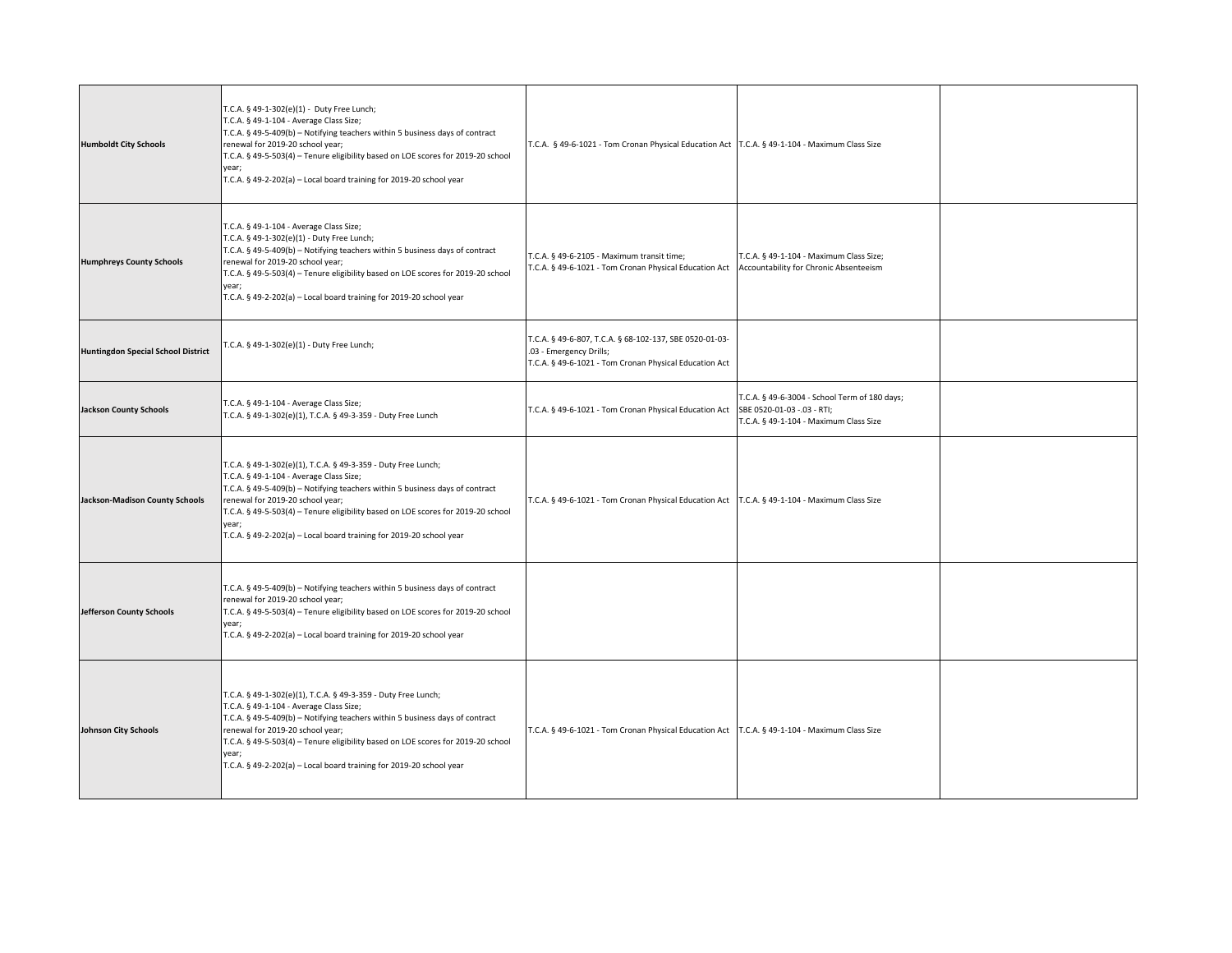| <b>Johnson County Schools</b> | T.C.A. § 49-3-359 - Duty Free Lunch;<br>T.C.A. § 49-5-409(b) - Notifying teachers within 5 business days of contract<br>renewal for 2019-20 school year;<br>T.C.A. § 49-5-503(4) - Tenure eligibility based on LOE scores for 2019-20 school<br>year;<br>T.C.A. § 49-2-202(a) - Local board training for 2019-20 school year                                                                                                                                                                                                              | T.C.A. § 49-6-1021 - Tom Cronan Physical Education Act |                                                                                                                                                                                                                                                                                                                                                                   |  |
|-------------------------------|-------------------------------------------------------------------------------------------------------------------------------------------------------------------------------------------------------------------------------------------------------------------------------------------------------------------------------------------------------------------------------------------------------------------------------------------------------------------------------------------------------------------------------------------|--------------------------------------------------------|-------------------------------------------------------------------------------------------------------------------------------------------------------------------------------------------------------------------------------------------------------------------------------------------------------------------------------------------------------------------|--|
| <b>Kingsport City Schools</b> | T.C.A. § 49-1-302(e)(1), T.C.A. § 49-3-359 - Duty Free Lunch;<br>T.C.A. § 49-5-401 - Requirement of educators and other personnel to be employed<br>for the following school year to be assigned by June 15, 2020 for the 2019-20<br>school year;<br>T.C.A. § 49-5-409(b) - Notifying teachers within 5 business days of contract<br>renewal for 2019-20 school year;<br>T.C.A. § 49-5-503(4) - Tenure eligibility based on LOE scores for 2019-20 school<br>year;<br>T.C.A. § 49-2-202(a) - Local board training for 2019-20 school year | T.C.A. § 49-6-1021 - Tom Cronan Physical Education Act |                                                                                                                                                                                                                                                                                                                                                                   |  |
| <b>Knox County Schools</b>    | T.C.A. § 49-5-409(b) - Notifying teachers within 5 business days of contract<br>renewal for 2019-20 school year;<br>T.C.A. § 49-5-503(4) - Tenure eligibility based on LOE scores for 2019-20 school<br>year;<br>T.C.A. § 49-2-202(a) - Local board training for 2019-20 school year                                                                                                                                                                                                                                                      | T.C.A. § 49-6-1021 - Tom Cronan Physical Education Act |                                                                                                                                                                                                                                                                                                                                                                   |  |
| <b>Lake County Schools</b>    | T.C.A. § 49-1-302(e)(1), T.C.A. § 49-3-359 - Duty Free Lunch;<br>T.C.A. § 49-1-104 - Average Class Size;<br>T.C.A. § 49-5-409(b) - Notifying teachers within 5 business days of contract<br>renewal for 2019-20 school year;<br>T.C.A. § 49-5-503(4) - Tenure eligibility based on LOE scores for 2019-20 school<br>year;<br>T.C.A. § 49-2-202(a) - Local board training for 2019-20 school year                                                                                                                                          | T.C.A. § 49-6-1021 - Tom Cronan Physical Education Act | T.C.A. § 49-1-104 - Maximum Class Size                                                                                                                                                                                                                                                                                                                            |  |
| <b>Lakeland School System</b> | T.C.A. § 49-1-104 - Average Class Size;<br>T.C.A. § 49-3-359 - Duty Free Lunch;<br>T.C.A. § 49-6-13 - Family Life Curriculum for 2019-20 school year;<br>T.C.A. § 49-5-409(b) - Notifying teachers within 5 business days of contract<br>renewal for 2019-20 school year;<br>T.C.A. § 49-5-503(4) - Tenure eligibility based on LOE scores for 2019-20 school<br>year;<br>T.C.A. § 49-2-202(a) - Local board training for 2019-20 school year                                                                                             | T.C.A. § 49-6-1021 - Tom Cronan Physical Education Act | T.C.A. § 49-6-3004 - School Term of 180 Days;<br>SBE 0520-01-03-.03(7) - RTI;<br>T.C.A. § 49-6-2606; T.C.A. § 49-1-606, T.C.A. § 49-1-<br>228, T.C.A. § 49-1-617, T.C.A. § 49-6-6008, T.C.A. § 49-<br>6-6003 - TNReady Testing and Accountability;<br>T.C.A. § 49-1-104 - Maximum Class Size;<br>Various mandatory trainings for teachers and school<br>personnel |  |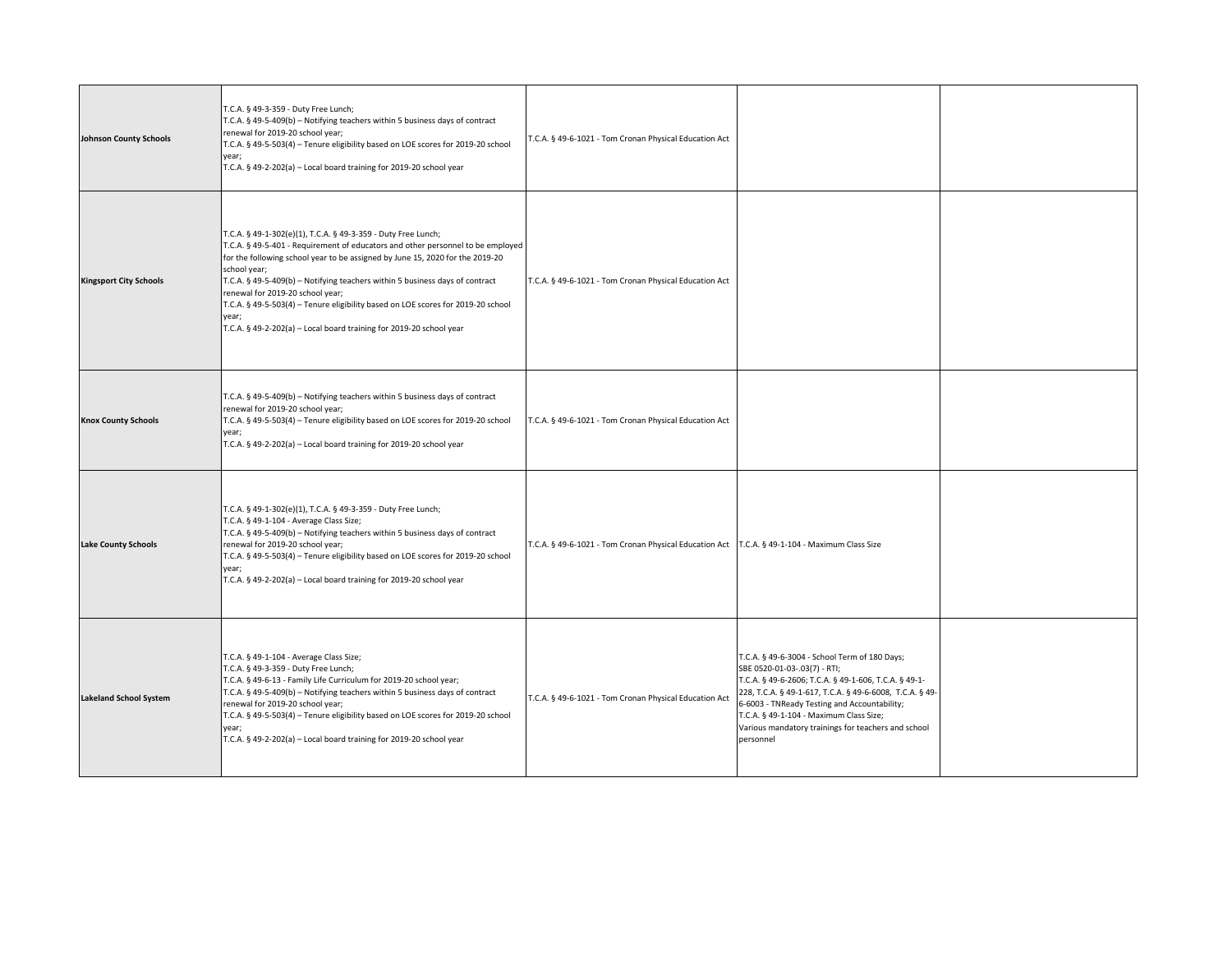| <b>Lauderdale County Schools</b>       | T.C.A. § 49-5-409(b) - Notifying teachers within 5 business days of contract<br>renewal for 2019-20 school year;<br>T.C.A. § 49-5-503(4) - Tenure eligibility based on LOE scores for 2019-20 school<br>year;<br>T.C.A. § 49-2-202(a) - Local board training for 2019-20 school year                                                                                                                                                                                                                                                                                                            |                                                                                                      |                                                                                                                                                                                                                                                                                                                                                       |  |
|----------------------------------------|-------------------------------------------------------------------------------------------------------------------------------------------------------------------------------------------------------------------------------------------------------------------------------------------------------------------------------------------------------------------------------------------------------------------------------------------------------------------------------------------------------------------------------------------------------------------------------------------------|------------------------------------------------------------------------------------------------------|-------------------------------------------------------------------------------------------------------------------------------------------------------------------------------------------------------------------------------------------------------------------------------------------------------------------------------------------------------|--|
| <b>Lawrence County Schools</b>         | T.C.A. § 49-5-409(b) - Notifying teachers within 5 business days of contract<br>renewal for 2019-20 school year;<br>T.C.A. § 49-5-503(4) - Tenure eligibility based on LOE scores for 2019-20 school<br>year;<br>T.C.A. § 49-2-202(a) - Local board training for 2019-20 school year<br>T.C.A. § 49-1-302(e) - Duty Free Lunch                                                                                                                                                                                                                                                                  | T.C.A. § 49-6-1021 - Tom Cronan Physical Education Act<br>T.C.A. § 49-6-2105 - Maximum Transit Time  |                                                                                                                                                                                                                                                                                                                                                       |  |
| <b>Lebanon Special School District</b> | SBE 0520-01-02-.31(5) - Requirement for teachers to be on duty 7 hours per day<br>for 2019-20 school year;<br>T.C.A. § 49-1-104 - Average Class Size;<br>T.C.A. § 49-1-302(e)(1) - Duty Free Lunch;<br>SBE 0520-01-03-.03(5) - Reporting student progress every 9 weeks for the 2019-20<br>school year;<br>T.C.A. § 49-5-409(b) - Notifying teachers within 5 business days of contract<br>renewal for 2019-20 school year;<br>T.C.A. § 49-5-503(4) - Tenure eligibility based on LOE scores for 2019-20 school<br>year;<br>T.C.A. § 49-2-202(a) - Local board training for 2019-20 school year | T.C.A. § 68-102-137 - Fire Drills;<br>T.C.A. § 49-6-1021 - Tom Cronan Physical Education Act         | 3.207(5)(a) - ESL Program Policy;<br>T.C.A. § 49-6-3004 - School Term of 180 Days;<br>T.C.A. § 49-1-104 - Maximum Class Size<br>SBE 0520-01-03-.03 - State Mandated Testing/TCAP;<br>SBE 0520-01-03-02 - Length of School Day;<br>SBE 0520-01-02-.31(5) - Requirement for teachers to<br>be on duty 7 hours per day for 2020-21 school year           |  |
| <b>Lenoir City Schools</b>             | T.C.A. § 49-1-104 - Average Class Size;<br>T.C.A. § 49-1-302(e)(1) - Duty Free Lunch;<br>T.C.A. § 49-5-409(b) - Notifying teachers within 5 business days of contract<br>renewal for 2019-20 school year;<br>T.C.A. § 49-5-503(4) - Tenure eligibility based on LOE scores for 2019-20 school<br>year;<br>T.C.A. § 49-2-202(a) - Local board training for 2019-20 school year                                                                                                                                                                                                                   | T.C.A. § 49-6-1021(e) - Tom Cronan Physical Education<br>Act;                                        | T.C.A. § 49-1-104 - Maximum Class Size                                                                                                                                                                                                                                                                                                                |  |
| <b>Lewis County Schools</b>            | T.C.A. § 49-1-302(e)(1), T.C.A. § 49-3-359 - Duty Free Lunch;<br>T.C.A. § 49-1-104 - Average class size;<br>T.C.A. § 49-5-409(b) - Notifying teachers within 5 business days of contract<br>renewal for 2019-20 school year;<br>T.C.A. § 49-5-503(4) - Tenure eligibility based on LOE scores for 2019-20 school<br>year;<br>T.C.A. § 49-2-202(a) - Local board training for 2019-20 school year                                                                                                                                                                                                | T.C.A. § 49-6-2105 - Maximum transit time;<br>T.C.A. § 49-6-1021 - Tom Cronan Physical Education Act | T.C.A. § 49-1-104 - Maximum Class Size;<br>T.C.A. § 49-6-3004(a)(6)(b) - School Term of 180 Days;<br>SBE 0520-01-03-.03(7) - RTI;<br>T.C.A. § 49-10-1304(c)(1) - Child Restraint and Isolation<br>Certification;<br>T.C.A. § 49-6-3001 - Attendance for virtual<br>participation;<br>Various mandatory trainings for teachers and school<br>personnel |  |
| <b>Lincoln County Schools</b>          | T.C.A. § 49-5-409(b) - Notifying teachers within 5 business days of contract<br>renewal for 2019-20 school year;<br>T.C.A. § 49-5-503(4) - Tenure eligibility based on LOE scores for 2019-20 school<br>year;<br>T.C.A. § 49-2-202(a) - Local board training for 2019-20 school year                                                                                                                                                                                                                                                                                                            |                                                                                                      |                                                                                                                                                                                                                                                                                                                                                       |  |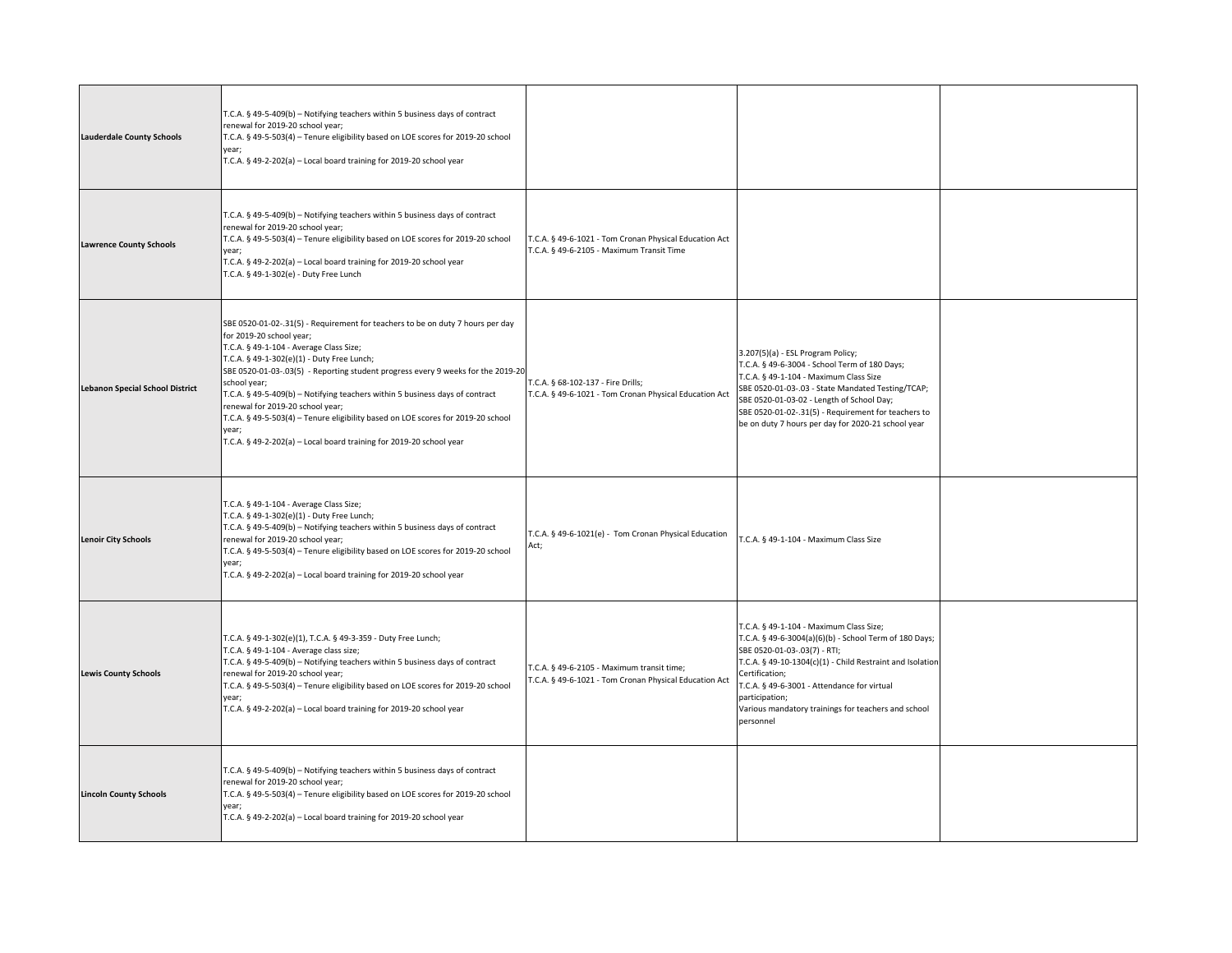| <b>Loudon County Schools</b>   | T.C.A. § 49-3-359 - Duty Free Lunch;<br>T.C.A. § 49-1-104 - Average Class Size;<br>T.C.A. § 49-6-13 - Family Life Curriculum for 2019-20 school year;<br>T.C.A. § 49-5-409(b) - Notifying teachers within 5 business days of contract<br>renewal for 2019-20 school year;<br>T.C.A. § 49-5-503(4) - Tenure eligibility based on LOE scores for 2019-20 school<br>year;                                                                                                                        | T.C.A. § 49-6-1021 - Tom Cronan Physical Education Act       | SBE 0520-01-03-.03(7) - RTI;<br>T.C.A. § 49-1-104 - Maximum Class Size                                                                                                                       |  |
|--------------------------------|-----------------------------------------------------------------------------------------------------------------------------------------------------------------------------------------------------------------------------------------------------------------------------------------------------------------------------------------------------------------------------------------------------------------------------------------------------------------------------------------------|--------------------------------------------------------------|----------------------------------------------------------------------------------------------------------------------------------------------------------------------------------------------|--|
| <b>Macon County Schools</b>    | T.C.A. § 49-5-511(b) - Educator LOE as used to determine staffing reduction<br>decisions;<br>T.C.A. § 49-1-302(e)(1), T.C.A. § 49-3-359 - Duty Free Lunch;<br>T.C.A. § 49-1-104 - Average Class Size;<br>T.C.A. § 49-5-409(b) - Notifying teachers within 5 business days of contract<br>renewal for 2019-20 school year;<br>T.C.A. § 49-5-503(4) - Tenure eligibility based on LOE scores for 2019-20 school<br>year;<br>T.C.A. § 49-2-202(a) - Local board training for 2019-20 school year | T.C.A. § 49-6-1021(e) - Tom Cronan Physical Education<br>Act | T.C.A. § 49-6-3004 - School Term of 180 Days;<br>SBE 0520-01-03-.03(7) - RTI;<br>T.C.A. § 49-1-104 - Maximum Class Size;<br>Various mandatory trainings for teachers and school<br>personnel |  |
| <b>Manchester City Schools</b> | SBE 0520-01-02-.31(5) - Requirement for teachers to be on duty at least 7 hours<br>per day for 2019-20 school year;<br>T.C.A. § 68-102-137 - Emergency drills scheduled for the 2019-20 school year;<br>T.C.A. § 49-5-503(4) - Tenure eligibility based on LOE scores for 2019-20 school<br>year;<br>T.C.A. § 49-2-202(a) - Local board training for 2019-20 school year                                                                                                                      | T.C.A. § 68-102-137 - Emergency Drills                       |                                                                                                                                                                                              |  |
| <b>Marion County Schools</b>   | T.C.A. § 49-5-511 - LOE, Reductions in Force;<br>T.C.A. § 49-1-302, T.C.A. § 49-3-359 - Duty Free Lunch;<br>T.C.A. § 49-1-104 - Average Class Size;<br>T.C.A. § 49-5-409(b) - Notifying teachers within 5 business days of contract<br>renewal for 2019-20 school year;<br>T.C.A. § 49-5-503(4) - Tenure eligibility based on LOE scores for 2019-20 school<br>year;<br>T.C.A. § 49-2-202(a) - Local board training for 2019-20 school year                                                   | T.C.A. § 49-6-1021 - Tom Cronan Physical Education Act       | T.C.A. § 49-6-3004 - School Term of 180 Days;<br>SBE 0520-01-03-.03(7) - RTI;<br>T.C.A. § 49-1-104 - Maximum Class Size;<br>Various mandatory trainings for teachers and school<br>personnel |  |
| <b>Marshall County Schools</b> | T.C.A. § 49-1-302(e)(1), T.C.A. § 49-3-359 - Duty Free Lunch;<br>T.C.A. § 49-1-104 - Average Class Size;<br>T.C.A. § 49-5-503(4) - Tenure eligibility based on LOE scores for 2019-20 school<br>year;<br>T.C.A. § 49-2-202(a) - Local board training for 2019-20 school year                                                                                                                                                                                                                  |                                                              | T.C.A. § 49-1-104 - Maximum Class Size                                                                                                                                                       |  |
| <b>Maryville City Schools</b>  | T.C.A. § 49-1-104 - Average Class Size;<br>T.C.A. § 49-5-409(b) - Notifying teachers within 5 business days of contract<br>renewal for 2019-20 school year;<br>T.C.A. § 49-5-503(4) - Tenure eligibility based on LOE scores for 2019-20 school<br>year;<br>T.C.A. § 49-2-202(a) - Local board training for 2019-20 school year                                                                                                                                                               | T.C.A. § 49-6-1021 - Tom Cronan Physical Education Act       | T.C.A. § 49-1-104 - Maximum Class Size                                                                                                                                                       |  |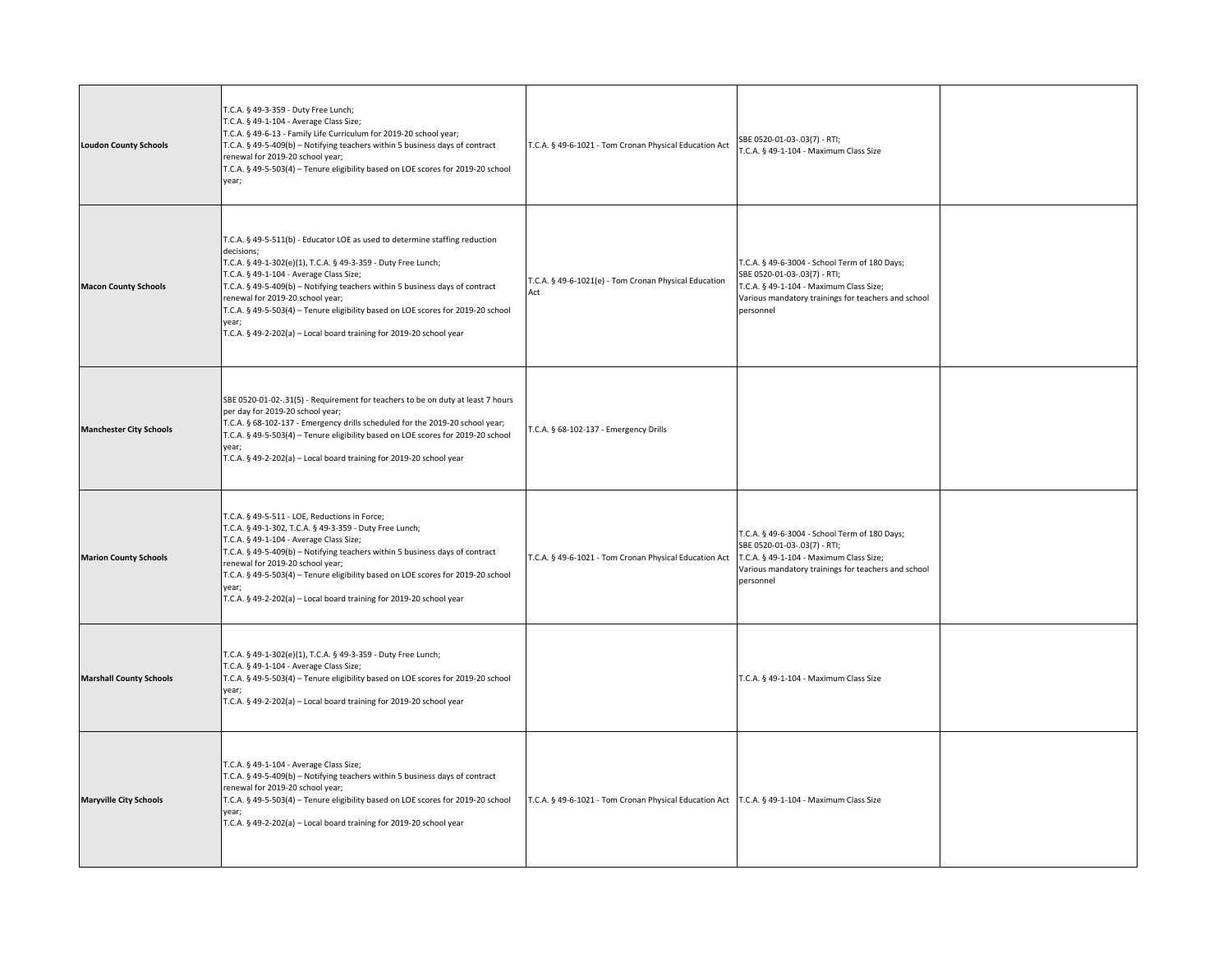| <b>Maury County Schools</b>             | T.C.A. § 49-1-104 - Average Class Size;<br>SBE 0520-01-07-.05 - 40 day, 8 hours/day for teachers of natural resource, food,<br>and agriculture for 2019-20 school year;<br>SBE 0520-02-02-.02(2), SBE 0520-02-02-.06 - Requirements of working time for<br>educators who were receiving career ladder payments for 2019-20 school year;<br>T.C.A. § 49-5-409(b) - Notifying teachers within 5 business days of contract<br>renewal for 2019-20 school year;<br>T.C.A. § 49-5-503(4) - Tenure eligibility based on LOE scores for 2019-20 school<br>year;<br>T.C.A. § 49-2-202(a) - Local board training for 2019-20 school year |                                                                                                                                                                            | T.C.A. § 49-1-104 - Maximum Class Size                                                                                                                                                                                                                | Individual Teacher Tenure Request |
|-----------------------------------------|---------------------------------------------------------------------------------------------------------------------------------------------------------------------------------------------------------------------------------------------------------------------------------------------------------------------------------------------------------------------------------------------------------------------------------------------------------------------------------------------------------------------------------------------------------------------------------------------------------------------------------|----------------------------------------------------------------------------------------------------------------------------------------------------------------------------|-------------------------------------------------------------------------------------------------------------------------------------------------------------------------------------------------------------------------------------------------------|-----------------------------------|
| <b>McKenzie Special School District</b> | T.C.A. § 49-5-409(b) - Notifying teachers within 5 business days of contract<br>renewal for 2019-20 school year;<br>T.C.A. § 49-5-503(4) - Tenure eligibility based on LOE scores for 2019-20 school<br>year;<br>T.C.A. § 49-2-202(a) - Local board training for 2019-20 school year                                                                                                                                                                                                                                                                                                                                            |                                                                                                                                                                            |                                                                                                                                                                                                                                                       |                                   |
| <b>McMinn County Schools</b>            | T.C.A. § 49-3-359 - Duty Free Lunch;<br>T.C.A. § 49-1-104 - Average Class Size;<br>T.C.A. § 49-5-409(b) - Notifying teachers within 5 business days of contract<br>renewal for 2019-20 school year;<br>T.C.A. § 49-5-503(4) - Tenure eligibility based on LOE scores for 2019-20 school<br>year                                                                                                                                                                                                                                                                                                                                 | T.C.A. § 49-6-1021 - Tom Cronan Physical Education Act                                                                                                                     | T.C.A. § 49-1-104- Maximum Class Size;<br>T.C.A. § 49-6-3004 - School Term of 180 Days;<br>Various mandatory trainings for teachers and school<br>personnel                                                                                           |                                   |
| <b>McNairy County Schools</b>           | T.C.A. § 49-1-104 - Average Class Size;<br>T.C.A. § 49-1-302(e)(1), T.C.A. § 49-3-359 - Duty Free Lunch;<br>T.C.A. § 49-5-409(b) - Notifying teachers within 5 business days of contract<br>renewal for 2019-20 school year;<br>T.C.A. § 49-5-503(4) - Tenure eligibility based on LOE scores for 2019-20 school<br>year;<br>T.C.A. § 49-2-202(a) - Local board training for 2019-20 school year                                                                                                                                                                                                                                | T.C.A. § 49-6-1021 - Tom Cronan Physical Education Act;<br>T.C.A. § 49-6-807, T.C.A. § 68-102-137 - Emergency Drills T.C.A. § 49-10-601 - Investigations of complaints and | T.C.A. § 49-1-104 - Maximum Class Size;<br>T.C.A. § 49-1-302(e) - Planning time;<br>SBE 0520-01-03-.03(7) - RTI;<br>T.C.A. § 49-6-3004 - School Term of 180 Days;<br>due process;<br>Various mandatory trainings for teachers and school<br>personnel |                                   |
| <b>Meigs County Schools</b>             | T.C.A. § 49-1-104 - Average Class Size;<br>T.C.A. § 49-1-302(e)(1), T.C.A. § 49-3-359 - Duty Free Lunch;<br>T.C.A. § 49-5-409(b) - Notifying teachers within 5 business days of contract<br>renewal for 2019-20 school year;<br>T.C.A. § 49-5-503(4) - Tenure eligibility based on LOE scores for 2019-20 school<br>year;<br>T.C.A. § 49-2-202(a) - Local board training for 2019-20 school year                                                                                                                                                                                                                                | T.C.A. § 49-6-1021 - Tom Cronan Physical Education Act   T.C.A. § 49-1-104 - Maximum Class Size                                                                            |                                                                                                                                                                                                                                                       |                                   |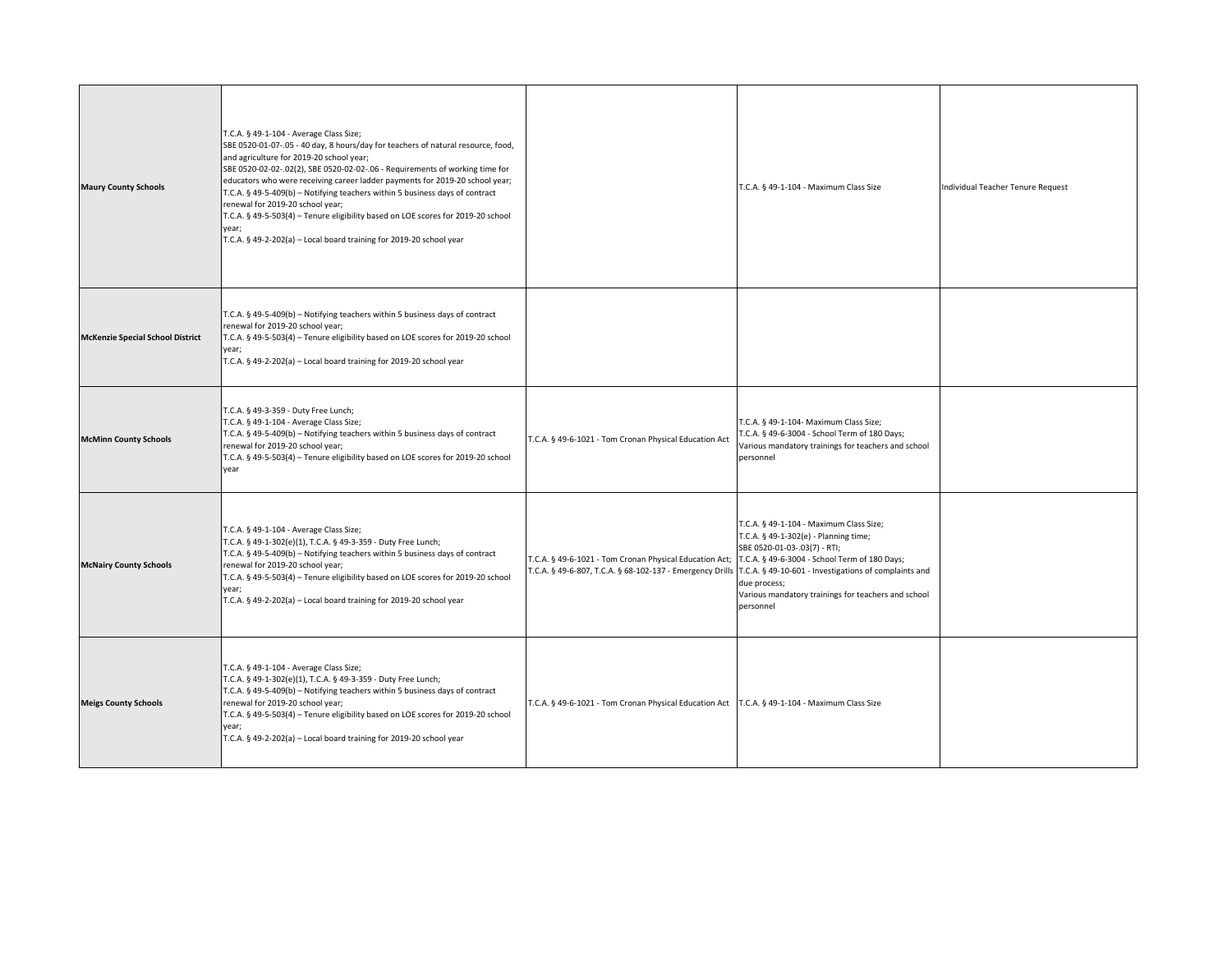| <b>Metro Nashville Public Schools</b> | T.C.A. § 49-5-401 - Requirement of educators and other personnel to be employed<br>for the following school year to be assigned by June 15, 2020;<br>T.C.A. § 49-6-1301 - Family Life Curriculum for 2019-20 school year;<br>T.C.A. § 49-5-409(b) - Notifying teachers within 5 business days of contract<br>renewal for 2019-20 school year;<br>T.C.A. § 49-5-503(4) - Tenure eligibility based on LOE scores for 2019-20 school<br>year;<br>T.C.A. § 49-2-202(a) - Local board training for 2019-20 school year |                                                                                                                                                | T.C.A. § 49-6-6006 - Requirement of secondary<br>endorsement for Algebra I and Integrated Math<br>teachers                                                                                                                                                                                                                                  | T.C.A. § 49-5-106, SBE 0520-02-03-.12 - Limitations<br>for extension of temporary permits.<br>Extension of Extension of CEP cycle deadline from<br>4/30/2020 to 6/1/2020 per USDA rules and<br>regulations |
|---------------------------------------|-------------------------------------------------------------------------------------------------------------------------------------------------------------------------------------------------------------------------------------------------------------------------------------------------------------------------------------------------------------------------------------------------------------------------------------------------------------------------------------------------------------------|------------------------------------------------------------------------------------------------------------------------------------------------|---------------------------------------------------------------------------------------------------------------------------------------------------------------------------------------------------------------------------------------------------------------------------------------------------------------------------------------------|------------------------------------------------------------------------------------------------------------------------------------------------------------------------------------------------------------|
| <b>Milan Special School District</b>  | T.C.A. § 49-5-409(b) - Notifying teachers within 5 business days of contract<br>renewal for 2019-20 school year;<br>T.C.A. § 49-5-503(4) - Tenure eligibility based on LOE scores for 2019-20 school<br>year;<br>T.C.A. § 49-2-202(a) - Local board training for 2019-20 school year                                                                                                                                                                                                                              |                                                                                                                                                |                                                                                                                                                                                                                                                                                                                                             |                                                                                                                                                                                                            |
| <b>Millington Municipal Schools</b>   | T.C.A. § 49-1-104 - Average Class Size;<br>T.C.A. § 49-3-359 - Duty Free Lunch;<br>T.C.A. § 49-5-409(b) - Notifying teachers within 5 business days of contract<br>renewal for 2019-20 school year;<br>T.C.A. § 49-5-503(4) - Tenure eligibility based on LOE scores for 2019-20 school<br>year;<br>T.C.A. § 49-2-202(a) - Local board training for 2019-20 school year                                                                                                                                           | T.C.A. § 49-6-807, TCA § 68-102-137, SBE 0520-01-03.03 -<br><b>Emergency Drills;</b><br>T.C.A. § 49-6-1021 - Tom Cronan Physical Education Act | SBE - 0520-01-03-.03 - RTI;<br>T.C.A. § 49-6-3004(a)(6)(B); T.C.A. § 49-6-3004 - School<br>Term of 180 Days;<br>T.C.A. § 49-1-104- Maximum Class Size<br>T.C.A. § 49-10-601 - Investigation of complaints and<br>due process hearings;<br>Student Attendance Virtually;<br>Various mandatory trainings for teachers and school<br>personnel |                                                                                                                                                                                                            |
| <b>Monroe County Schools</b>          | T.C.A. § 49-1-104 - Average Class Size;<br>T.C.A. § 49-1-302(e)(1) - Duty Free Lunch;<br>T.C.A. § 49-6-13 - Family Life Curriculum for 2019-20 school year;<br>T.C.A. § 49-5-409(b) - Notifying teachers within 5 business days of contract<br>renewal for 2019-20 school year;<br>T.C.A. § 49-5-503(4) - Tenure eligibility based on LOE scores for 2019-20 school<br>year;<br>T.C.A. § 49-2-202(a) - Local board training for 2019-20 school year                                                               | T.C.A. § 49-6-1021 - Tom Cronan Physical Education Act; T.C.A. § 49-1-104 - Maximum Class Size                                                 |                                                                                                                                                                                                                                                                                                                                             |                                                                                                                                                                                                            |
| <b>Moore County Schools</b>           | T.C.A. § 49-5-409(b) - Notifying teachers within 5 business days of contract<br>renewal for 2019-20 school year;<br>T.C.A. § 49-5-503(4) - Tenure eligibility based on LOE scores for 2019-20 school<br>year;<br>T.C.A. § 49-2-202(a) - Local board training for 2019-20 school year                                                                                                                                                                                                                              |                                                                                                                                                |                                                                                                                                                                                                                                                                                                                                             |                                                                                                                                                                                                            |
| <b>Morgan County Schools</b>          | T.C.A. § 49-5-409(b) - Notifying teachers within 5 business days of contract<br>renewal for 2019-20 school year;<br>T.C.A. § 49-5-503(4) - Tenure eligibility based on LOE scores for 2019-20 school<br>year;<br>T.C.A. § 49-2-202(a) - Local board training for 2019-20 school year                                                                                                                                                                                                                              |                                                                                                                                                |                                                                                                                                                                                                                                                                                                                                             |                                                                                                                                                                                                            |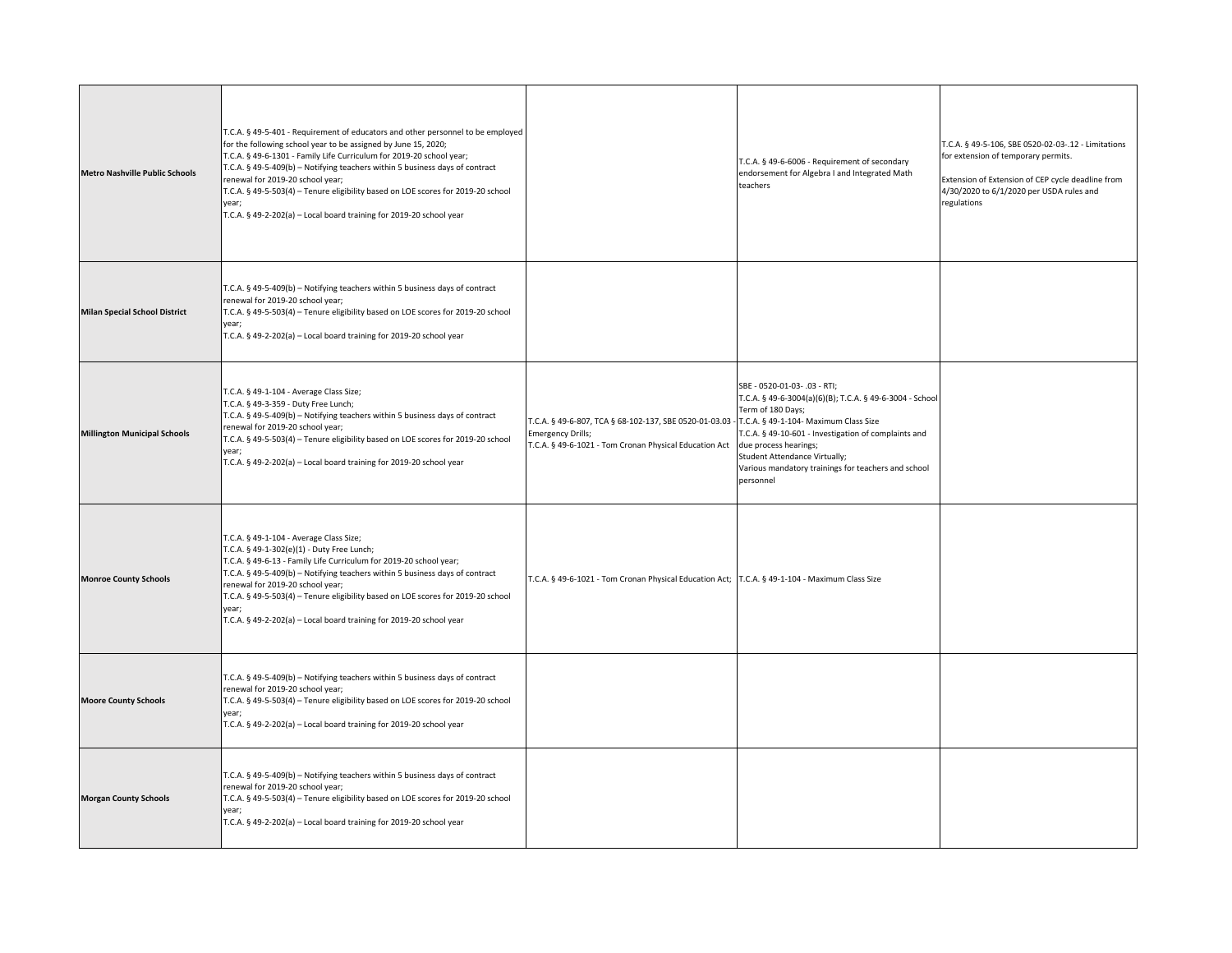| <b>Murfreesboro City Schools</b>      | T.C.A. § 49-5-409(b) - Notifying teachers within 5 business days of contract<br>renewal for 2019-20 school year;<br>T.C.A. § 49-5-503(4) - Tenure eligibility based on LOE scores for 2019-20 school<br>year;<br>T.C.A. § 49-2-202(a) - Local board training for 2019-20 school year                                                                                                                                                                                                          |                                                              | SBE Policy 5.201 - Teacher Observations                                                                                                                                                                                                                                                                                                                       |  |
|---------------------------------------|-----------------------------------------------------------------------------------------------------------------------------------------------------------------------------------------------------------------------------------------------------------------------------------------------------------------------------------------------------------------------------------------------------------------------------------------------------------------------------------------------|--------------------------------------------------------------|---------------------------------------------------------------------------------------------------------------------------------------------------------------------------------------------------------------------------------------------------------------------------------------------------------------------------------------------------------------|--|
| <b>Newport City Schools</b>           | T.C.A. § 49-5-409(b) - Notifying teachers within 5 business days of contract<br>renewal for 2019-20 school year;<br>T.C.A. § 49-5-503(4) - Tenure eligibility based on LOE scores for 2019-20 school<br>year;<br>T.C.A. § 49-2-202(a) - Local board training for 2019-20 school year                                                                                                                                                                                                          | T.C.A. § 49-6-1021 - Tom Cronan Physical Education Act       |                                                                                                                                                                                                                                                                                                                                                               |  |
| <b>Oak Ridge Schools</b>              | T.C.A. § 49-5-409(b) - Notifying teachers within 5 business days of contract<br>renewal for 2019-20 school year;<br>T.C.A. § 49-5-503(4) - Tenure eligibility based on LOE scores for 2019-20 school<br>year;<br>T.C.A. § 49-2-202(a) - Local board training for 2019-20 school year                                                                                                                                                                                                          |                                                              |                                                                                                                                                                                                                                                                                                                                                               |  |
| <b>Obion County Schools</b>           | .C.A. § 49-1-302(e)(1), T.C.A. § 49-3-359 - Duty Free Lunch;<br>T.C.A. § 49-5-409(b) - Notifying teachers within 5 business days of contract<br>renewal for 2019-20 school year;<br>T.C.A. § 49-5-503(4) - Tenure eligibility based on LOE scores for 2019-20 school<br>year;<br>T.C.A. § 49-2-202(a) - Local board training for 2019-20 school year                                                                                                                                          |                                                              |                                                                                                                                                                                                                                                                                                                                                               |  |
| <b>Oneida Special School District</b> | T.C.A. § 49-3-359 - Duty Free Lunch;<br>T.C.A. § 49-1-104 - Average Class Size;<br>T.C.A. § 49-5-503(4) - Tenure eligibility based on LOE scores for 2019-20 school<br>year;<br>T.C.A. § 49-2-202(a) - Local board training for 2019-20 school year                                                                                                                                                                                                                                           | T.C.A. § 49-6-1021 - Tom Cronan Physical Education Act;      | SBE 0520-01-03-02 - Length of School Day;<br>SBE 0520-01-03-.03(7) - RTI;<br>T.C.A. § 49-6-3004 - School Term of 180 Days;<br>T.C.A. § 49-10-1304 - Child Restraint and Isolation<br>Certification;<br>T.C.A. § 49-1-302 - Student attendance;<br>T.C.A. § 49-1-104 - Maximum Class Size;<br>Various mandatory trainings for teachers and school<br>personnel |  |
| <b>Overton County Schools</b>         | T.C.A. § 49-5-511(b) - Educator LOE as used to determine staffing reduction<br>decisions;<br>T.C.A. § 49-1-302(e)(1), T.C.A. § 49-3-359 - Duty Free Lunch;<br>T.C.A. § 49-1-104 - Average Class Size;<br>T.C.A. § 49-5-409(b) - Notifying teachers within 5 business days of contract<br>renewal for 2019-20 school year;<br>T.C.A. § 49-5-503(4) - Tenure eligibility based on LOE scores for 2019-20 school<br>year;<br>T.C.A. § 49-2-202(a) - Local board training for 2019-20 school year | T.C.A. § 49-6-1021(e) - Tom Cronan Physical Education<br>Act | T.C.A 49-6-3004 - School Term of 180 Days;<br>SBE 0520-01-03-.03(7) - RTI;<br>T.C.A. § 49-1-104 - Maximum Class Size;<br>Various mandatory trainings for teachers and school<br>personnel                                                                                                                                                                     |  |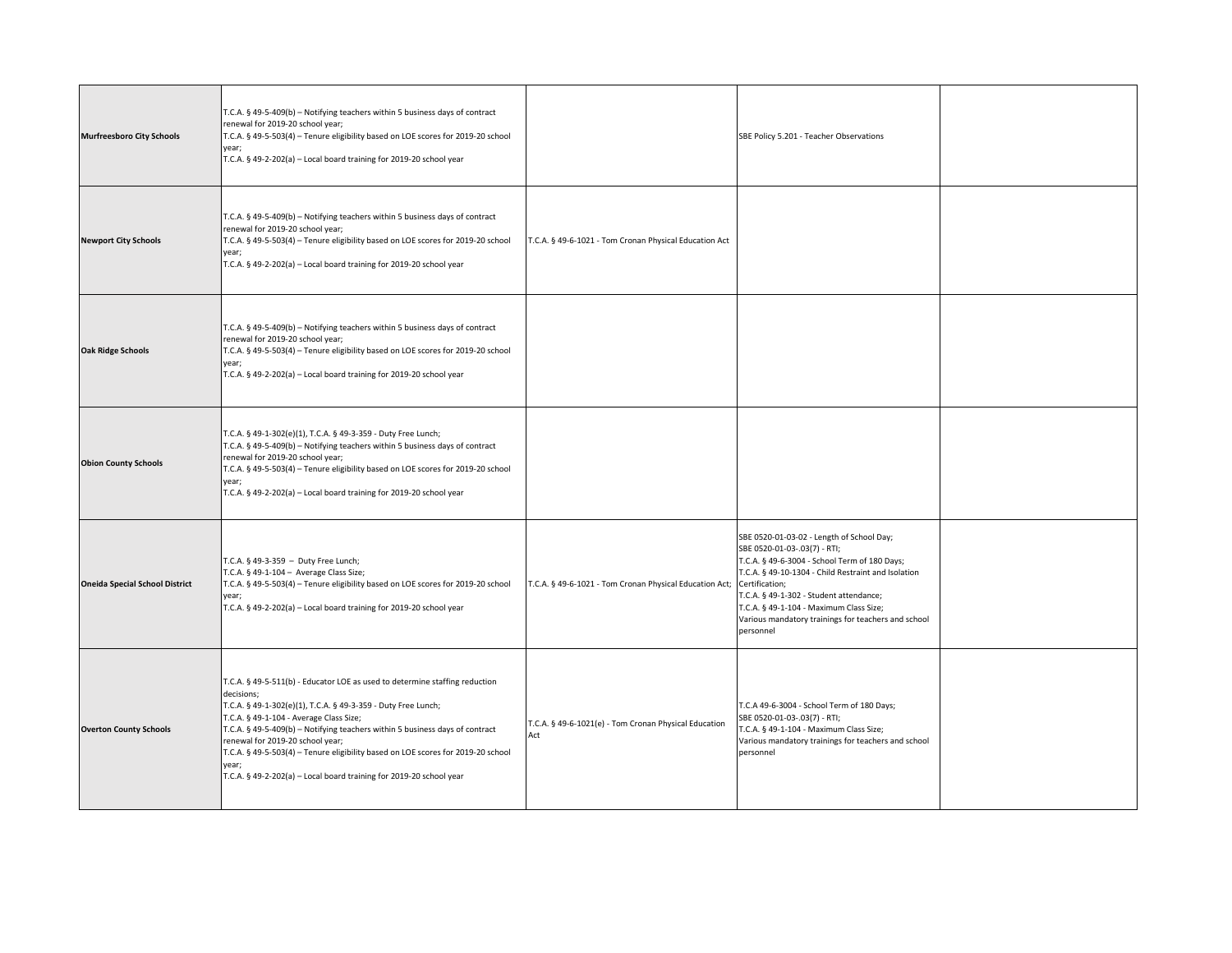| <b>Paris Special School District</b> | T.C.A. § 49-5-409(b) - Notifying teachers within 5 business days of contract<br>renewal for 2019-20 school year;<br>T.C.A. § 49-5-503(4) - Tenure eligibility based on LOE scores for 2019-20 school<br>year;<br>T.C.A. § 49-2-202(a) - Local board training for 2019-20 school year                                                                                                                                                                                |                                                                                                 |                                                                                                                                                                                             |  |
|--------------------------------------|---------------------------------------------------------------------------------------------------------------------------------------------------------------------------------------------------------------------------------------------------------------------------------------------------------------------------------------------------------------------------------------------------------------------------------------------------------------------|-------------------------------------------------------------------------------------------------|---------------------------------------------------------------------------------------------------------------------------------------------------------------------------------------------|--|
| <b>Pickett County Schools</b>        | T.C.A. § 49-1-104- Average Class Size;<br>T.C.A. § 49-3-359 - Duty Free Lunch;<br>T.C.A. § 49-5-511(b) - Educator LOE as used to determine staffing reduction<br>decisions;<br>T.C.A. § 49-5-409(b) - Notifying teachers within 5 business days of contract<br>renewal for 2019-20 school year;<br>T.C.A. § 49-5-503(4) - Tenure eligibility based on LOE scores for 2019-20 school<br>year;<br>T.C.A. § 49-2-202(a) - Local board training for 2019-20 school year | T.C.A. § 49-6-1021 - Tom Cronan Physical Education Act                                          | T.C.A. § 49-1-104 - Maximum Class Size;<br>SBE 0520-01-03-.03(7) - RTI;<br>T.C.A. § 49-6-3004 - School Term of 180 Days<br>Various mandatory trainings for teachers and school<br>personnel |  |
| <b>Polk County Schools</b>           | T.C.A. § 49-5-409(b) - Notifying teachers within 5 business days of contract<br>renewal for 2019-20 school year;<br>T.C.A. § 49-5-503(4) - Tenure eligibility based on LOE scores for 2019-20 school<br>year;<br>T.C.A. § 49-2-202(a) - Local board training for 2019-20 school year                                                                                                                                                                                |                                                                                                 |                                                                                                                                                                                             |  |
| <b>Putnam County Schools</b>         | T.C.A. § 49-1-104 - Average Class Size;<br>T.C.A. § 49-1-302(e)(1), T.C.A. § 49-3-359 - Duty Free Lunch;<br>T.C.A. § 49-5-409(b) - Notifying teachers within 5 business days of contract<br>renewal for 2019-20 school year;<br>T.C.A. § 49-5-503(4) - Tenure eligibility based on LOE scores for 2019-20 school<br>year;<br>T.C.A. § 49-2-202(a) - Local board training for 2019-20 school year                                                                    | T.C.A. § 49-6-1021 - Tom Cronan Physical Education Act   T.C.A. § 49-1-104 - Maximum Class Size |                                                                                                                                                                                             |  |
| <b>Rhea County Schools</b>           | T.C.A. § 49-1-104- Average Class Size;<br>T.C.A. § 49-3-359 - Duty Free Lunch;<br>T.C.A. § 49-5-409(b) - Notifying teachers within 5 business days of contract<br>renewal for 2019-20 school year;<br>T.C.A. § 49-5-503(4) - Tenure eligibility based on LOE scores for 2019-20 school<br>year;<br>T.C.A. § 49-2-202(a) - Local board training for 2019-20 school year                                                                                              | T.C.A. § 49-6-1021 - Tom Cronan Physical Education Act                                          | SBE 0520-01-03-.03(7) - RTI;<br>T.C.A. § 49-6-3004(a)(6)(B) - School Term of 180 days;<br>T.C.A. § 49-6-3001 - Attendance at virtual schools;<br>T.C.A. § 49-1-104 - Maximum Class Size     |  |
| <b>Roane County Schools</b>          | T.C.A. § 49-5-409(b) - Notifying teachers within 5 business days of contract<br>renewal for 2019-20 school year;<br>T.C.A. § 49-5-503(4) - Tenure eligibility based on LOE scores for 2019-20 school<br>year;<br>T.C.A. § 49-2-202(a) - Local board training for 2019-20 school year                                                                                                                                                                                | T.C.A. § 49-6-1021 - Tom Cronan Physical Education Act                                          |                                                                                                                                                                                             |  |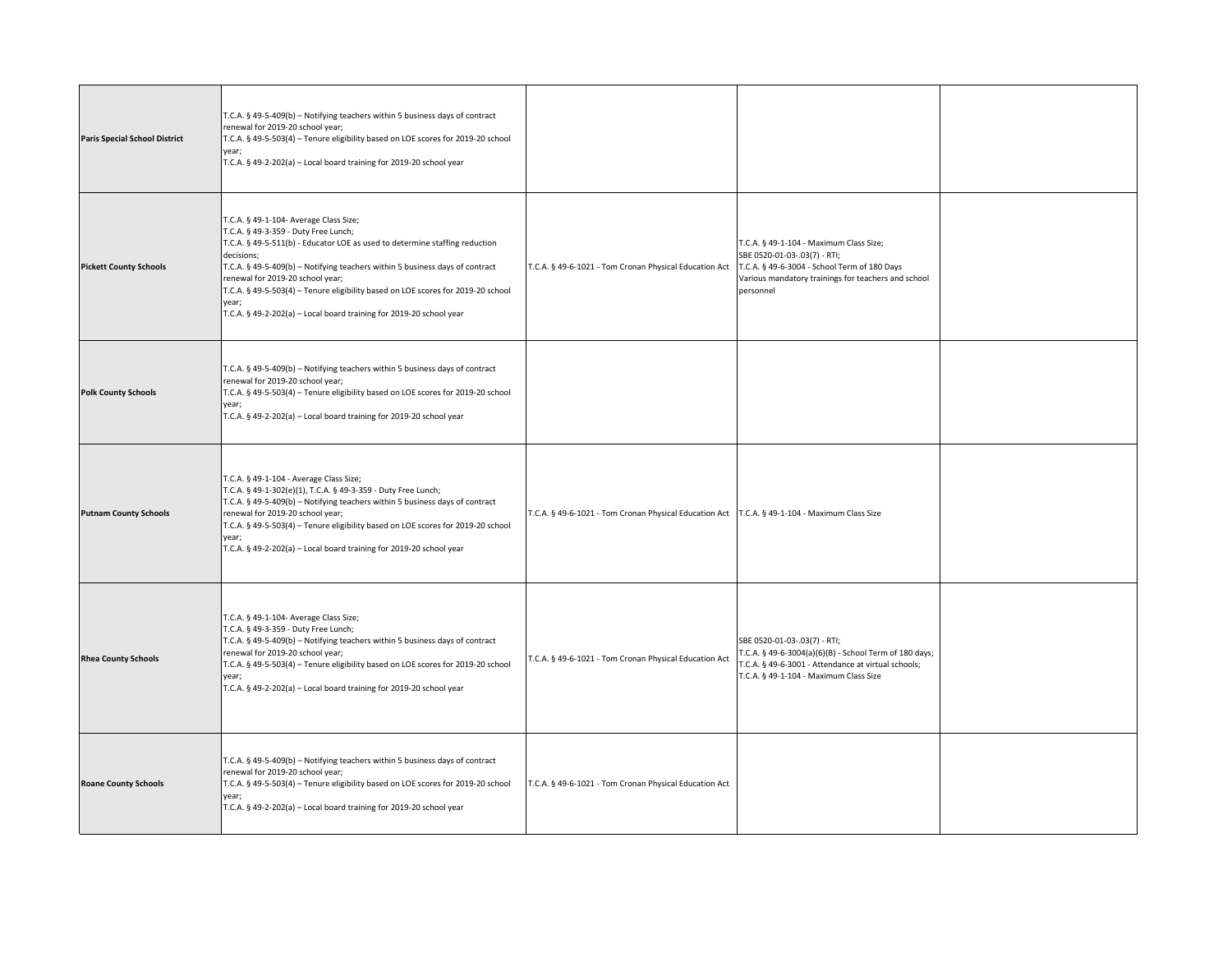| <b>Robertson County Schools</b>                               | T.C.A. § 49-1-104 - Average Class Size;<br>T.C.A. § 49-1-302(e)(1), T.C.A. § 49-3-359 - Duty Free Lunch;<br>T.C.A. § 49-5-409(b) - Notifying teachers within 5 business days of contract<br>renewal for 2019-20 school year;<br>T.C.A. § 49-5-503(4) - Tenure eligibility based on LOE scores for 2019-20 school<br>year;<br>T.C.A. § 49-2-202(a) - Local board training for 2019-20 school year                                                                                                                                                                                                                                                                                                                                                                                                                                                                                                                                                                                                                                                                                                                                                                                                                                    | T.C.A. § 49-6-1021 - Tom Cronan Physical Education Act;<br>T.C.A. § 49-6-2105 - Maximum transit time;<br>T.C.A. § 68-102-137 - Emergency Drills                   | T.C.A. § 49-1-104 - Maximum Class Size                                                                                                                                                                                                                                                                                                                                                                                  | T.C.A. § 49-6-3004 (e)(1) - Minimum 7 hour teacher<br>workday. The LEA requested flexibilty to extend<br>beyond 7 hour workday which is already permissible<br>under law.                                                      |
|---------------------------------------------------------------|-------------------------------------------------------------------------------------------------------------------------------------------------------------------------------------------------------------------------------------------------------------------------------------------------------------------------------------------------------------------------------------------------------------------------------------------------------------------------------------------------------------------------------------------------------------------------------------------------------------------------------------------------------------------------------------------------------------------------------------------------------------------------------------------------------------------------------------------------------------------------------------------------------------------------------------------------------------------------------------------------------------------------------------------------------------------------------------------------------------------------------------------------------------------------------------------------------------------------------------|-------------------------------------------------------------------------------------------------------------------------------------------------------------------|-------------------------------------------------------------------------------------------------------------------------------------------------------------------------------------------------------------------------------------------------------------------------------------------------------------------------------------------------------------------------------------------------------------------------|--------------------------------------------------------------------------------------------------------------------------------------------------------------------------------------------------------------------------------|
| Rocketship Public Schools (Metro<br>Nashville Public Schools) |                                                                                                                                                                                                                                                                                                                                                                                                                                                                                                                                                                                                                                                                                                                                                                                                                                                                                                                                                                                                                                                                                                                                                                                                                                     | T.C.A. § 49-6-1021 - Tom Cronan Physical Education Act                                                                                                            |                                                                                                                                                                                                                                                                                                                                                                                                                         |                                                                                                                                                                                                                                |
| <b>Rogersville City Schools</b>                               | T.C.A. § 49-1-104- Average Class Size;<br>T.C.A. § 49-1-302(e)(1), T.C.A. § 49-3-359 - Duty Free Lunch;<br>T.C.A. § 49-5-409(b) - Notifying teachers within 5 business days of contract<br>renewal for 2019-20 school year;<br>T.C.A. § 49-5-503(4) - Tenure eligibility based on LOE scores for 2019-20 school<br>year;<br>T.C.A. § 49-2-202(a) - Local board training for 2019-20 school year                                                                                                                                                                                                                                                                                                                                                                                                                                                                                                                                                                                                                                                                                                                                                                                                                                     | T.C.A. § 49-6-1021 - Tom Cronan Physical Education Act                                                                                                            | T.C.A. § 49-1-104 - Maximum Class Size                                                                                                                                                                                                                                                                                                                                                                                  |                                                                                                                                                                                                                                |
| <b>Rutherford County Schools</b>                              | T.C.A. § 49-1-104 - Average Class Size;<br>T.C.A. § 49-1-302(e)(1), T.C.A. § 49-3-359 - Duty Free Lunch<br>SBE 0520-01-07-.01(2) - Local advisory consultation for CTE programs for the 2019-<br>20 school year;<br>SBE 0520-02-02-.02(2), SBE 0520-02-02-.06 - Requirements of working time for<br>educators who were receiving career ladder payments for 2019-20 school year;<br>SBE 0520-01-02-.05(2)(a) - Adult High Schools and Adult Education Program for the<br>2019-20 school year;<br>SBE 0520-01-03-03(1) - Requirement for teachers to be on duty at least 7 hours<br>per day for the 2019-20 school year;<br>SBE 0520-01-07-.04(1) and (2) - Work based learning requirements for the 2019-20<br>school year;<br>SBE 0520-01-07-.05 - 40 day, 8 hours/day for teachers of natural resource, food,<br>and agriculture for 2019-20 school year;<br>T.C.A. § 68-102-137 - Emergency Drill Schedules for the 2019-20 school year;<br>T.C.A. § 49-5-409(b) - Notifying teachers within 5 business days of contract<br>renewal for 2019-20 school year;<br>T.C.A. § 49-5-503(4) - Tenure eligibility based on LOE scores for 2019-20 school<br>year;<br>T.C.A. § 49-2-202(a) - Local board training for 2019-20 school year | T.C.A. § 49-6-1021 - Tom Cronan Physical Education Act;<br>T.C.A. § 49-6-2105 - Maximum transit time;<br>T.C.A. § 68-102-137, T.C.A. § 49-6-807 - Emergency Drill | SBE 0520-01-09-.09 - Assessments for initial evaluation T.C.A. § 49-6-6013 - TCAP Online Verification Test.<br>for SPED students:<br>T.C.A. § 49-1-104 - Maximum Class Size<br>SBE 0520-01-09-.07(3)(b) - IEP Homebound<br>requirements<br>T.C.A. § 49-6-3004 - School Term of 180 Days<br>T.C.A. § 49-10-1304(c)(1) - Child Restraint and Isolation in a TCAP online verification test for subsequent<br>Certification | The statue specifies LEAs must conduct an online<br>verification test prior to 2020-21 assessments which<br>occurred at the beginning of 2020. There is not<br>currenty a requirement by law for LEAs to participate<br>years. |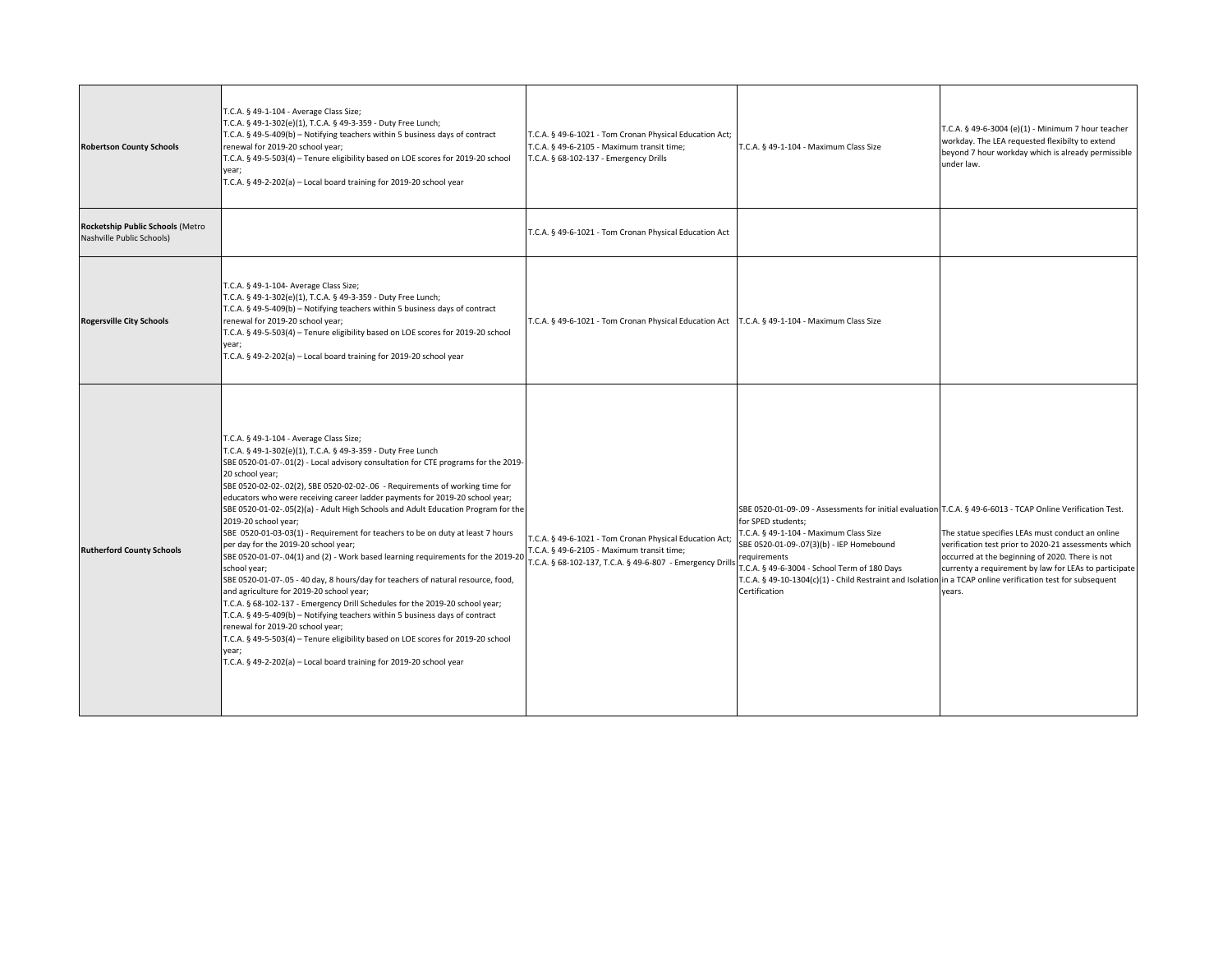| <b>Sequatchie County Schools</b>             | T.C.A. § 49-5-511(b) - Educator LOE as used to determine staffing reduction<br>decisions;<br>T.C.A. § 49-1-302(e)(1), T.C.A. § 49-3-359 - Duty Free Lunch;<br>T.C.A. § 49-1-104 - Average Class Size;<br>T.C.A. § 49-5-409(b) - Notifying teachers within 5 business days of contract<br>renewal for 2019-20 school year;<br>T.C.A. § 49-5-503(4) - Tenure eligibility based on LOE scores for 2019-20 school<br>year;<br>T.C.A. § 49-2-202(a) - Local board training for 2019-20 school year | T.C.A. § 49-6-1021(e) - Tom Cronan Physical Education<br>Act | T.C.A. § 49-6-3004 - School Term of 180 days;<br>SBE 0520-01-03-.03(7) - RTI;<br>T.C.A. § 49-1-104 - Maximum Class Size;<br>Various required annual training (see waiver form)                      |  |
|----------------------------------------------|-----------------------------------------------------------------------------------------------------------------------------------------------------------------------------------------------------------------------------------------------------------------------------------------------------------------------------------------------------------------------------------------------------------------------------------------------------------------------------------------------|--------------------------------------------------------------|-----------------------------------------------------------------------------------------------------------------------------------------------------------------------------------------------------|--|
| <b>Sevier County Schools</b>                 | T.C.A. § 49-1-104 - Average Class Size;<br>T.C.A. § 49-3-359 - Duty Free Lunch;<br>T.C.A. § 49-5-409(b) - Notifying teachers within 5 business days of contract<br>renewal for 2019-20 school year;<br>T.C.A. § 49-5-503(4) - Tenure eligibility based on LOE scores for 2019-20 school<br>year;<br>T.C.A. § 49-2-202(a) - Local board training for 2019-20 school year                                                                                                                       |                                                              | T.C.A. § 49-5-413(a) - Employee Background Checks;<br>SBE 0520-01-03-.03(7) - RTI;<br>T.C.A. § 49-6-3002 - State Attendance for Virtual<br>participation;<br>T.C.A. § 49-1-104 - Maximum Class Size |  |
| <b>Shelby County Schools</b>                 | T.C.A. § 49-3-359 - Duty Free Lunch;<br>T.C.A. § 49-5-409(b) - Notifying teachers within 5 business days of contract<br>renewal for 2019-20 school year;<br>T.C.A. § 49-5-503(4) - Tenure eligibility based on LOE scores for 2019-20 school<br>year;                                                                                                                                                                                                                                         |                                                              | T.C.A. § 49-5-413 - Fingerprint Requirements                                                                                                                                                        |  |
| <b>Smith County Schools</b>                  | T.C.A. § 49-1-302(e)(1), T.C.A. § 49-3-359 - Duty Free Lunch;<br>T.C.A. § 49-5-409(b) - Notifying teachers within 5 business days of contract<br>renewal for 2019-20 school year;<br>T.C.A. § 49-5-503(4) - Tenure eligibility based on LOE scores for 2019-20 school<br>year;<br>T.C.A. § 49-2-202(a) - Local board training for 2019-20 school year                                                                                                                                         | T.C.A. § 49-6-1021 - Tom Cronan Physical Education Act       |                                                                                                                                                                                                     |  |
| <b>South Carroll Special School District</b> | T.C.A. § 49-3-359 - Duty Free Lunch;<br>T.C.A. § 49-5-409(b) - Notifying teachers within 5 business days of contract<br>renewal for 2019-20 school year;<br>T.C.A. § 49-5-503(4) - Tenure eligibility based on LOE scores for 2019-20 school<br>year;<br>T.C.A. § 49-2-202(a) - Local board training for 2019-20 school year                                                                                                                                                                  | T.C.A. § 49-6-1021 - Tom Cronan Physical Education Act       |                                                                                                                                                                                                     |  |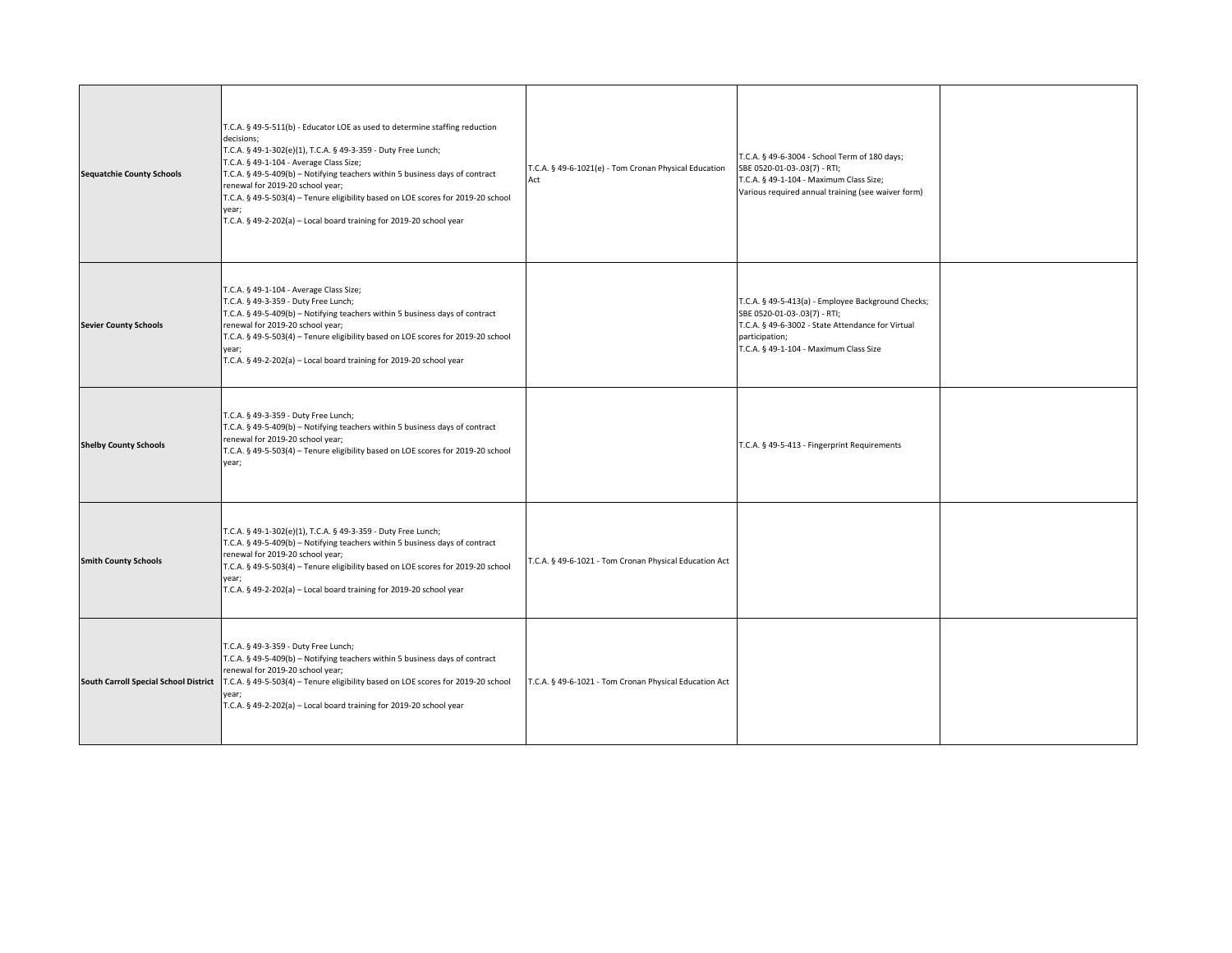| <b>Stewart County Schools</b>        | T.C.A. § 49-1-302(e)(1) - Duty Free Lunch;<br>T.C.A. § 49-1-104 - Average Class Size;<br>T.C.A. § 49-5-409(b) - Notifying teachers within 5 business days of contract<br>renewal for 2019-20 school year;<br>T.C.A. § 49-5-503(4) - Tenure eligibility based on LOE scores for 2019-20 school<br>year;<br>T.C.A. § 49-2-202(a) - Local board training for 2019-20 school year                                        | T.C.A. § 49-6-2105 - Maximum transit time                                                                                                                                     | SBE 0520-01-03-.03(7) - RTI;<br>T.C.A. § 49-1-104 - Maximum Class Size;<br>Attendance Policy 4.100                                                                                                                                                                                            |  |
|--------------------------------------|----------------------------------------------------------------------------------------------------------------------------------------------------------------------------------------------------------------------------------------------------------------------------------------------------------------------------------------------------------------------------------------------------------------------|-------------------------------------------------------------------------------------------------------------------------------------------------------------------------------|-----------------------------------------------------------------------------------------------------------------------------------------------------------------------------------------------------------------------------------------------------------------------------------------------|--|
| <b>Sullivan County Schools</b>       | T.C.A. § 49-1-104 - Average Class Size;<br>T.C.A. § 49-3-359 - Duty Free Lunch;<br>T.C.A. § 49-5-409(b) - Notifying teachers within 5 business days of contract<br>renewal for 2019-20 school year;<br>T.C.A. § 49-5-503(4) - Tenure eligibility based on LOE scores for 2019-20 school<br>year;<br>T.C.A. § 49-2-202(a) - Local board training for 2019-20 school year                                              | T.C.A. § 49-6-1021 - Tom Cronan Physical Education Act                                                                                                                        | T.C.A. § 49-1-104 - Maximum Class Size                                                                                                                                                                                                                                                        |  |
| <b>Sumner County Schools</b>         | T.C.A. § 49-3-359 - Duty Free Lunch;<br>SBE 0520-01-03-.05(2)(k) - Virtual Schools Class Size Standards: Average Class Size;<br>T.C.A. § 49-5-409(b) - Notifying teachers within 5 business days of contract<br>renewal for 2019-20 school year;<br>T.C.A. § 49-5-503(4) - Tenure eligibility based on LOE scores for 2019-20 school<br>year;<br>T.C.A. § 49-2-202(a) - Local board training for 2019-20 school year | T.C.A. § 49-6-1021 - Tom Cronan Physical Education Act                                                                                                                        | T.C.A. § 49-1-302(e) - Planning time;<br>SBE 0520-01-03-.05(2)(k) - Virtual Schools Class Size<br>Standards: Maximum Class Size                                                                                                                                                               |  |
| <b>Sweetwater City Schools</b>       | T.C.A. § 49-1-104 - Average Class Size;<br>T.C.A. § 49-1-302(e)(1), T.C.A. § 49-3-359 - Duty Free Lunch;<br>T.C.A. § 49-5-409(b) - Notifying teachers within 5 business days of contract<br>renewal for 2019-20 school year;<br>T.C.A. § 49-5-503(4) - Tenure eligibility based on LOE scores for 2019-20 school<br>year                                                                                             | T.C.A. § 49-6-1021(e)(3) - Tom Cronan Physical Education<br>Act                                                                                                               | T.C.A. § 49-1-104 - Maximum Class Size;<br>SBE 0520-01-03-.03(7) - RTI;<br>T.C.A. § 49-6-3004 - School Term of 180 Days                                                                                                                                                                       |  |
| <b>Tennessee School of the Blind</b> | T.C.A. § 49-5-409(b) - Notifying teachers within 5 business days of contract<br>renewal for 2019-20 school year;<br>T.C.A. § 49-5-503(4) - Tenure eligibility based on LOE scores for 2019-20 school<br>year                                                                                                                                                                                                         |                                                                                                                                                                               |                                                                                                                                                                                                                                                                                               |  |
| <b>Tennessee School of the Deaf</b>  | T.C.A. § 49-5-409(b) - Notifying teachers within 5 business days of contract<br>renewal for 2019-20 school year;<br>T.C.A. § 49-5-503(4) - Tenure eligibility based on LOE scores for 2019-20 school<br>year                                                                                                                                                                                                         |                                                                                                                                                                               |                                                                                                                                                                                                                                                                                               |  |
| <b>Tipton County Schools</b>         | T.C.A. § 49-1-104 - Average Class Size;<br>T.C.A. § 49-1-302(e)(1) - Duty Free Lunch;<br>T.C.A. § 49-5-503(4) - Tenure eligibility based on LOE scores for 2019-20 school<br>year                                                                                                                                                                                                                                    | T.C.A. § 49-6-807, T.C.A § 68-102-137 - Emergency Drills;<br>T.C.A. § 49-6-1021 - Tom Cronan Physical Education Act;<br>T.C.A. § 49-6-7002 - Meeting with parents 2x per year | SBE 0520-01-03-.03(7) - RTI;<br>T.C.A. § 49-6-3004 - School Term of 180 Days;<br>T.C.A. § 49-10-601 - Investigations of complaints and<br>due process hearings;<br>T.C.A. § 49-1-104 - Maximum Class Size;<br>T.C.A. § 49-1-302(e) - Planning time;<br>Various mandatory trainings (see form) |  |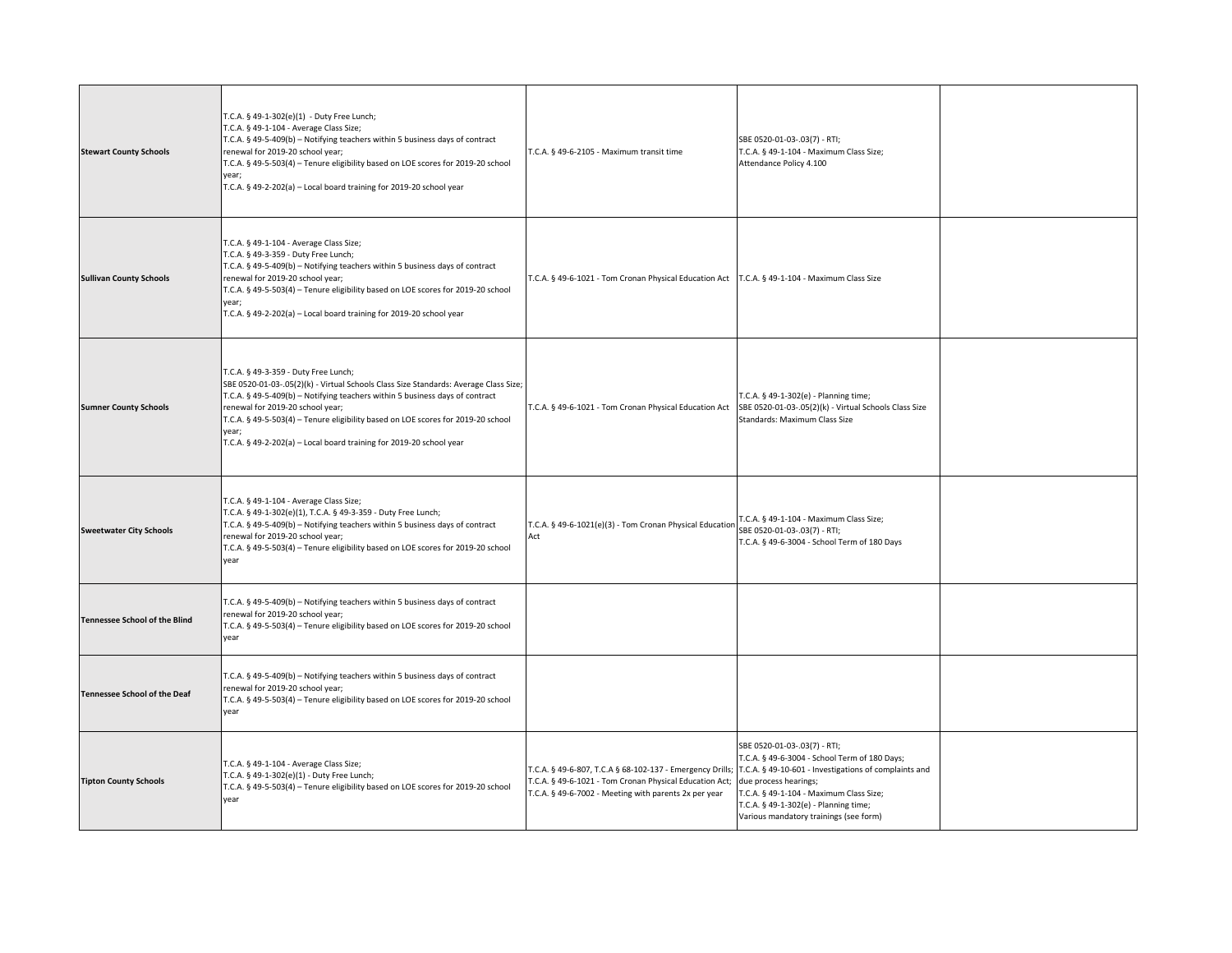| <b>Trenton Special School District</b> | T.C.A. § 49-3-359 - Duty Free Lunch;<br>T.C.A. § 49-1-104 - Average Class Size;<br>T.C.A. § 49-5-409(b) - Notifying teachers within 5 business days of contract<br>renewal for 2019-20 school year;<br>T.C.A. § 49-5-503(4) - Tenure eligibility based on LOE scores for 2019-20 school<br>year;<br>T.C.A. § 49-2-202(a) - Local board training for 2019-20 school year                                                                                 |                                                                                                 | T.C.A. § 49-1-104 - Maximum Class Size                                                                                                                                                                                                        |  |
|----------------------------------------|---------------------------------------------------------------------------------------------------------------------------------------------------------------------------------------------------------------------------------------------------------------------------------------------------------------------------------------------------------------------------------------------------------------------------------------------------------|-------------------------------------------------------------------------------------------------|-----------------------------------------------------------------------------------------------------------------------------------------------------------------------------------------------------------------------------------------------|--|
| <b>Trousdale County Schools</b>        | T.C.A. § 49-1-104(a) - Average Class Size;<br>T.C.A. § 49-1-302 (e)(1) - Duty Free Lunch;<br>T.C.A. § 49-2-202(a) - Local board training for 2019-20 school year                                                                                                                                                                                                                                                                                        | T.C.A. § 49-6-1021 - Tom Cronan Physical Education Act                                          | T.C.A. § 49-1-104 - Maximum Class Size                                                                                                                                                                                                        |  |
| <b>Tullahoma City Schools</b>          | T.C.A. § 49-1-104 - Average Class Size;<br>T.C.A. § 49-3-359 - Duty Free Lunch;<br>T.C.A. § 68-102-137 - Emergency drill schedules for the 2019-20 school year;<br>T.C.A. § 49-5-409(b) - Notifying teachers within 5 business days of contract<br>renewal for 2019-20 school year;<br>T.C.A. § 49-5-503(4) - Tenure eligibility based on LOE scores for 2019-20 school<br>year;<br>T.C.A. § 49-2-202(a) - Local board training for 2019-20 school year | T.C.A. § 10-6-1021 Tom Cronan Physical Education Act                                            | SBE 0520-01-03-.03(7) - RTI;<br>T.C.A. § 49-1-229 - Dyslexia Screening;<br>T.C.A. § 49-1-104 - Maximum Class Size;<br>T.C.A. § 49-6-6006 - Teacher licensure and<br>endorsement;<br>SBE 0520-02-03-.01 - Teacher licensure and<br>endorsement |  |
| <b>Unicoi County Schools</b>           | T.C.A. § 49-1-104 - Average Class Size;<br>T.C.A. § 49-5-409(b) - Notifying teachers within 5 business days of contract<br>renewal for 2019-20 school year;<br>T.C.A. § 49-5-503(4) - Tenure eligibility based on LOE scores for 2019-20 school<br>year;<br>T.C.A. § 49-2-202(a) - Local board training for 2019-20 school year                                                                                                                         | T.C.A. § 49-6-1021 - Tom Cronan Physical Education Act   T.C.A. § 49-1-104 - Maximum Class Size |                                                                                                                                                                                                                                               |  |
| <b>Union City Schools</b>              | T.C.A. § 49-5-409(b) - Notifying teachers within 5 business days of contract<br>renewal for 2019-20 school year;<br>T.C.A. § 49-5-503(4) - Tenure eligibility based on LOE scores for 2019-20 school<br>year;<br>T.C.A. § 49-2-202(a) - Local board training for 2019-20 school year                                                                                                                                                                    |                                                                                                 |                                                                                                                                                                                                                                               |  |
| <b>Union County Schools</b>            | T.C.A. § 49-1-104 - Average Class Size;<br>T.C.A. § 49-1-302(e)(1), T.C.A. § 49-3-359 - Duty Free Lunch;<br>T.C.A. § 49-5-409(b) - Notifying teachers within 5 business days of contract<br>renewal for 2019-20 school year;<br>T.C.A. § 49-5-503(4) - Tenure eligibility based on LOE scores for 2019-20 school<br>year;<br>T.C.A. § 49-2-202(a) - Local board training for 2019-20 school year                                                        |                                                                                                 | T.C.A. § 49-1-104 - Maximum Class Size                                                                                                                                                                                                        |  |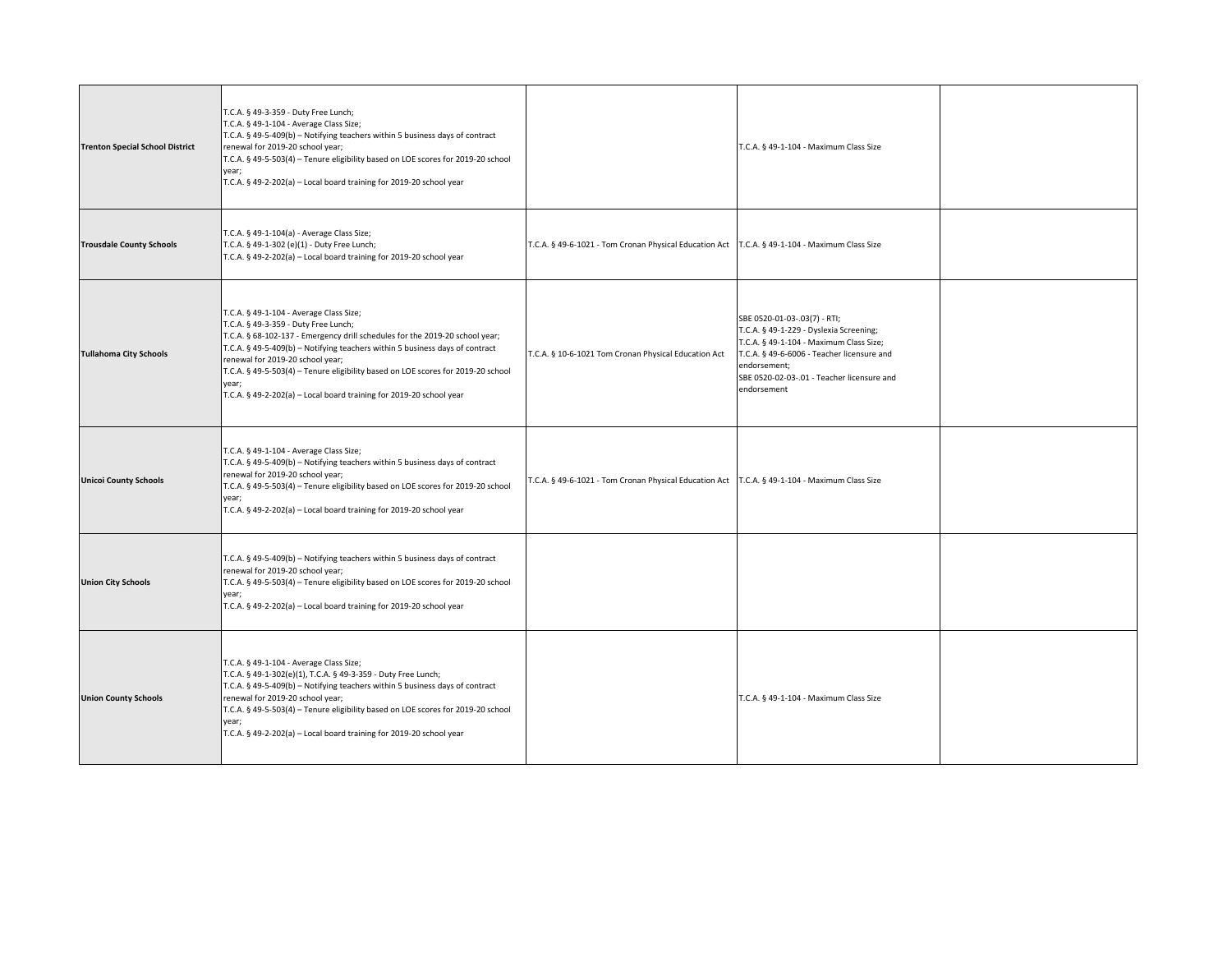| <b>Van Buren County Schools</b>  | T.C.A. § 49-5-511 (b) - Educator LOE as used to determine staffing reduction<br>decisions;<br>T.C.A. § 49-1-302(e)(1), T.C.A. § 49-3-359 - Duty Free Lunch;<br>T.C.A. § 49-1-104 - Average Class Size;<br>T.C.A. § 49-5-409(b) - Notifying teachers within 5 business days of contract<br>renewal for 2019-20 school year;<br>T.C.A. § 49-5-503(4) - Tenure eligibility based on LOE scores for 2019-20 school<br>year;<br>T.C.A. § 49-2-202(a) - Local board training for 2019-20 school year                                                                                                                                                  | T.C.A. § 49-6-1021 - Tom Cronan Physical Education Act                                                                 | T.C.A. § 49-6-3004 - School Term of 180 Days;<br>SBE 0520-01-03-.03(7) - RTI;<br>T.C.A. § 49-1-104 - Maximum Class Size;<br>Various mandatory trainings for teachers and school<br>personnel |  |
|----------------------------------|-------------------------------------------------------------------------------------------------------------------------------------------------------------------------------------------------------------------------------------------------------------------------------------------------------------------------------------------------------------------------------------------------------------------------------------------------------------------------------------------------------------------------------------------------------------------------------------------------------------------------------------------------|------------------------------------------------------------------------------------------------------------------------|----------------------------------------------------------------------------------------------------------------------------------------------------------------------------------------------|--|
| <b>Warren County Schools</b>     | T.C.A. § 49-5-511(b) - Educator LOE as used to determine staffing reduction<br>decisions:<br>T.C.A. § 49-1-302(e)(1), T.C.A. § 49-3-359 - Duty Free Lunch;<br>T.C.A. § 49-1-104 - Average Class Size;<br>T.C.A. § 49-5-409(b) - Notifying teachers within 5 business days of contract<br>renewal for 2019-20 school year;<br>T.C.A. § 49-5-503(4) - Tenure eligibility based on LOE scores for 2019-20 school<br>year;<br>T.C.A. § 49-2-202(a) - Local board training for 2019-20 school year                                                                                                                                                   | T.C.A. § 49-6-7002 - Meeting with parents 2x per year;<br>T.C.A. § 49-6-1021(e) - Tom Cronan Physical Education<br>Act | T.C.A. § 49-6-3004 - School Term of 180 Days;<br>SBE 0520-01-03-.03(7) - RTI;<br>T.C.A. § 49-1-104 - Maximum Class Size;<br>Various mandatory trainings for teachers and school<br>personnel |  |
| <b>Washington County Schools</b> | T.C.A. § 49-1-104 - Average Class Size;<br>T.C.A. § 49-1-302(e)(1) - Duty Free Lunch;<br>T.C.A. § 49-5-409(b) - Notifying teachers within 5 business days of contract<br>renewal for 2019-20 school year;<br>T.C.A. § 49-5-503(4) - Tenure eligibility based on LOE scores for 2019-20 school<br>year                                                                                                                                                                                                                                                                                                                                           |                                                                                                                        | T.C.A. § 49-1-104 - Maximum Class Size                                                                                                                                                       |  |
| <b>Wayne County Schools</b>      | SBE 0520-01-07.05 - Natural resource, food, agriculture teacher requirement to<br>devote 40 eight hour days over the summer over the summer beyond 200-day<br>contract to qualify for extended employment for the 2019-20 school year;<br>SBE 0520-01-03-.03 (1) - Requirement that teachers be on duty 7 hours per day for<br>the 2019-20 school year;<br>T.C.A. § 49-5-409(b) - Notifying teachers within 5 business days of contract<br>renewal for 2019-20 school year;<br>T.C.A. § 49-5-503(4) - Tenure eligibility based on LOE scores for 2019-20 school<br>year;<br>T.C.A. § 49-2-202(a) - Local board training for 2019-20 school year |                                                                                                                        | SBE 0520-01-09-.24 - Assessments for Initial<br>Evaluations                                                                                                                                  |  |
| <b>Weakley County Schools</b>    | T.C.A. § 49-1-302(e)(1), T.C.A. § 49-3-359 - Duty Free Lunch;<br>T.C.A. § 49-5-409(b) - Notifying teachers within 5 business days of contract<br>renewal for 2019-20 school year;<br>T.C.A. § 49-5-503(4) - Tenure eligibility based on LOE scores for 2019-20 school<br>year;<br>T.C.A. § 49-2-202(a) - Local board training for 2019-20 school year                                                                                                                                                                                                                                                                                           | T.C.A. § 49-6-1021 - Tom Cronan Physical Education Act                                                                 |                                                                                                                                                                                              |  |